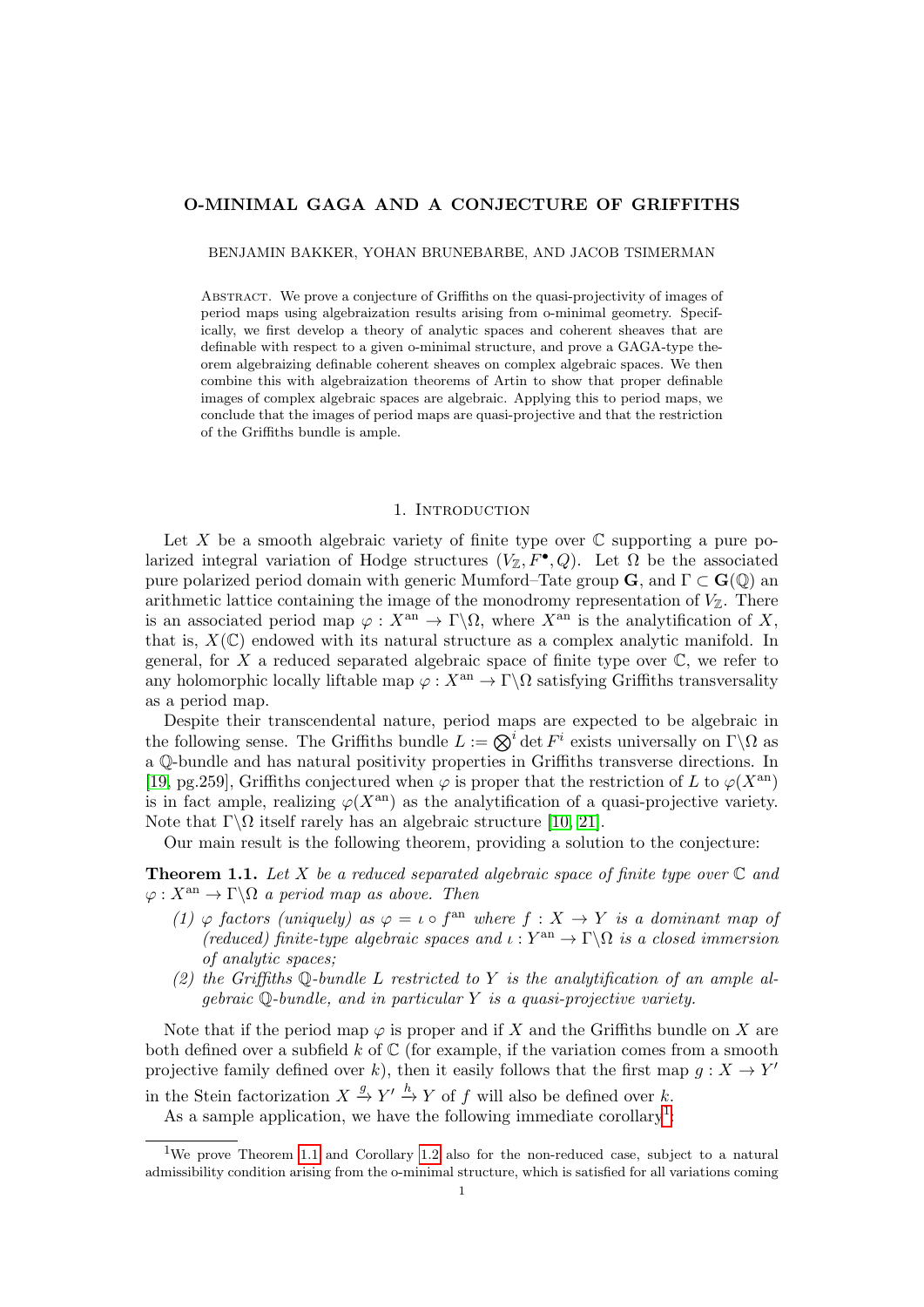<span id="page-1-0"></span>**Corollary 1.2.** Let  $M$  be a reduced separated Deligne–Mumford stack of finite type over  $\mathbb C$  admitting a quasi-finite period map. Then the coarse moduli space of M is quasi-projective.

Corollary [1.2](#page-1-0) for instance will apply to a reduced separated Deligne–Mumford moduli stack of smooth polarized varieties with an infinitesimal Torelli theorem. This provides an alternate approach to results of Viehweg [\[38\]](#page-31-0) on the quasi-projectivity of (normalizations of) coarse moduli spaces of smooth polarized varieties X without assuming any positivity of  $K_X$ . In particular, Corollary [1.2](#page-1-0) also applies to uniruled X provided deformations can be detected by Hodge theory.

The strategy of the proof of Theorem [1.1](#page-0-1) hinges on algebraization results in ominimal geometry. Briefly, an o-minimal structure specifies a class of "tame" subsets of  $\mathbb{R}^n$  with strong finiteness properties. Such subsets are said to be definable with respect to the structure. The resulting geometric category of complex analytic varieties that are pieced together by definable charts (which we call definable analytic varieties, see section [2\)](#page-3-0) on the one hand allows some of the local flexibility of the analytic category but on the other hand behaves globally like the algebraic category. An excellent example of this is the celebrated "definable Chow theorem" of Peterzil–Starchenko [\[34,](#page-31-1) Corollary 4.5], asserting that a closed complex analytic subvariety of a (not necessarily proper) complex algebraic variety which is definable in an o-minimal structure is in fact algebraic.

In [\[3\]](#page-30-3), it is shown that  $\Gamma \backslash \Omega$  is in this sense a definable analytic variety, and that period maps are definable with respect to this structure. To prove Theorem [1.1,](#page-0-1) we use Artin's theorems on the algebraization of formal modifications to inductively algebraize  $\varphi$  on strata. This requires one to look at nilpotent thickenings and thus deal with nonreduced spaces, even if one is only interested primarily in varieties. In fact, the naive generalization of Theorem [1.1](#page-0-1) to non-reduced spaces is false, as we show in Example [5.3.](#page-21-0) One of the benefits of working in the definable analytic category is that it provides a natural admissibility condition to extend Theorem [1.1](#page-0-1) to this setting, and we prove the more general statement in section [5.](#page-20-0)

To algebraize the nilpotent thickenings that arise when trying to apply Artin's theorem, we develop a theory of coherent sheaves in the definable analytic category, and a GAGA-type theorem for definable coherent sheaves:

<span id="page-1-1"></span>**Theorem 1.3.** Let X be a separated algebraic space of finite type over  $\mathbb C$  and  $X^{\text{def}}$ the associated definable analytic space. The "definabilization" functor  $\text{Coh}(X) \rightarrow$  $\mathbf{Coh}(X^{\text{def}})$  is fully faithful, exact, and its essential image is closed under subobjects and quotients.

It follows for example that definable coherent subsheaves of algebraic sheaves are algebraic. Note that X is not required to be proper over  $\mathbb{C}$ , but in contrast to Serre's classical GAGA theorem [\[35\]](#page-31-2) (as well as most other GAGA-type theorems for proper algebraic spaces), it is not true that every definable coherent sheaf is algebraic (see Example [3.2\)](#page-15-0).

The first part of Theorem [1.1](#page-0-1) is then deduced from Theorem [1.3](#page-1-1) and a more general theorem on the algebraicity of definable images of algebraic varieties:

<span id="page-1-2"></span>**Theorem 1.4.** Let X be a separated algebraic space of finite type over  $\mathbb{C}$ , S a definable analytic space, and  $\varphi : X^{\text{def}} \to S$  a proper definable analytic map. Then  $\varphi : X^{\text{def}} \to$  $\varphi(X^{\text{def}})$  is (uniquely) the definabilization of a map of algebraic spaces.

from geometry. Moreover, a version of Theorem [1.1](#page-0-1) for the image in the stack  $[\Gamma\setminus\Omega]$  may be obtained by first passing to a level cover.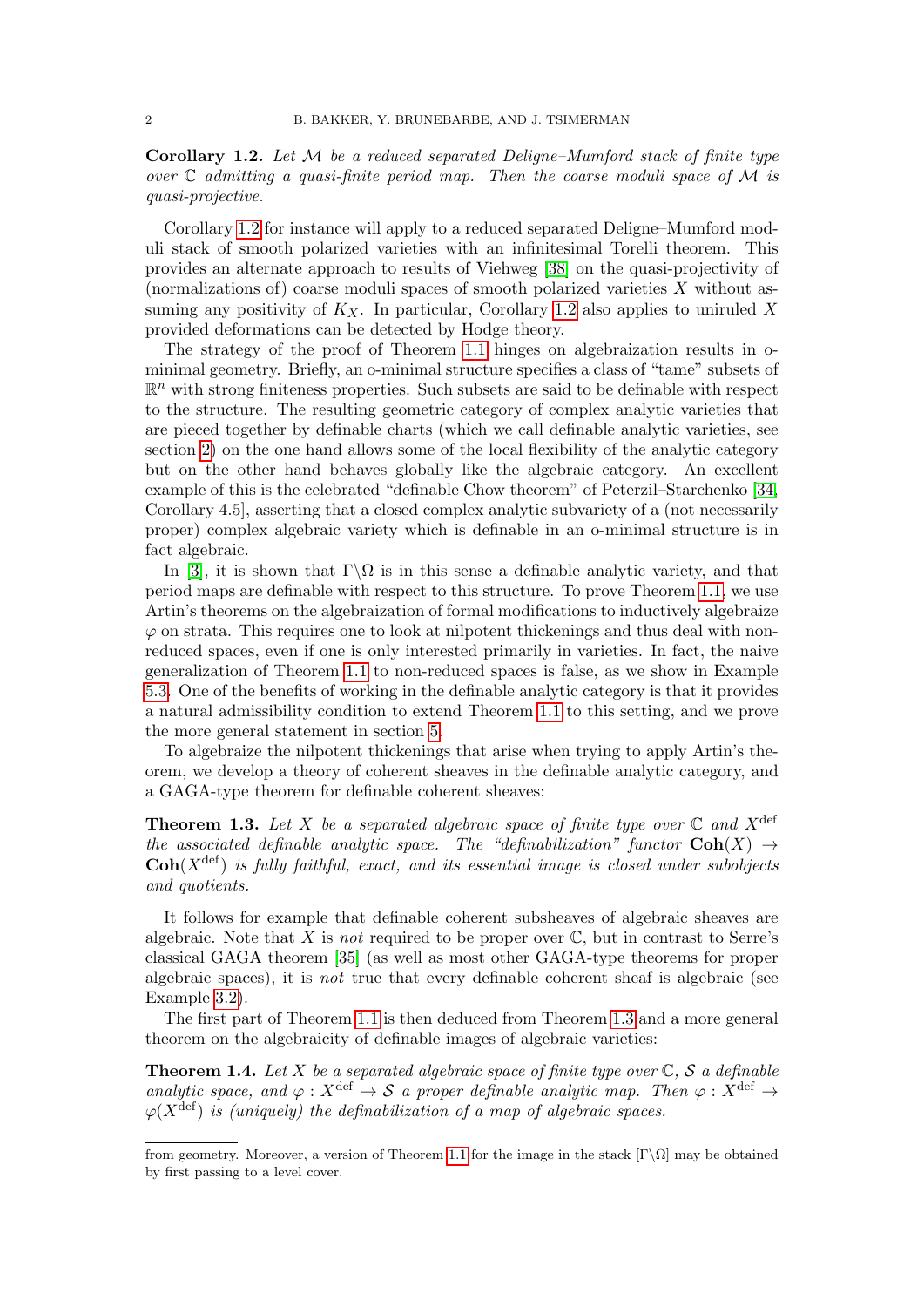It is in general difficult to relate the metric positivity of the Hodge bundle to its ampleness on  $Y<sup>an</sup>$  as the latter might be quite singular. One can, however, use it to show L is big and nef on a log resolution, and we finally show how to deduce the second statement in Theorem [1.1](#page-0-1) from this and the algebraicity of Y .

Theorem [1.1](#page-0-1) combined with the o-minimal algebraization results have a number of applications, and we describe a few in the final section including:

- (1) A version of the Borel algebraicity theorem for period images (section [7.1\)](#page-27-0).
- (2) As a concrete example of Corollary [1.2,](#page-1-0) we deduce a general result about the quasi-projectivity of moduli spaces of complete intersections (section [7.2\)](#page-27-1).
- (3) A theorem showing that pure polarized integral variations of Hodge structures over dense Zariski open subsets of compact Kähler manifolds are pulled back from algebraic varieties (section [7.3\)](#page-28-0).
- (4) A version of the ampleness result in Theorem [1.1](#page-0-1) for the Hodge bundle (section [7.4\)](#page-29-0).

1.1. Previous results. Griffiths proved his conjecture in the case that the image  $\varphi^{\text{an}}(X^{\text{an}})$  is compact [\[20,](#page-30-4) III.9.7]. Sommese [\[36\]](#page-31-3) proved the conjecture in the case that the image has only isolated singularities, and later [\[37\]](#page-31-4) proved a function field variant. In particular, he proved that the image of a period map admits a proper desingularization which is quasi-projective and such that the induced meromorphic map is rational. However, for example it does not follow from their works that period images admit a compactification by a compact analytic space.

There is ongoing work by Green–Griffiths–Laza–Robles [\[18\]](#page-30-5) which attempts to produce a functorial compactification of period images, and goes on to deduce the quasiprojectivity from that. However, there is a gap in Proposition 3.4.7: essentially, the difficulty in this type of argument is to "glue" the period images from the associated graded variation of the mixed Hodge structures on the boundary to the period image inside. They are currently working to resolve the issue.

The subject of o-minimal sheaves and the development of a cohomology theory were treated in [\[14\]](#page-30-6), and this was further developed in subsequent papers. Variants of the ominimal Nullstellensatz and Weierstrass Preparation theorems were proven by Kaiser [\[24\]](#page-30-7).

Kashiwara–Schapira [\[25\]](#page-30-8) have constructed a subanalytic site as well as a theory of subanalytic sheaves which is in general different from our construction in section [2](#page-3-0) for the subanalytic o-minimal structure  $\mathbb{R}_{an}$ —see the beginning of section [2](#page-3-0) for a more precise discussion. Petit [\[32\]](#page-31-5) has defined a "tempered analytification" functor on smooth algebraic varieties and proven a conditional GAGA theorem reminiscent of Theorem [1.3](#page-1-1) on the subanalytic sites of smooth algebraic varieties in the sense of Kashiwara–Schapira.

1.2. Outline. In section [2](#page-3-0) we develop the theory of definable coherent sheaves and definable analytic spaces. We also define and prove some basic properties of the definabilization functor on algebraic spaces and the analytification functor on definable analytic spaces. In section [3](#page-15-1) we prove Theorem [1.3](#page-1-1) (see Theorem [3.1\)](#page-15-2), and in section [4](#page-17-0) we prove Theorem [1.4](#page-1-2) (see Theorem [4.2\)](#page-17-1). In sections [5](#page-20-0) and [6](#page-24-0) we prove stronger versions of the two parts of Theorem [1.1](#page-0-1) allowing for non-reduced bases (see Theorem [5.4](#page-21-1) and Theorem [6.2\)](#page-24-1). In section [7](#page-27-2) we deduce some applications, including Corollary [1.2](#page-1-0) (see Corollary [7.3\)](#page-27-3).

1.3. Acknowledgements. J.T. would like to thank Vivek Shende, Jonathan Pila, and Ryan Keast for useful conversations. B.B. would like to thank Valery Alexeev and Johan de Jong for useful conversations. Y.B. would like to thank Olivier Benoist,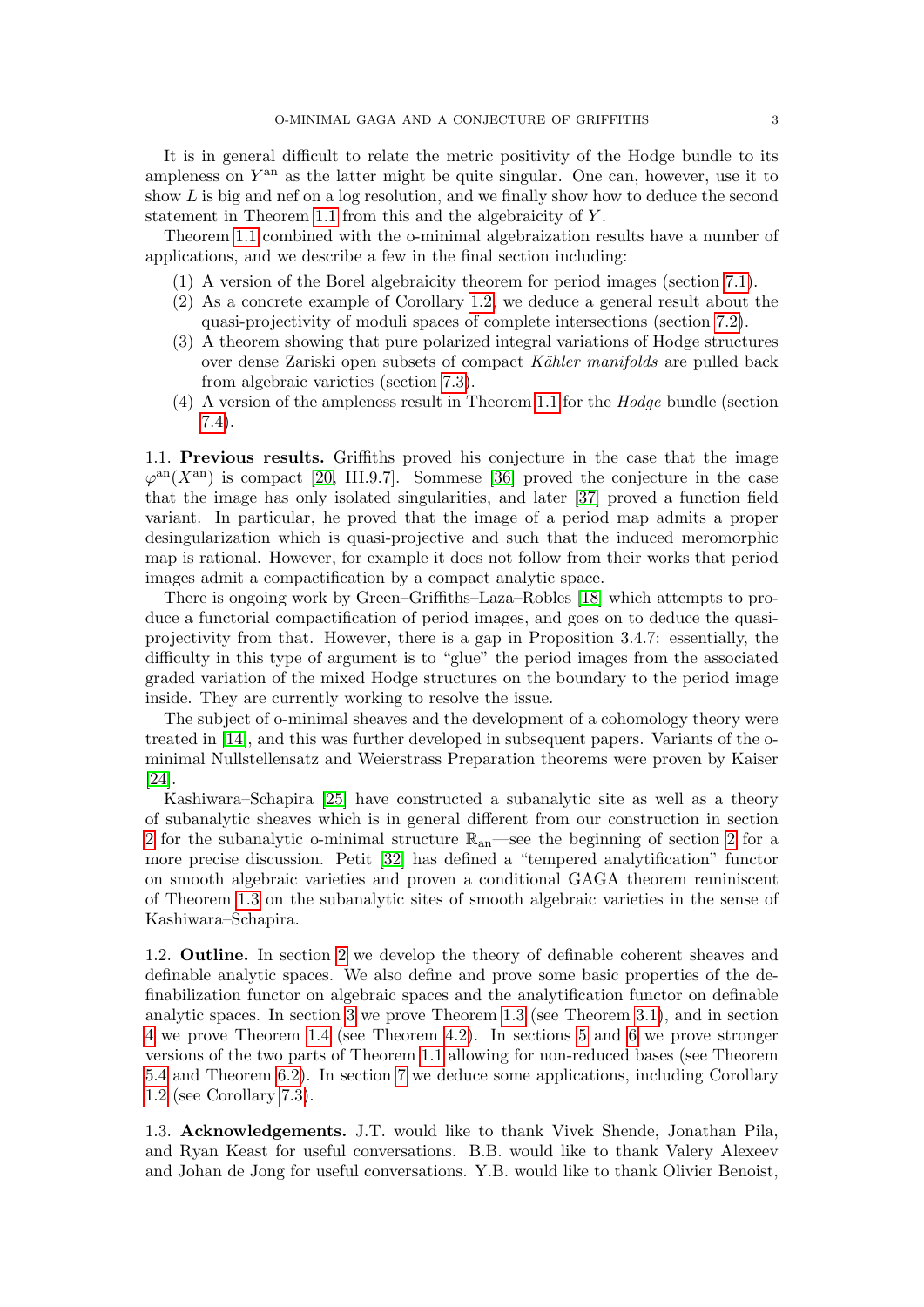Patrick Brosnan, and Wushi Goldring for useful conversations. The authors would also like to thank Ariyan Javanpeykar for useful remarks, specifically regarding section [7.1.](#page-27-0) This paper, and in particular section [2](#page-3-0) owes a lot to the works of Peterzil and Starchenko, who initiated the study of o-minimal complex geometry. B.B. was partially supported by NSF grant DMS-1702149.

1.4. Notation. All schemes and algebraic spaces are assumed to be separated and of finite type over C, and all definable spaces, definable analytic spaces, and analytic spaces are assumed to be separable. When helpful (mostly in sections [3,](#page-15-1) [4,](#page-17-0) and [5\)](#page-20-0), we will loosely adopt the convention that algebraic objects are denoted by roman letters, and (definable) analytic objects by script letters.

Throughout, we fix an o-minimal structure with respect to which we will use the word "definable". The reader unfamiliar with these notions may assume for concreteness the structure  $\mathbb{R}_{\text{alg}}$  for which the definable subsets of  $\mathbb{R}^n$  are the real semi-algebraic subsets. For the applications to Hodge theory in sections [5](#page-20-0) we restrict to the o-minimal structure  $\mathbb{R}_{an,exp}$ . For a general introduction to o-minimality, see [\[12\]](#page-30-9), and [\[13\]](#page-30-10) for a discussion of o-minimality in a similar language to this paper.

## 2. Definable analytic spaces

<span id="page-3-0"></span>2.1. Definitions. We start by briefly recalling the notion of a definable space. A definable space is a topological space  $X$  with a finite atlas by definable charts with definable transition functions. A morphism of definable spaces is a continuous map which is definable on every chart. For any definable space  $X$  there is a natural *definable* site whose objects are the definable open subsets, and the admissible coverings are simply the finite coverings.<sup>[2](#page-3-1)</sup> When necessary, we'll denote the definable site by X. We sometimes abusively refer to sheaves on the definable site as sheaves on  $X$ . Given a continuous definable map  $f: X \to Y$ , there are in the usual way adjoint functors  $f_* : Sh(\underline{X}) \to Sh(\underline{Y})$  and  $f^{-1}: Sh(\underline{Y}) \to Sh(\underline{X})$  on the categories of sheaves.

For a definable open set  $U \subset \mathbb{C}^n$  we let  $\mathcal{O}(U)$  be the definable holomorphic functions on U, that is the maps  $U \to \mathbb{C}$  that are both definable and holomorphic.

# **Lemma 2.1.** The functor  $U' \to \mathcal{O}(U')$  is a sheaf on the definable site of U.

*Proof.* Let  $U_i$  be a finite covering of U. If a function  $f \in \mathcal{O}(U)$  vanishes on each  $U_i$ , it must be identically 0. Conversely, if  $f_i$  are definable holomorphic functions on  $U_i$ which agree on overlaps, they clearly glue to a single holomorphic function  $f$  on  $U$ . Since the  $U_i$  are a finite covering of U and each  $f_i$  is definable, it follows that f is also definable and hence  $f \in \mathcal{O}(U)$  as required.

Note that the stalks  $\mathcal{O}_p := \lim_{p \in V} \mathcal{O}(V)$  are local rings.

<span id="page-3-1"></span> $2$  For a real analytic manifold M, Kashiwara–Schapira [\[25,](#page-30-8)  $\S7$ ] have introduced the *subanalytic site*  $M_{sa}$  of M whose objects consist of subanalytic open subsets of M and whose coverings satisfy a local finiteness condition: for any  $U \in M_{sa}$ , any covering  $U_i$  of U, and any compact  $K \subset M$ , they require that the cover  $K \cap U_i$  of  $K \cap U$  has a finite refinement.

Our construction with respect to the subanalytic o-minimal structure  $\mathbb{R}_{\text{an}}$  (see e.g. [\[13\]](#page-30-10)) in general yields a different category of sheaves than that of Kashiwara–Schapira since a noncompact real analytic manifold M does not have a canonical structure as a  $\mathbb{R}_{\text{an}}$ -definable space. Indeed, the classical notion of subanalyticity of a subset  $Z \subset \mathbb{R}^n$  (see e.g. [\[6\]](#page-30-11)) is a *local* condition.  $\mathbb{R}_{\text{an}}$ -definability of a subset  $Z \subset \mathbb{R}^n$  is a stronger condition, which roughly says that Z is globally subanalytic up to a finite cover. The Kashiwara–Schapira site therefore contains all  $\mathbb{R}_{an}$ -definable coverings of M for each  $\mathbb{R}_{an}$ -definable space structure on  $M$ , and is consequently a much finer topology in general. A compact real analytic manifold M is uniquely a  $\mathbb{R}_{an}$ -definable space, and in this case the Kashiwara–Schapira site and the  $\mathbb{R}_{\text{an}}$ -definable site give equivalent categories of sheaves.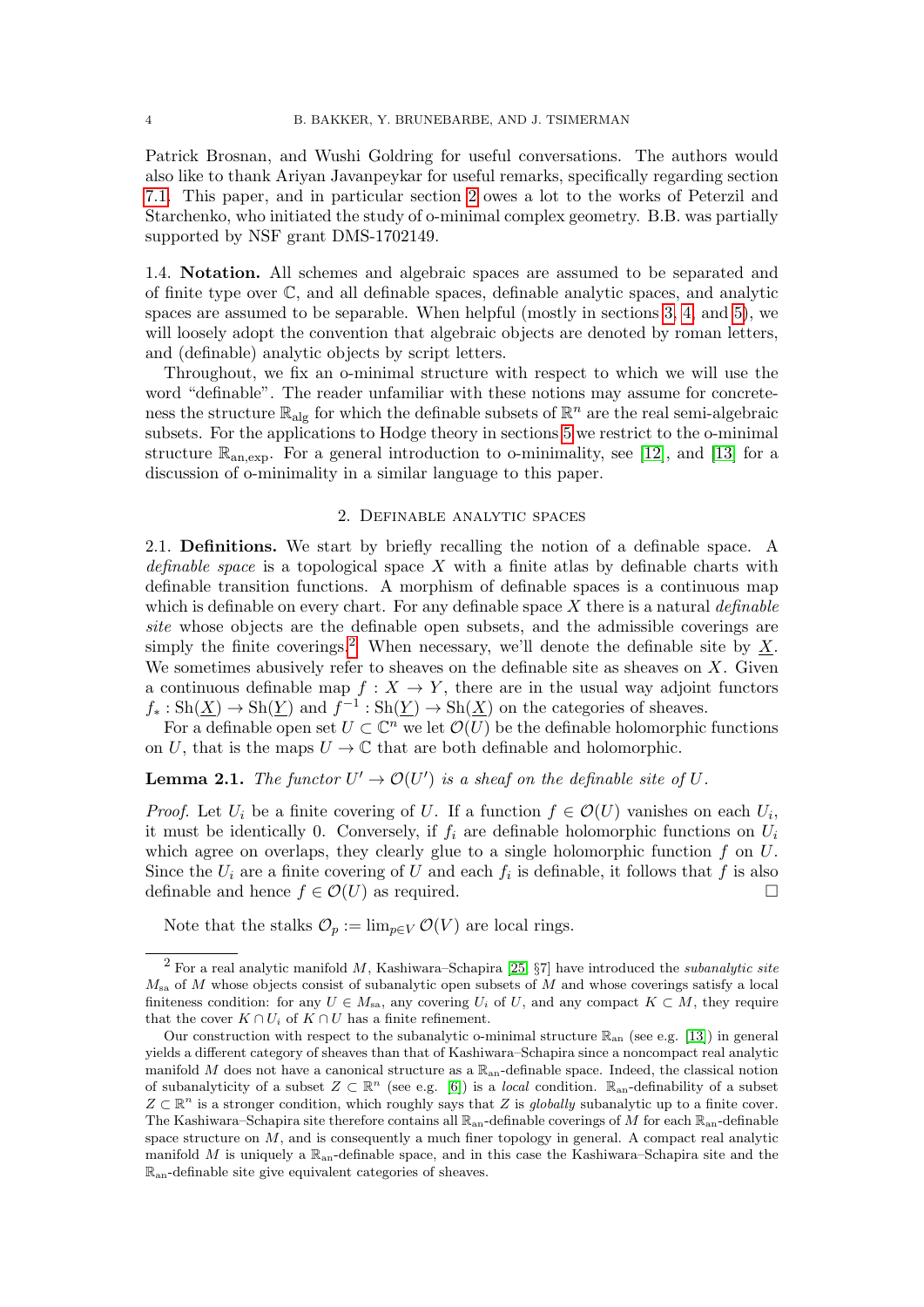**Definition 2.2.** Given an open definable subset  $U \subset \mathbb{C}^n$  and a finitely generated ideal I of  $\mathcal{O}(U)$ ,  $X = V(I)$  is naturally a definable space. There is a sheaf  $\mathcal{O}/I\mathcal{O}$  on U which is supported on X. We set  $\mathcal{O}_X$  be the restriction of  $\mathcal{O}/I\mathcal{O}$  to X. We call the data  $(X, \mathcal{O}_X)$  a basic definable analytic space.

**Definition 2.3.** If X is a definable space and  $\mathcal{O}_X$  is a sheaf of rings on the definable site of X, then we call  $(X, \mathcal{O}_X)$  a *definable analytic space* if it has a finite covering by basic definable analytic spaces. A morphism  $\varphi : (X, \mathcal{O}_X) \to (Y, \mathcal{O}_Y)$  consists of a morphism  $\varphi: X \to Y$  of definable spaces and a homomorphism  $\varphi^{\sharp}: \mathcal{O}_Y \to \varphi_* \mathcal{O}_X$  of sheaves of rings such that if  $\varphi(x) = y$ , then the induced map of local rings  $\varphi_{x,y}^{\sharp} : \mathcal{O}_{Y,y} \to \mathcal{O}_{X,x}$  is a local homomorphism.

If no confusion arises, we will abusively just refer to  $X$  as the definable analytic space. For X a definable analytic space, denote by  $Mod(\mathcal{O}_X)$  the category of  $\mathcal{O}_X$ -modules. Given a morphism  $\varphi: X \to Y$  of definable analytic spaces, we naturally have a functor  $\varphi_*: Mod(\mathcal{O}_X) \to Mod(\mathcal{O}_Y)$ , and we define a functor  $\varphi^*: Mod(\mathcal{O}_Y) \to Mod(\mathcal{O}_X)$  via

$$
\varphi^*:F\mapsto \mathcal{O}_X\otimes_{\varphi^{-1}\mathcal{O}_Y}\varphi^{-1}F
$$

where as usual we have used the adjoint map  $\varphi^{\sharp}: \varphi^{-1}\mathcal{O}_Y \to \mathcal{O}_X$  to make  $\mathcal{O}_X$  a  $\varphi^{-1}\mathcal{O}_Y$ -algebra.

<span id="page-4-1"></span>**Lemma 2.4.** Let X be a definable analytic space. Then elements of  $\Gamma(X, \mathcal{O}_X)$  are in a natural bijection with maps of definable analytic spaces  $X \to \mathbb{C}$ .

*Proof.* It is enough to consider X a basic definable analytic space  $V(I)$  where I is a finitely generated ideal sheaf in a definable open set  $U \subset \mathbb{C}^n$ . Given  $f \in \Gamma(X, \mathcal{O}_X)$ , after passing to a definable cover f extends to a section  $f_0 \in \Gamma(U, \mathcal{O}_U)$ , and thus a map  $\varphi(f_0): U \to \mathbb{C}$  which restricts to a map  $\varphi(f): X \to \mathbb{C}$ . Note that if we pick a different section  $f_0 + i$ , where  $i \in \Gamma(U, I)$  then we get the same map. To see this, note that it is obvious that  $\varphi(f_0), \varphi(f_0 + i)$  give the same map on points  $X \to \mathbb{C}$ . To check that the map on the sheaf of rings is the same, note that if g is a definable function on  $\mathbb{C}$ , then  $\frac{g(f_0+i)-g(f_0)}{i}$  is a definable holomorphic function, and thus  $g(f_0+i)-g(f_0) \in I$ .

For the other direction, given a map  $f: X \to \mathbb{C}$  we get a map  $f^{\#} : \Gamma(\mathbb{C}, \mathcal{O}_{\mathbb{C}}) \to$  $f_*(\mathbb{C}, f_*\mathcal{O}_X)$  and we take the section  $\psi(f) := f^{\#}(z)$ . It is easy to check that  $\psi, \varphi$  are inverse to each other.

For some of the proofs in the following subsections, we will need a notion of definable cell decomposition for definable spaces that is slightly different than the usual one for  $\mathbb{R}^n$  (see for example [\[12,](#page-30-9) §3.2]).

**Definition 2.5.** Let  $X$  be a definable space.

- (1) By a *definable cell* in X we mean a definable subspace  $D \subset X$  which is definably homeomorphic to  $\mathbb{R}^k$  for some k.
- (2) A definable cell predecomposition of X is a pairwise disjoint finite set  $\{D_i\}$  of definable cells of X such that  $X = \bigsqcup_i D_i$ .
- (3) A definable cell predecomposition  $\{D_i\}$  of X is a *definable cell decomposition* if in addition the closure of any cell is a union of cells.

<span id="page-4-0"></span>**Proposition 2.6.** Let X be a definable space. A definable cell decomposition of X exists.

Proof. The proof is obtained by combining the following two lemmas.

**Lemma 2.7.** Let X be a definable space and  $\{Y_i\}$  a finite set of definable subspaces. Then there is a definable cell predecomposition of X for which each  $Y_i$  is a union of cells.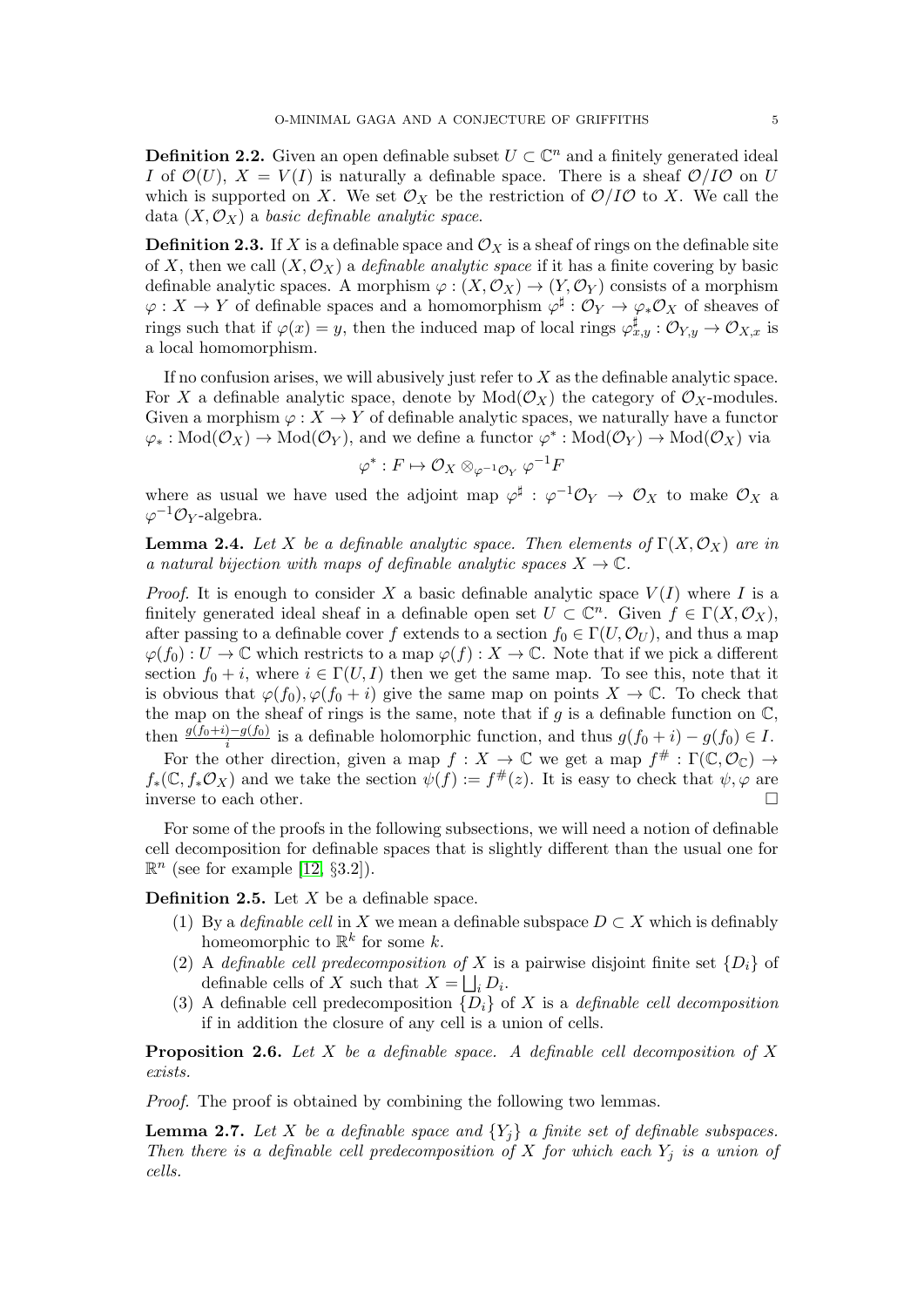*Proof.* Let  $U_i$  be a definable atlas of X, with definable homeomorphisms  $\varphi_i: U_i \to V_i$ onto definable  $V_i \subset \mathbb{R}^n$ . We first claim that X is a disjoint union of definable subspaces  $U'_i$  such that  $U'_i \subset U_i$  for each i. Indeed, taking  $U'_1 = U_1 \setminus \bigcup_{i>1} U_i$ , we reduce to proving the claim for  $X\setminus U'_1$ , and then we are done by induction. Now the lemma reduces to the case that  $X = U'_i$  is definably homeomorphic to a subspace of  $\mathbb{R}^n$  (with subspaces  ${Y_j \cap U'_i}$ , which follows from the usual definable cell decomposition.

**Lemma 2.8.** Let  $X$  be a definable space. Then any definable cell predecomposition can be refined to a definable cell decomposition.

*Proof.* Let  $\{D_i\}$  be a definable cell predecomposition. We proceed by induction on the maximal dimension *n* of the  $D_i$ . Divide the  $D_i$  into *n*-dimensional cells  $E_i$  and cells  $D_i'$  of dimension  $\lt n$ . Note that any closure  $\overline{E}_i$  cannot intersect any other  $E_j$  (since X is separable), so  $\partial E_i$  is in the union of the  $D'_i$ . Applying the previous lemma to

$$
X':=\bigcup D_i'
$$

taking as subspaces all  $D_i'$  and all  $\partial E_i$ , we obtain a predecomposition of X' that refines  $\{D_i'\}$  and for which each  $\partial E_i$  is a union of cells. Now applying the induction hypothesis, the claim follows.  $\Box$ 

 $\Box$ 

### 2.2. Coherent sheaves.

**Definition 2.9.** Given an  $\mathcal{O}_X$ -module M, we say that M is locally finitely generated if there exist a finite cover of X by definable open sets  $X_i$ , and surjections  $\mathcal{O}_{X_i}^n \to M_{X_i}$ for some positive integer  $n$  on each of those open sets. We say that  $M$  is *coherent* if it is locally finitely generated, and given any definable open  $V \subset X$  and any  $\mathcal{O}_V$ -module homomorphism  $\varphi : \mathcal{O}_V^n \to M_V$ , the kernel of  $\varphi$  is locally finitely generated.

Note that it easily follows that if M is a coherent  $\mathcal{O}_X$ -module and N is a locally finitely generated  $\mathcal{O}_X$ -submodule, then N is coherent. Moreover, the kernel of any homomorphism  $M \to M'$  of coherent  $\mathcal{O}_X$ -modules is locally finitely generated and therefore coherent. The following is standard but we include the proof for completeness.

<span id="page-5-0"></span>**Lemma 2.10.** Let  $0 \to M_1 \to M \to M_2 \to 0$  be an exact sequence of sheaves. If two of  $\{M, M_1, M_2\}$  are coherent then so is the third.

*Proof.* (1) Assume  $M, M_1$  are coherent. Since M is locally finitely generated, so is  $M_2$ . Let us now show that  $M_2$  is coherent. Suppose  $V \subset X$  is a definable open and  $\varphi : \mathcal{O}_{V}^{n} \to M_{2|V}$  is any map. The map  $\varphi$  is determined by the image of a basis. Since  $M$  surjects onto  $M_2$ , by further restricting to a finite open cover we can assume that  $\varphi$  lifts to a map  $\varphi' : \mathcal{O}_{V}^{n} \to M_{|V}$ .

Now since  $M_1$  is coherent we may choose a surjection  $\psi : \mathcal{O}_{V}^m \to M_{1|V}$  by further restricting to a finite open cover. Consider  $\psi \oplus \varphi' : \mathcal{O}_{V}^{m} \oplus \mathcal{O}_{V}^{n} \to M_{|V}$ . Then the kernel of  $\psi \oplus \varphi'$  is finitely generated since M is coherent, and surjects onto the kernel of  $\varphi$ . Thus the kernel of  $\varphi$  is finitely generated, and so  $M_2$  is coherent.

- (2) Assume  $M, M_2$  are coherent. Then any map to  $M_1$  is also a map to  $M$ , and thus has finitely generated kernel. Moreover, if  $\varphi: \mathcal{O}_X^n \to M$ , then the kernel of the induced map to  $M_2$  is finitely generated since  $M_2$  is coherent, and surjects to  $M_1$ .
- (3) Assume  $M_1, M_2$  are coherent. To see that M is locally finitely generated, we first restrict to a finite open covering so that one can choose surjections  $\varphi_i$ :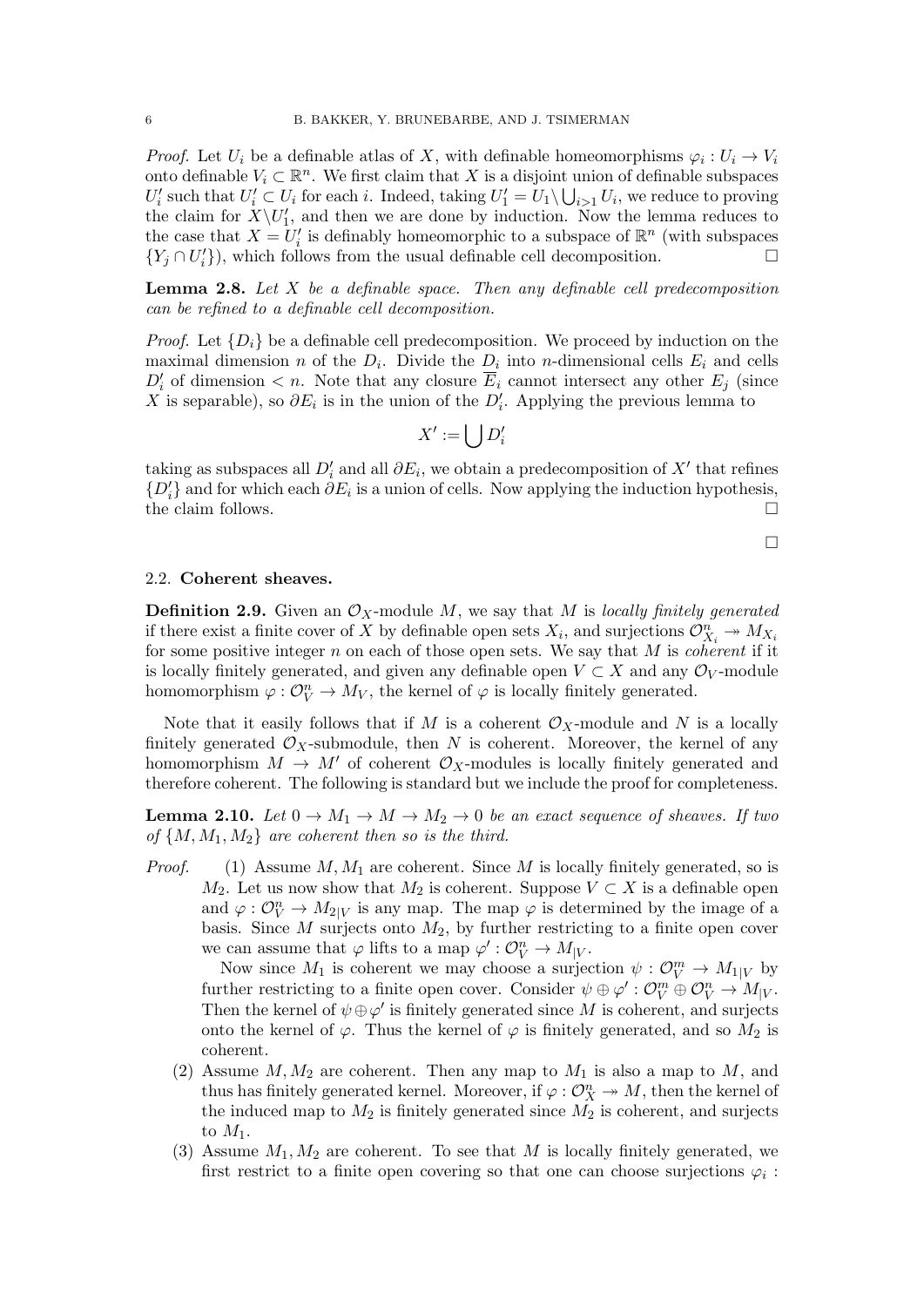$\mathcal{O}_X^{n_I} \to M_i$ . Now by further restricting, we may lift  $\varphi_2$  to a map  $\varphi_2': \mathcal{O}_X^{n_2} \to M$ . Now the map  $\varphi_1 \oplus \varphi_2' : \mathcal{O}_X^{n_1+n_2} \to M$  is a surjection.

Finally, let  $\varphi: \mathcal{O}_{X}^{m} \to \widetilde{M}$  be any map. When continued to  $M_2$ , the kernel K of  $\varphi_0: \mathcal{O}_X^m \to M_2$  is locally finitely generated. The induced map from K to  $M_1$  has locally finitely generated kernel, and this kernel is in fact ker  $\varphi$ . This completes the proof.

## 2.3. Definable Oka coherence.

<span id="page-6-0"></span>**Lemma 2.11.** Let  $U \subset \mathbb{C}^n$  be a definable open set,  $P \in \mathcal{O}(U)[w]$  a monic polynomial in w with coefficients that are definable holomorphic functions on U. Let  $X \subset U \times \mathbb{C}$  be a definable open set containing  $V(P)$ . Then given any definable holomorphic function f on X, one can uniquely write  $f = QP + R$  for definable functions  $Q, R$  with  $Q, R$ holomorphic and  $R \in \mathcal{O}(U)[w]$  of degree less than the degree of P.

Proof. Note that the uniqueness is true even in the analytic category, so it suffices to show existence (i.e. that the unique holomorphic Q, R are definable). Let  $V \subset U \times \mathbb{C}$ be the zero-locus of P. Let  $V_i$  be the irreducible analytic components of V and  $P_i$  be the minimal polynomial of w over  $V_i$ . Note that the  $V_i$  are definable sets and so each  $P_i$  is definable. Also, P must be a product of the  $P_i$ , and so by induction on deg  $P_i$  it suffices to prove the theorem for each  $P_i$  one at a time. We may thus assume that P is irreducible. Now let  $U_1 \subset U$  be the dense open set where  $P(w)$  has distinct roots. On U<sub>1</sub> the coefficients of R are the tuples  $a_0, \ldots, a_{n-1}$  such that  $w^n + \sum_{i=0}^{n-1} a_i w^i$  agrees with f on V. Thus, it follows that  $R|_{U_1}$  is definable. Since  $U_1$  is dense in U it follows that R is definable as well, since the graph of R is the closure of the graph of  $R_1$ . Hence Q is definable since  $Q = \frac{f-R}{P}$  $\frac{-R}{P}$ , and the proof is complete.

For the proof of the following theorem, we need the following definition:

**Definition 2.12.** Let  $f: X \to Y$  be a map of definable spaces. We say that f is quasi-finite if it has finite fibers, and f is finite if it is quasi-finite and proper.

<span id="page-6-1"></span>**Theorem 2.13.** Given a definable open set  $X \subset \mathbb{C}^n$ , the definable structure sheaf  $\mathcal{O}_X$ is a coherent sheaf.

*Proof.* Let  $(f_1, \ldots, f_m)$  be definable holomorphic functions on X. This corresponds to a map  $\varphi : \mathcal{O}_X^m \to \mathcal{O}_X$ , and we need to show that the relation sheaf  $I(\vec{f}) := \ker \varphi$  is locally finitely generated. Let Y be the zero set of  $f_1$ . On the complement of Y, a basis for  $I(\vec{f})$  is given by

$$
e_1 - \left(\frac{f_j}{f_1}\right) e_j
$$

where the  $e_i$  are the standard basis of  $\mathcal{O}_{X}^{m}$ . It remains to show that  $I(\vec{f})$  is locally finitely generated on (a neighborhood containing)  $Y$ . Using [\[33,](#page-31-6) Theorem 2.14], there is a covering of X by finitely many definable open sets  $X_i$  such that for each  $X_i$ , there is a linear set of coordinates for which  $Y \cap X_i$  is proper over its projection down to  $\mathbb{C}^{n-1}$ . Note that the only compact, definable analytic subsets of  $\mathbb C$  are finite, so replacing  $Y$ with  $Y \cap X_i$  we may assume without loss of generality that there is a linear projection  $\pi: Y \to \mathbb{C}^{n-1}$  which is definably proper and finite over its image  $U := \pi(Y) \subset \mathbb{C}^{n-1}$ . It follows that  $U$  is a definable open set.

Now, let Y<sub>i</sub> be the irreducible components of Y, and let  $P_i(w) \in \mathcal{O}(U)[w]$  be the unique irreducible polynomials whose zero-locus is  $Y_i$ . Note that  $P_i(w)$  is definable since it can be defined as  $P_i(w, u) = \prod_{t \in Y_i \cap \pi^{-1}(u)} (w - t)$ . By the analytic Weierstrass preparation theorem, there are positive integers  $k_i$  such that  $\frac{f_1}{\prod_i P_i(k_i)}$  $\frac{J_1}{i P_i(w)^{k_i}}$  is nowhere

 $\Box$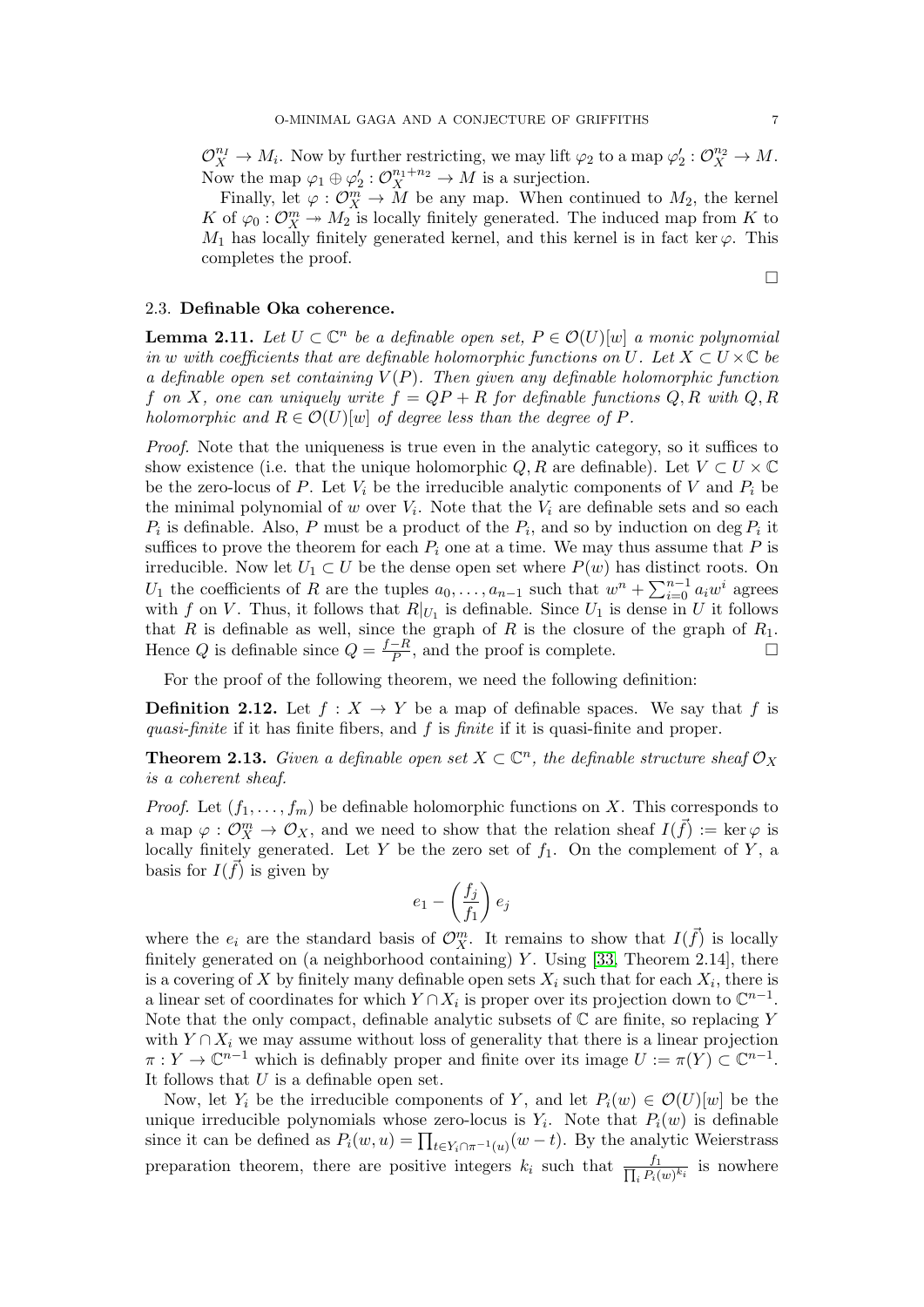vanishing, and thus must be a definable unit. Hence we may assume  $f_1 = P(w)$  $\prod_i P_i(w)^{k_i}.$ 

Let  $k = \deg P$ . By Lemma [2.11,](#page-6-0) we can replace the  $f_j$  by elements of  $\mathcal{O}(U)[w]$  of degree less than k and so we do this. Now,  $I(\vec{f})(X)$  contains the relations  $-f_je_1+f_1e_j$ for all j. It follows again by Lemma [2.11](#page-6-0) that the remaining relations are generated by relations of the form  $\sum g_j e_j$  for  $g_j \in \mathcal{O}(U)[w]$  of degree less than k. We will show that such relations are locally finitely generated over  $\mathcal{O}(U)$ . In fact, separating out the coefficients of all polynomials in w in the map  $(r_1, \ldots, r_m) \to \sum f_i r_i$  we get a map  $\psi: \mathcal{O}_{U}^{mk} \to \mathcal{O}_{U}^{k}$ . By induction,  $\mathcal{O}_{U}$  is coherent and so by Lemma [2.10](#page-5-0) the kernel of  $\psi$  is locally finitely generated over  $\mathcal{O}_U$ . Thus (by possibly further restricting to a subcover) we obtain finitely many relations  $\vec{R}_i \in \mathcal{O}(U)[w]^m$  which together with the relations  $e_1-\left(\frac{f_j}{f_1}\right)$  $\overline{f_1}$  $\Big\} e_j$  generate ker  $\varphi$  on any definable open subset of Y of the form  $Y \cap \pi^{-1}(U_1)$ for a definable open  $U_1 \subset U$ . We claim that in fact these relations generate everywhere.

<span id="page-7-0"></span>**Lemma 2.14.** Let  $f : X \rightarrow Y$  be a continuous, finite map of separated definable spaces, and let  $X_i$  be a definable open cover over of X. Then there is a refinement  $W_i$ of  $X_i$  and a definable open cover  $Y_i$  of Y such that each  $f^{-1}(Y_i)$  is a disjoint union of the  $W_i$ .

*Proof.* Consider the boolean algebra generated by the  $f(X_i)$ , and by Proposition [2.6](#page-4-0) refine that to a decomposition of Y as a union of cells  $C_i$ . Refining further, we may assume that  $f^{-1}(C_i)$  is a disjoint union of copies of  $C_i$  mapping down bijectively. Now let the  $D_i$  be the components of the  $f^{-1}(C_i)$ . Note that the  $D_i$  refine the  $X_i$ .

Now choose a cell  $D$  of  $X$  and let  $X(D)$  be the union of cells of  $X$  whose closure contains D; likewise for a cell C of Y define  $Y(C)$ . It is clear that each  $X(D)$  is definable and open in X. Moreover, if  $D \subset X_i$  then it is clear that  $X(D) \subset X_i$ . Likewise for  $Y(C)$ .

Now suppose C is cell in Y, and D, D' are distinct cells in X mapping to C. Since X is separated, it follows that  $X(D)$  and  $X(D')$  are disjoint.

We claim now that  $f^{-1}(Y(C))$  is the disjoint union of  $X(D)$  for cells D of X mapping to C. To see this, if is sufficient to know that if  $C'$  is a cell containing C in its closure, then every lift  $D'$  of  $C'$  contains in its closure some lift of C. This is immediate since the map f is proper.

Finally, for any cell D of X, each cell of  $Y(f(D))$  lifts to a cell of  $X(D)$  by construction, so  $X(D)$  is proper over its image  $Y(f(D))$ . The claim is now proven taking the  $W_i$  to be the  $Y(C_i)$ .

Now, to see that our set of relations generates everywhere, it is sufficient by Lemma [2.14](#page-7-0) to restrict to definable open sets W such that  $W \cap Y$  is proper over its image  $U' \subset U$ . But then  $W \cap Y$  is an open component of  $Y \cap \pi^{-1}(U')$  and any relation on  $W \cap Y$  can be extended by 0 to a relation on  $Y \cap \pi^{-1}(U')$ . Since our relations generate on  $Y \cap \pi^{-1}(U')$ , the proof is complete.

We deduce for later use the following corollary of Lemma [2.14](#page-7-0)

<span id="page-7-1"></span>**Corollary 2.15.** Let  $f : X \to Y$  be a continuous finite map of definable spaces. Then  $f_*$  is exact on the categories of abelian sheaves.

*Proof.* Let  $A \rightarrow B \rightarrow C$  be an exact sequence of sheaves on X; we want to prove the exactness of  $f_*A \to f_*B \to f_*C$ . For a definable open U of Y, if a section s in  $f_*B(U) = B(f^{-1}(U))$  is zero in  $f_*C(U)$ , then taking after taking an open definable cover of  $f^{-1}(U)$ , s is in the image of A. By Lemma [2.14](#page-7-0) we refine our open definable cover by components of  $f^{-1}(W_i)$ , where  $W_i$  are an open cover of Y. It follows that for each i,  $s(W_i)$  is in the image of  $f_*A(W_i)$ , completing the proof.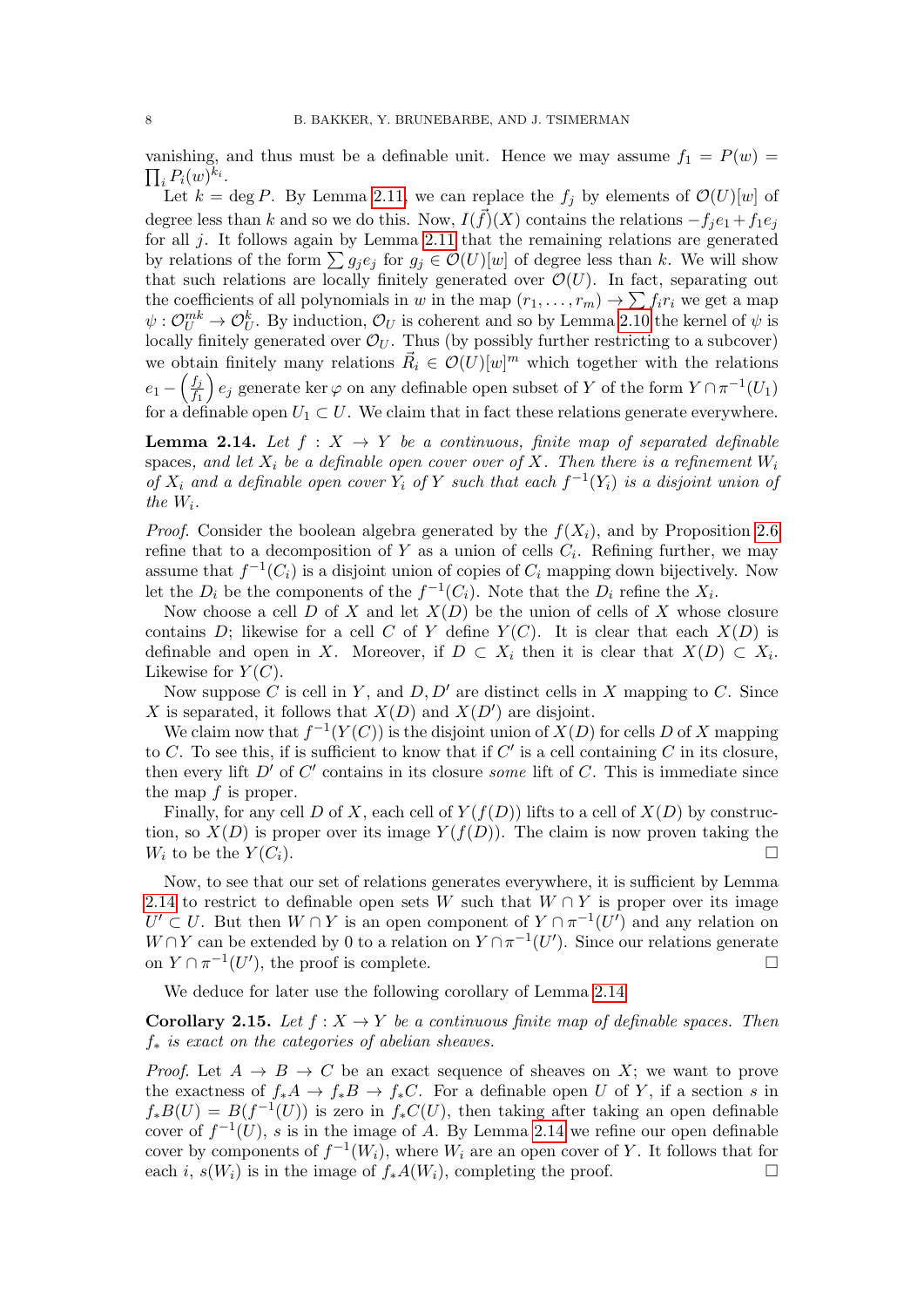Theorem [2.13](#page-6-1) implies the same coherence statement in general:

**Theorem 2.16** (Oka coherence). Given a definable analytic space  $X$ , the structure sheaf  $\mathcal{O}_X$  is a coherent sheaf.

*Proof.* It is sufficient to assume that  $X$  is a basic definable analytic space. So let  $X = V(I)$  where  $U \subset \mathbb{C}^n$  is definable open and  $I \subset \mathcal{O}_U$  is a finitely generated subsheaf. Let  $i : X \to U$  be the natural injection. Note that  $F \to i_*F$  gives an equivalence of categories between  $\mathcal{O}_X$ -modules on X and  $\mathcal{O}_U$ -modules on U killed by I, with inverse  $F \to i^{-1}F$ . Now if  $\varphi : \mathcal{O}_X^n \to \mathcal{O}_X$  is a map, we may consider the map  $i_*\varphi : i_*\mathcal{O}_X^n \to i_*\mathcal{O}_X$  which is a map of coherent  $\mathcal{O}_U$ -modules. Since  $\mathcal{O}_U$  is coherent, we may form an exact sequence  $\mathcal{O}_U^t \to i_* \mathcal{O}_X^n \to i_* \mathcal{O}_X$ . The first map is killed by I, so we get an exact sequence  $i_*\mathcal{O}_X^{\tilde{t}} \to i_*\mathcal{O}_X^{\tilde{n}} \to i_*\mathcal{O}_X$ , and thus an exact sequence  $\mathcal{O}_X^t \to \mathcal{O}_X^n \to \mathcal{O}_X$  as desired.

 $\Box$ 

We have implicitly used in the previous theorem (for  $X \subset \mathbb{C}^n$  open) the following immediate corollaries, which are true from generalities about coherent sheaves:

### Corollary 2.17.

- (1)  $\mathcal{O}_X^n$  is coherent for any n.
- (2) Any locally finitely generated submodule of a coherent sheaf is coherent.
- (3) Any locally finitely presented  $\mathcal{O}_X$  module is coherent.

2.4. **Étale descent.** In order to definabilize algebraic spaces<sup>[3](#page-8-0)</sup> in the next section, we need to take quotients by (not necessarily proper) étale equivalence relations. For  $U$ a definable analytic space, we say a definable analytic subspace  $R \subset U \times U$  is an equivalence relation if for any definable analytic space S, Hom(S, R) ⊂ Hom(S, U)  $\times$  $Hom(S, U)$  is an equivalence relation. We say that a map is étale if it is open and locally an isomorphism onto its image, and an equivalence relation is étale if the projection maps are étale.

<span id="page-8-1"></span>**Proposition 2.18.** Let  $U$  be a definable analytic space. Given a closed étale definable equivalence relation  $R \subset U \times U$ , there exist finitely many definable open sets  $U_i$  of U such that  $R \cap (U_i \times U_i) = \Delta_{U_i}$ , and the  $U_i$  collectively contain each R-equivalence class at least once.

#### Proof.

Step 1. By definable choice, we can find a definable subset  $T$  of  $U$  which has exactly one point for each R-representative class. Let us stratify T by submanifolds  $T_i$ . Now for each *i* let  $S_i$  be the set of all points equivalent to  $T_i$  but not actually in  $T_i$ . It is easy to see that  $S_i$  is also a submanifold. Now we will show how to further stratify such that  $T_i$  is disjoint from  $\overline{S_i}$ . To do this, note that  $T_i \cap \overline{S_i}$  is of smaller dimension than  $T_i$ . Thus by successively iterating in this way we can obtain our desired stratification. By further stratifying, we can assume that the number of  $R$ -pre-images along  $T_i$  is constant, and that each  $T_i$  is a cell and is therefore simply connected.

Step 2. By the argument in Lemma [2.14](#page-7-0) we may take  $V_i$  to be a definable open neighbourhood of  $T_i$  such that  $R \cap (V_i \times U)$  consists of k étale sections over  $V_i$  - which we denote by  $R_0$  - and another piece R' which does not intersect  $T_i \times U$ .

<span id="page-8-0"></span><sup>3</sup>Recall that we need to work with algebraic spaces, since Artin's algebraization theorem does not hold true for schemes.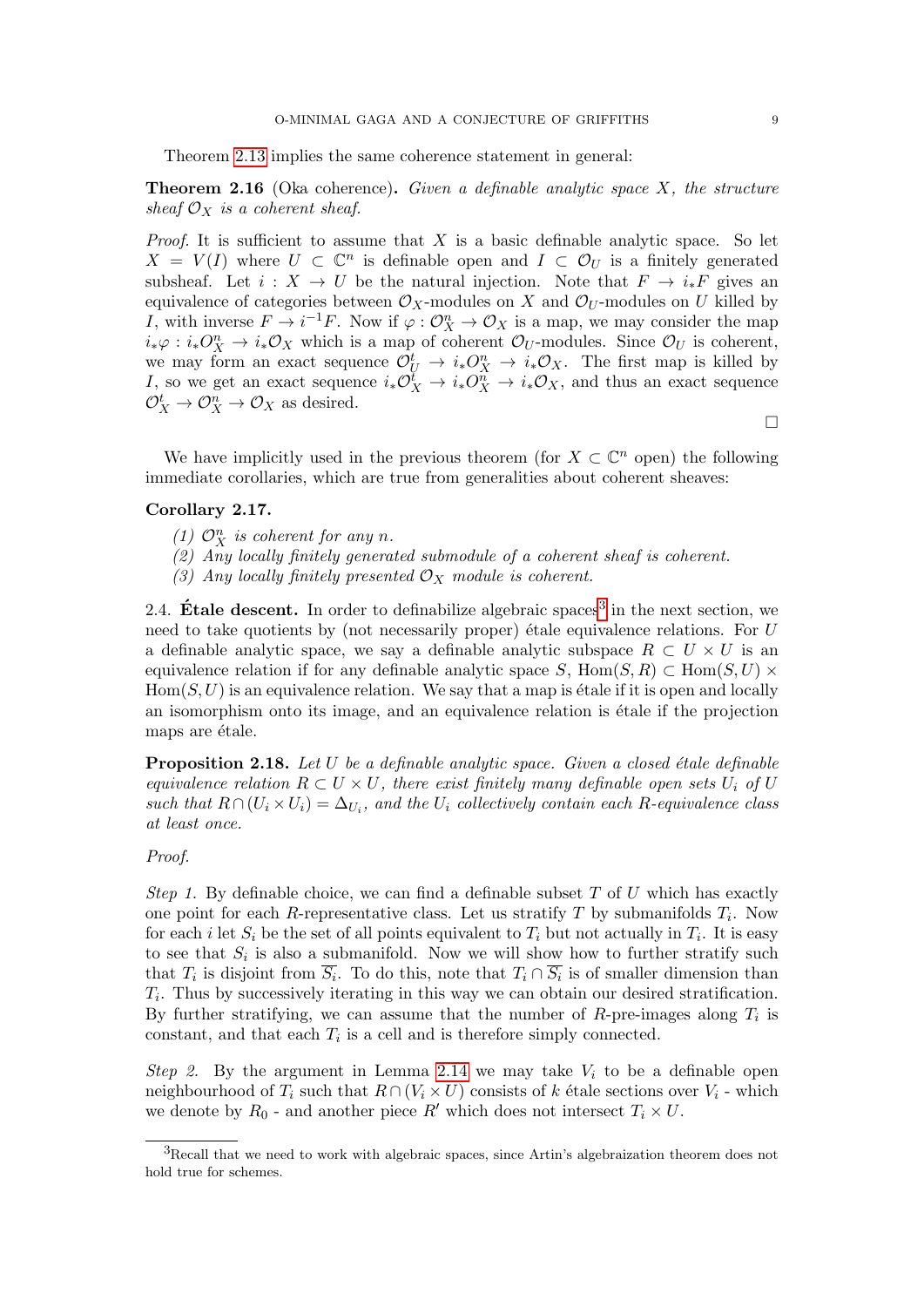Step 3. Pick a definable distance function  $d(x, y)$  on  $U \times U$ , and pick a definable exhaustion function  $E: U \to \mathbb{R}_{\geq 0}$ . In other words,  $E^{-1}([0, c])$  is compact for all  $c \in \mathbb{R}$ . For a set  $S \subset U$  we write  $S^c$  to mean  $S \cap E^{-1}([0, c])$ .

Step 4. By definable choice we may let  $h : \mathbb{R}^2_{\geq 0} \to (0, 1)$  be a definable, positive  $\epsilon$  such that  $R' \cap B_{d,\epsilon}(T_i^c) \times B_{d,\epsilon}(T_i^{c'})$  $\mathcal{C}'_i$  =  $\emptyset$ . Consider the function

$$
g(c) := \min_{c_1, c_2 < c} \frac{h(c_1, c_2)}{2}.
$$

We let  $f(c)$  be a definable positive, continuous, decreasing function strictly smaller than  $g(c)$ . Note that  $h(c, c') > \min(f(c), f(c'))$ .

Step 5. Define  $d'(u,T_i) := \min_{c,t \in T_i^c} d(u,t) f(c)^{-1}$ . Define  $W_i$  to consist of all points  $u \in V_i$  such that  $d'(u, T_i) < \min_{u' \in R(u) \setminus u} d'(u', T_i)$ . We claim that  $W_i$  contains an open neighbourhood around  $T_i$ . Let  $t \in T_i$ . For  $\epsilon > 0$ , consider the ball  $B_{d',\epsilon}(t)$ . It is clear that for sufficiently small  $\epsilon$ , d' is smaller on this ball then on  $R_0$ , and d' is smaller then 1/2. Suppose that  $u \in B_{d',\epsilon}(t), u' \in R'$  and  $d(u',t') \le f(c)$  for  $t' \in T_i^c$ . It follows that the point  $(u, u') \in R' \cap B_{d,\epsilon}(T_i^c) \times B_{d,\epsilon}(T_i^{c'})$  $\sum_{i}^{c'}$ ) for  $\epsilon = \min(f(c), f(c')) < h(c, c')$ . This is a contradiction. Now set  $U_i \subset W_i$  to be the maximal open subset (which is a definable condition). This completes the proof.

 $\Box$ 

For a definable equivalence relation  $R \subset U \times U$ , we say  $U \to X$  is a quotient if it represents the sheaf  $U/R$  with respect to the definable topology. Concretely, this means that a map  $S \to X$  is given by taking a definable cover  $S_i$  of S and giving maps  $S_i \rightarrow U$  that agree on overlaps up to the equivalence relation. A quotient is unique up to unique isomorphism provided it exists.

<span id="page-9-0"></span>Corollary 2.19. Quotients by closed étale equivalence relations exist in the category of definable analytic spaces.

Proof. The quotient can be glued together from the cover provided from Proposition [2.18.](#page-8-1)

**Corollary 2.20.** Let X, Y be definable analytic spaces and  $f : X \rightarrow Y$  an étale morphism. Then there is a definable open cover  $X_i$  of X such that the restrictions  $f_i: X_i \to Y$  are open immersions.

*Proof.* Apply the proposition to the equivalence relation  $X \times_Y X \subset X \times X$ .  $\Box$ 

For X a definable analytic space, let X be its definable site. Let  $X^{\text{\'et}}$  be the site whose objects are definable analytic spaces with an étale morphism to  $\overline{X}$  and whose covers are surjective such maps. The obvious inclusion  $i : X \to X^{\text{\'et}}$  yields a morphism of sites

$$
f: \underline{X}^{\text{\'et}} \to \underline{X}.
$$

Recall this means  $i$  is continuous (sends covers to covers and respects fiber products with covers) and that the pullback on sheaves  $f^{-1}$  (which is just sheafification in the definable étale topology) is exact, both of which are immediate. The corollary implies the natural presheaf  $\mathcal{O}_{X^{\text{\'et}}} : U \to \mathcal{O}_U (U)$  on  $\underline{X}^{\text{\'et}}$  is a sheaf.

<span id="page-9-1"></span>**Corollary 2.21.** Let X be a definable analytic space. Then  $f^{-1}: \text{Sh}(\underline{X}) \to \text{Sh}(\underline{X}^{\text{\'et}})$ is an equivalence of the categories of sheaves. Moreover,  $f^{-1}\mathcal{O}_X \to \mathcal{O}_{X^{\text{\'et}}}$  is an isomorphism.

Proof. By the above corollary, every definable étale cover is refined by a definable open cover.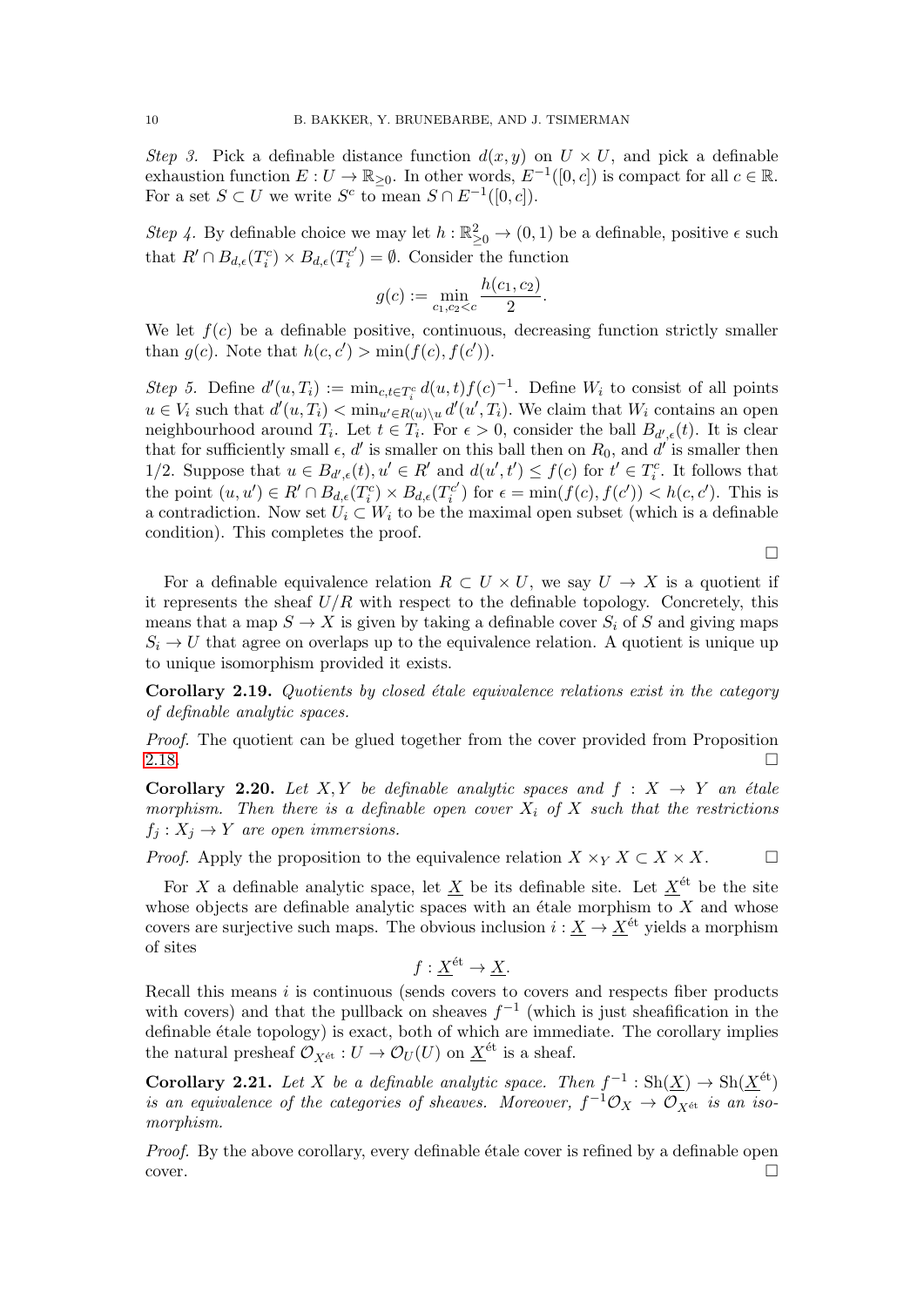2.5. Definabilization. If X is an affine scheme presented as  $Spec \mathbb{C}[x_1, \ldots, x_n]/I$  we define the definabilization  $X^{\text{def}}$  to be the definable analytic subspace of  $\mathbb{C}^n$  given by the coherent ideal sheaf  $IO_{\mathbb{C}^n}^{\text{def}}$ . It is easy to see this yields a functor from affine schemes to definable analytic spaces which is functorial and maps open covers to open covers, and thereby extends uniquely to a functor from schemes to definable analytic spaces.

For  $X$  a scheme, the definabilization functor yields a morphism of ringed sites

$$
g: (\underline{(X^{\mathrm{def}})}, \mathcal{O}_{X^{\mathrm{def}}}) \to (\underline{X}, \mathcal{O}_X)
$$

as there is a natural map  $g^{-1}\mathcal{O}_X \to \mathcal{O}_{X^{\text{def}}}$ . Let  $\text{Coh}(X)$  be the category of coherent sheaves on X, and  $\text{Coh}(X^{\text{def}})$  the category of definable coherent sheaves on  $X^{\text{def}}$ . We then define a definabilization functor

$$
\mathrm{Def}: \mathbf{Coh}(X) \to \mathbf{Coh}(X^{\mathrm{def}}): F \mapsto F^{\mathrm{def}} := \mathcal{O}_{X^{\mathrm{def}}} \otimes_{g^{-1}\mathcal{O}_X} g^{-1}F.
$$

Evidently there is a natural isomorphism  $\mathcal{O}_X^{\text{def}} \cong \mathcal{O}_{X^{\text{def}}}$ .

Suppose now that  $X$  is an algebraic space, presented as the quotient of  $U$  by a closed equivalence relation  $R \subset U \times U$  where  $R, U$  are schemes and the projection maps are étale. We obtain a definable étale equivalence relation  $R^{\text{def}} \subset U^{\text{def}} \times U^{\text{def}}$ , and by Corollary [2.19](#page-9-0) we can define the definabilization  $X^{\text{def}}$  of X to be the categorical quotient. As morphisms of algebraic spaces are étale locally morphisms of schemes, this provides us with a definabilization functor from algebraic spaces to definable analytic spaces.

To extend the functor Def to  $X$ , there are two ways to proceed. There is a definabilization functor from the étale site of X to the étale site of  $X^{\text{def}}$ , and Corollary [2.21](#page-9-1) allows us to define a functor Def :  $\text{Coh}(X) \to \text{Coh}(X^{\text{def}})$ . Alternatively, given the above presentation, let  $\pi_i$  and  $\pi_{ij}$  be the obvious projections  $R \to U$ ,  $R \times_U R \to R$ , respectively. Coh(X) is then equivalent to the category of descent data: pairs  $(F, \varphi)$ where  $F \in \text{Coh}(U)$  and  $\varphi : \pi_1^* F \to \pi_2^* F$  is an isomorphism such that on  $R \times_U R$  we have  $\pi_{13}^*\varphi = \pi_{23}^*\varphi \circ \pi_{12}^*\varphi$ . Coh( $X^{\text{def}}$ ) has the analogous description, and the definabilization functor is simply Def :  $(F, \varphi) \mapsto (F^{\text{def}}, \varphi^{\text{def}})$ , which can be easily seen to be independent of the choice of presentation.

2.6. Analytification. Likewise, there is a natural analytification functor from definable analytic spaces to analytic spaces which we denote by  $X \mapsto X^{an}$ , as well as an analytification functor An :  $\text{Coh}(X) \to \text{Coh}(X^{\text{an}})$  on the corresponding categories of coherent sheaves, with a natural identification  $\mathcal{O}_X^{\text{an}} \cong \mathcal{O}_{X^{\text{an}}}$ .

<span id="page-10-0"></span>**Theorem 2.22.** Let X be a definable analytic space and An :  $\text{Coh}(X) \to \text{Coh}(X^{\text{an}})$ the analytification functor. Then

 $(1)$  An is faithful;

(2) An is exact.

*Proof of Theorem [2.22\(](#page-10-0)1).* We need to show that if we have  $E \stackrel{f}{\to} F$  in  $\text{Coh}(X)$  such that  $f<sup>an</sup> = 0$ , then  $f = 0$ . By considering the image, it is enough to show that if for  $F \in \text{Coh}(X)$  we have  $F^{\text{an}} = 0$ , then  $F = 0$ . The statement is local, so we may assume F has a presentation

$$
\mathcal{O}_X^m \xrightarrow{g} \mathcal{O}_X^n \to F \to 0
$$

and we reduce to the following lemma.

**Lemma 2.23.** If  $g^{an}$  is surjective then g is.

*Proof.* We can express g as an  $m \times n$  matrix M consisting of elements of  $\mathcal{O}_X(X)$ . Since  $g^{\text{an}}$  is surjective at every point of X some  $n \times n$  minor of M is invertible, and so its inverse is definable as it is a rational function of the entries of  $g$ . It follows that  $g$  is surjective.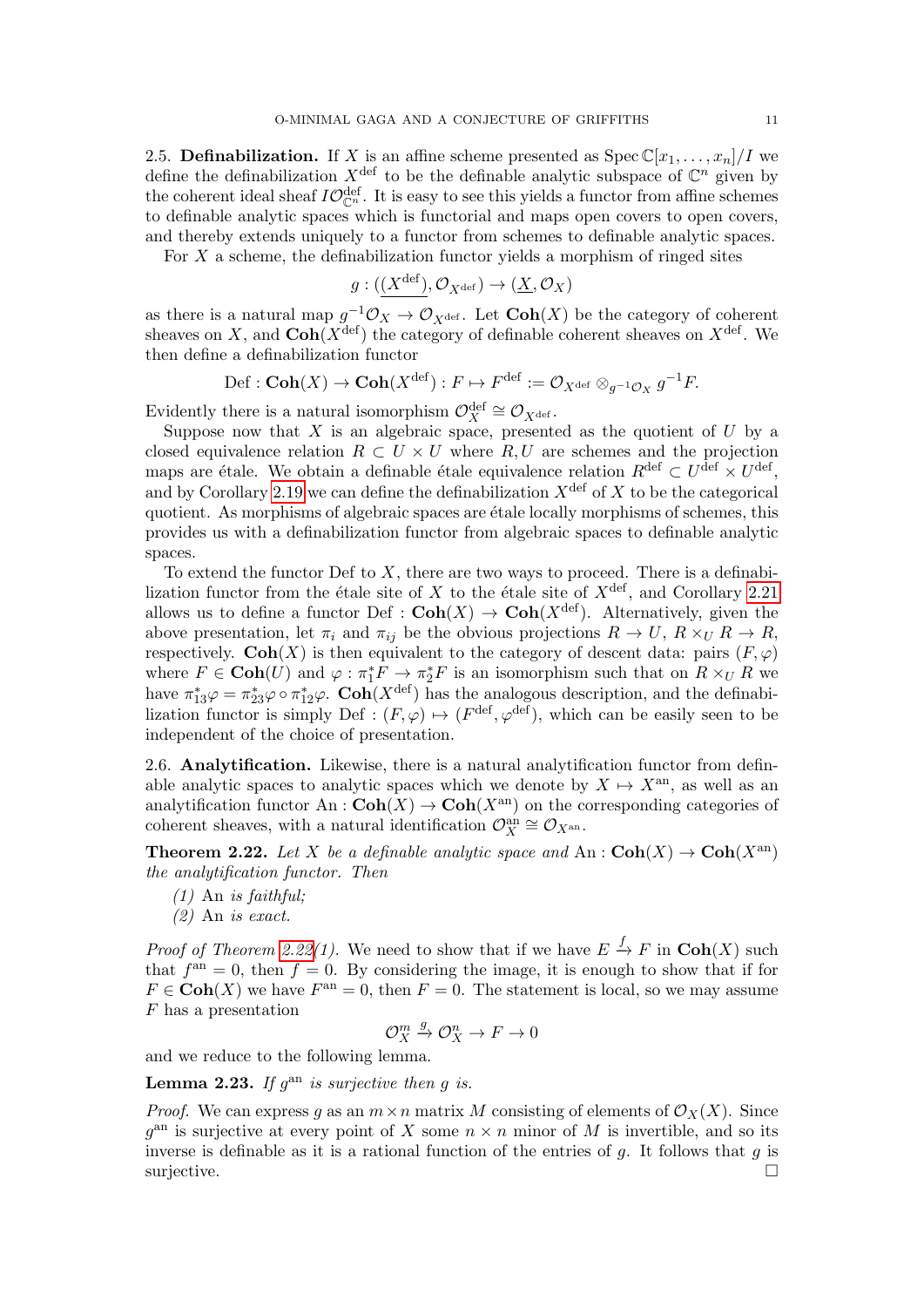For the second part of Theorem [2.22,](#page-10-0) we first need some preliminary observations.

<span id="page-11-1"></span>**Lemma 2.24.** For X a definable analytic space, and  $p \in X$ , the stalk  $\mathcal{O}_{X,p}$  is a Noetherian ring.

*Proof.* Without loss of generality  $X \subset U \subset \mathbb{C}^k$  is a basic definable analytic space  $V(I)$ for I a finitely generated ideal. Then  $\mathcal{O}_{X,p}$  is a quotient of  $\mathcal{O}_{\mathbb{C}^k,p}$ . Thus it is sufficient to prove  $\mathcal{O}_{\mathbb{C}^k,p}$  is Noetherian.

We proceed by induction on k. Suppose  $0 \neq f \in \mathcal{O}_{\mathbb{C}^k,p}$ . By [\[33,](#page-31-6) Theorem 2.14] we can change coordinates such that  $f$  is a unit times a Weierstrass polynomial  $P(w) \in \mathcal{O}_{\mathbb{C}^{k-1},p}[w]$ . Thus  $\mathcal{O}_{\mathbb{C}^k,p}/(f)$  is finite over  $\mathcal{O}_{\mathbb{C}^{k-1},p}$ . The theorem thus follows by induction, since a finite extension of a noetherian ring is noetherian.  $\Box$ 

<span id="page-11-0"></span>**Lemma 2.25.** For X a definable analytic space,  $p \in X$ , the completions of  $\mathcal{O}_{X,p}$  and  $\mathcal{O}_{X,p}^{\text{an}}$  are canonically isomorphic.

*Proof.* For X an open set in  $\mathbb{C}^n$  the claim is clear since both completions are canonically the formal power series ring  $R_n$  in n variables. By the Artin-Rees lemma, it follows that tensoring with  $\mathcal{O}_{\mathbb{C}^n,p}^{\text{an}}$  over  $\mathcal{O}_{\mathbb{C}^n,p}$  is exact for finitely generated modules.

Now suppose  $X \subset U$  is a basic definable analytic space cut out by an ideal sheaf I. By the above  $I_p^{\text{an}} := I_p \otimes_{\mathcal{O}_{U,p}} \mathcal{O}_{U,p}^{\text{an}}$  is a subsheaf of  $\mathcal{O}_{U,p}^{\text{an}}$ , and we have the isomorphisms

$$
\mathcal{O}_{X,p} \cong \mathcal{O}_{U,p}/I_p
$$
, and  $\mathcal{O}_{X,p}^{\text{an}} \cong \mathcal{O}_{U,p}^{\text{an}}/I_p^{\text{an}}$ 

It follows that the completions of  $\mathcal{O}_{X,p}$  and  $\mathcal{O}_{X,p}^{an}$  are both isomorphic to  $R_n/(I_p \otimes_{\mathcal{O}_{U,p}})$  $R_n$ ).

*Proof of Theorem [2.22\(](#page-10-0)2).* Sheafification in the analytic topology is exact and tensor products are always right exact, so it is sufficient to prove left-exactness of the tensor product. Suppose that  $0 \to E \to F$  is an exact sequence of definable coherent sheaves. Then we get an injection of stalks  $0 \to E_p \to F_p$  for  $p \in X$ . Now to show that  $E^{\text{an}}$ injects into  $F^{\text{an}}$  it is sufficient to prove that  $E_p^{\text{an}}$  injects into  $F_p^{\text{an}}$ . Note that  $E_p^{\text{an}} \cong$  $E_p \otimes_{\mathcal{O}_{X,p}} \mathcal{O}_{X,p}^{\text{an}}$ . Since the completions of  $\mathcal{O}_{X,p}$  and  $\mathcal{O}_{X,p}^{\text{an}}$  are canonically isomorphic by Lemma [2.25,](#page-11-0) and the rings are both Noetherian by Lemma [2.24,](#page-11-1) it follows that tensor product is exact on finitely generated modules. The claim therefore follows.  $\Box$ 

**Corollary 2.26.** Let X be a definable analytic space and  $E \in \text{Coh}(X)$ . For any section  $s \in E(X)$ ,  $s = 0$  if and only if  $(s<sup>an</sup>)<sub>x</sub> = 0$  in  $(E<sup>an</sup>)<sub>x</sub>$  for all  $x \in X$ .

*Proof.* Consider the map  $\varphi : \mathcal{O}_X \to E$  with  $\varphi(1) = s$ . Now  $s = 0$  if and only if  $\varphi$ defines the 0 map, and by Theorem [2.22](#page-10-0) this happens iff  $\varphi^{an}$  is the 0 map, which can be checked on stalks.

<span id="page-11-2"></span>**Corollary 2.27.** Given a subsheaf  $E \subset F$  and a section  $s \in F(X)$ , then  $s \in E(X)$  iff  $(s<sup>an</sup>)<sub>x</sub> \in (E<sup>an</sup>)<sub>x</sub>$  for all  $x \in X$ .

## 2.7. Reduced spaces.

<span id="page-11-3"></span>**Lemma 2.28.** Let  $U \subset \mathbb{C}^n$  be an open definable subset, and  $\mathcal{Y} \subset U^{\text{an}}$  a closed definable analytic set. Then the ideal sheaf  $I \subset \mathcal{O}_U$  of functions vanishing on  $\mathcal Y$  is coherent.

*Proof.* By [\[33,](#page-31-6) Theorem 11.1], there is a finitely generated ideal sheaf  $J \subset I \subset \mathcal{O}_U$ which agrees with I on stalks. We claim that  $I = J$ . Suppose  $t \in I(U)$ . Consider the finitely generated sheaf  $J'$  generated by  $J$  and  $t$ . Then  $J$  and  $J'$  have the same stalks, and are both coherent, and therefore  $J = J'$  be Theorem [2.22.](#page-10-0) Thus,  $t \in J(U)$  and so it follows that  $I = J$ .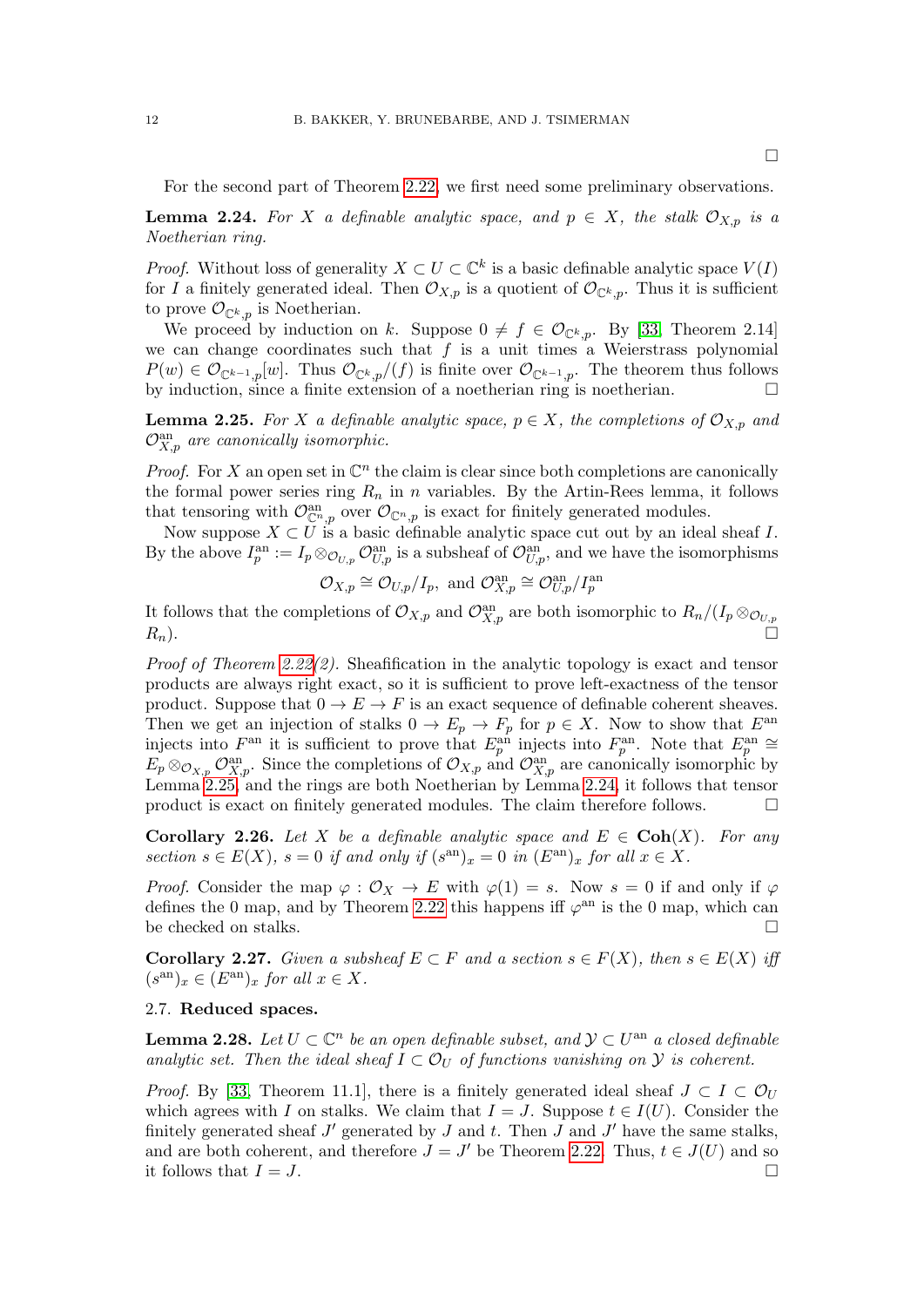For X a definable analytic space and  $\mathcal{Y} \subset X^{\text{an}}$  a closed definable analytic set, we may locally endow  $\mathcal Y$  with the reduced induced structure given by the ideal in the lemma, and thereby obtain a closed definable analytic subspace  $Y \subset X$ . Moreover, this structure is functorial in the sense that if  $X \subset X'$  is a closed immersion of definable analytic spaces, and  $\mathcal{Y} \subset X$  is a definable analytic set, then the reduced induced structures inherited from  $X$  and from  $X'$  are the same.

For  $X$  a definable analytic space, taking the underlying definable space we have its reduced space  $X^{\text{red}} \subset X$ . We say that X is reduced if this embedding is an isomorphism. Note that it is clear that being reduced is equivalent to all the stalks  $\mathcal{O}_{X,p}$  being reduced local rings.

### 2.8. Noetherian induction and the Nullstellensatz.

**Proposition 2.29** (Definable Noetherian induction). Let X be a definable analytic space and  $F$  a coherent sheaf on X. Any increasing chain of coherent subsheaves of  $F$ must stabilize.

*Proof.* It is enough to prove the statement on a definable cover. As  $F$  is locally a quotient of  $\mathcal{O}_X^n$ , and by pulling back our chain we may assume  $F = \mathcal{O}_X^n$ . The statement for  $\mathcal{O}_X^n$  clearly follows from the statement for  $\mathcal{O}_X$  so we may assume  $F = \mathcal{O}_X$ . We may take X to be a basic definable analytic space, and then as  $\mathcal{O}_X$  is a quotient of  $\mathcal{O}_{\mathbb{C}^n}$  we assume  $X \subset \mathbb{C}^n$  is an open definable set.

We now induct on *n* to show the claim for  $\mathcal{O}_X$  for  $X \subset \mathbb{C}^n$  open. Our chain of definable coherent subsheaves corresponds to a chain of ideal sheaves  $I_i$ . We may assume after passing to a further cover that all of the  $I_j$  contain a function  $f \in \mathcal{O}_X(X)$ . As in the proof of Theoren [2.13,](#page-6-1) we may assume we have  $Y \subset X \subset U \times \mathbb{C}$  where Y is the zero-locus of f,  $P \in \mathcal{O}(U)[w]$  is a Weierstrass polynomial vanishing on Y, Y is definably proper over U, and the I<sub>j</sub> contain P. Let  $Q_j = I_j/P\mathcal{O}_X$  and  $\pi : X \to U$  the projection. Note that the  $Q_j$  are coherent sheaves on Y and it is sufficient to show that that the  $Q_j$  stabilize.

**Lemma 2.30.** With the above notation, let  $\pi : Y \to U$  be the projection map. Then the pushforward map  $\pi_*$  takes coherent sheaves to coherent sheaves.

*Proof.* By Lemma [2.11](#page-6-0) we know that  $\pi_* \mathcal{O}_Y \cong \mathcal{O}_U^{\deg P}$  $U^{deg P}$ . Now let Q be a coherent sheaf. This means that Q has a presentation on a definable open cover, and by Corollary [2.15](#page-7-1) this yields a presentation of  $\pi_*Q$ .

By induction, the sequence  $\pi_* Q_i$  stabilizes. The theorem will thus follow if we show that  $\pi_*Q_j = \pi_*Q_{j+1}$  implies that  $Q_j = Q_{j+1}$ . By Corollary [2.15](#page-7-1) the pushforward  $\pi_*$ is exact, and thus it suffices to show that for a coherent sheaf  $Q, \pi_*Q = 0$  implies that  $Q = 0$ . It is easy to see that  $(\pi_* Q)_u = \bigoplus_{\pi(y)=u} Q_y$  and thus if  $\pi_* Q = 0$  it follows that all stalks of Q are 0. The claim now follows from Theorem [2.22.](#page-10-0)

Let  $X$  be a definable analytic space. For any definable coherent sheaf  $F$ , we define the the support  $\mathrm{Supp}(F)$  as a definable analytic subspace as follows: if  $\mathcal{O}_X^n$  $\stackrel{g}{\to} \mathcal{O}_X^m \to F$ is a local presentation, we take  $\text{Supp}(F)$  to be the subspace cut out by the minors of g.

## Lemma 2.31.

- (1) The underlying definable analytic set of  $\text{Supp}(F)$  is the set of  $p \in X$  for which  $F_n \neq 0$ .
- (2)  $\text{Supp}(F)^{\text{an}} = \text{Supp}(F^{\text{an}})$ .
- (3) The ideal of Supp(F) in X is the ideal of functions  $f \in \mathcal{O}_X$  such that  $fF = 0$ .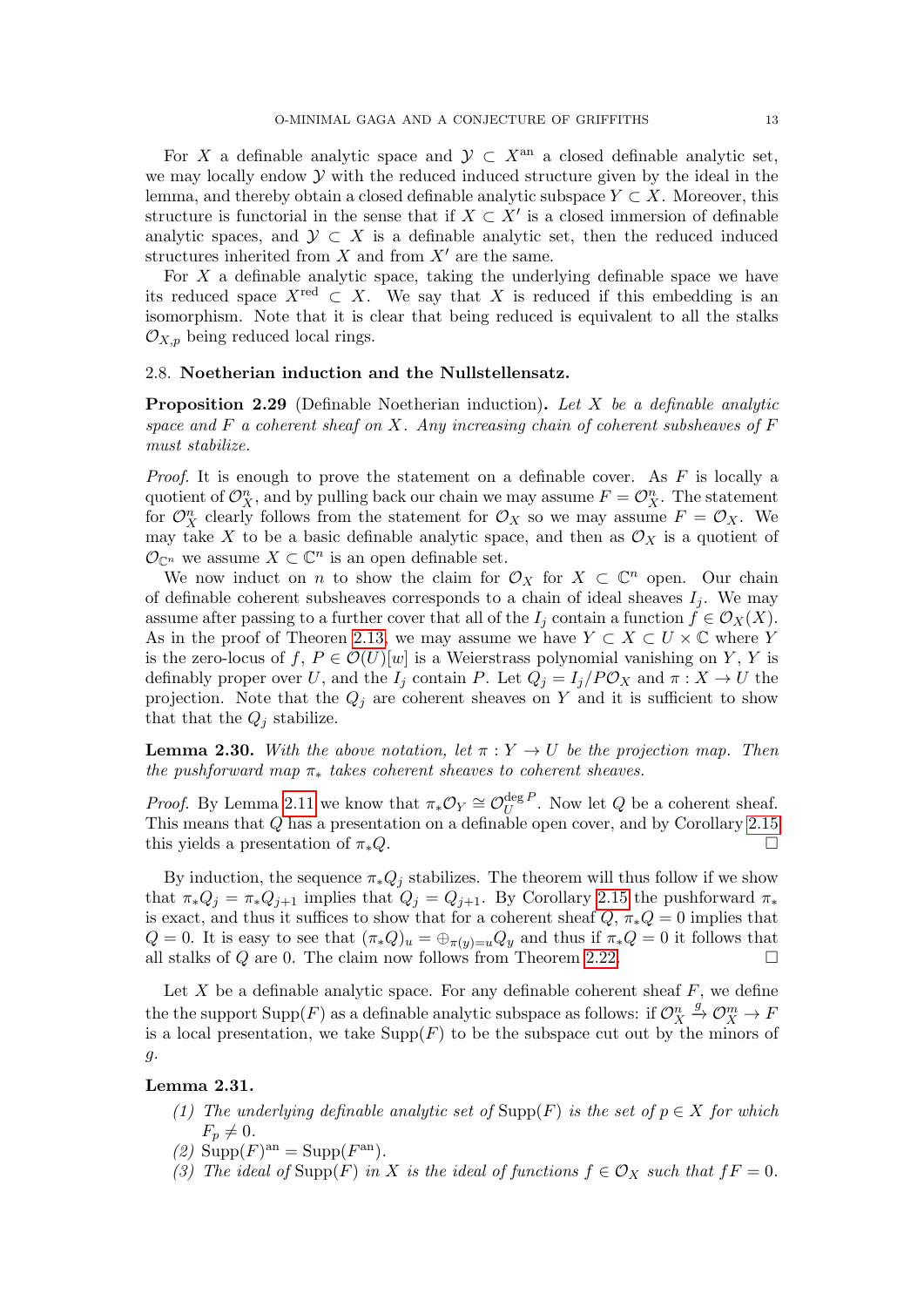*Proof.* For the first claim,  $F_p \neq 0$  if and only if  $g(p)$  is not surjective if and only if all minors of  $g(p)$  are zero. For the second, a presentation analytifies to a presentation, by Theorem [2.22.](#page-10-0) For the third, let I be the ideal sheaf of  $\text{Supp}(F)$  in X. It follows that  $I<sup>an</sup>$  is the ideal of the analytification of Supp(F) by Theorem [2.22.](#page-10-0) Now apply Corollary [2.27.](#page-11-2)

<span id="page-13-0"></span>**Corollary 2.32.** Let  $X$  be a definable analytic space.

- (1) Any decreasing chain of closed definable analytic subspaces stabilizes.
- (2) Any decreasing chain of closed definable analytic sets stabilizes.

Proof. For (1), consider the corresponding chain of ideals. This also handles (2), by endowing the subsets with the reduced induced structure. Note that by the lemma a definable analytic set  $Y$  may be recovered by the ideal sheaf  $I<sub>Y</sub>$  defining the subspace Y with the reduced induced structure as the underlying set of  $\text{Supp}(\mathcal{O}_X/I_Y)$ .

<span id="page-13-1"></span>Corollary 2.33 (Nullstellensatz). Let  $X$  be a definable analytic space. For some n, we have  $I_{X^{\text{red}}}^n = 0$ .

*Proof.* Let  $X_k$  be the definable analytic subspace given by the ideal  $I_{X_{\text{red}}}^k$ . By the previous lemma, for any inclusion of definable coherent sheaves  $E \subset E'$  we have  $\text{Supp}(E) \subset \text{Supp}(E')$ . Thus,  $\text{Supp}(I_{X^{\text{red}}}^k)$  gives a decreasing chain of definable analytic subspaces, which must eventually not contain any given point. Therefore, by Corollary [2.32](#page-13-0) Supp $(I_{X^{\text{red}}} )$  is eventually empty, and by the lemma  $I_{X^{\text{red}}}^k = 0$ .

Corollary 2.34. Let X be a definable analytic space and  $Z \subset X$  a definable analytic subspace. Then for some n,  $I_{Z^{\text{red}}}^n \subset I_Z$ .

2.9. Descending analytic maps. The purpose of this section is to prove a descent statement. In preparation, we need the following 2 lemmas:

<span id="page-13-2"></span>**Lemma 2.35.** Let Y be a definable analytic space and  $Z \rightarrow Y \times \mathbb{C}$  be a closed definable analytic subspace, finite over Y. The projection map  $\pi: Z \to Y$  is such that  $\pi_*$  maps coherent sheaves to coherent sheaves, and commutes with analytification.

*Proof.* Let w be the last coordinate in  $Y \times \mathbb{C}$ . We claim that, after passing to a definable cover w satisfies a monic polynomial equation over  $\mathcal{O}_Y(Y)$ . By Corollary [2.33](#page-13-1) we may assume that Z is irreducible and reduced, and thus also that Y is reduced. Replacing Y be the image of  $Z$  in  $Y$ , we may assume that  $Z$  maps surjectively onto Y, and thus that the number of pre-images is constant. Then satisfies the polynomial  $P(x) := \prod_{(y,z)\in Z} (x-z) \in \mathcal{O}_Y[x].$ 

Now let W be the analytic subspace cut out by P. We claim that  $\psi_*\mathcal{O}_W$  is free over  $\mathcal{O}_Y$ . When Y is a domain in  $\mathbb{C}^n$ , this follows from Lemma [2.11](#page-6-0) and Lemma [2.14.](#page-7-0) In the general case, we have to prove that every function  $q$  on  $W$  can uniquely be written as a polynomial in w of degree  $d-1$  over  $\mathcal{O}_X$ .

To show existence, note that we can find a neighborhood  $V$  of  $Y$  which is open in  $\mathbb{C}^n$  such that P extends to V, and cuts out a definable analytic space  $W_V$ . Shrinking further and using Lemma [2.14](#page-7-0) we may assume that g extends to  $W_V$ , and so it can be written as a polynomial in w of degree  $d-1$  over  $\mathcal{O}_V$ . Restricting to Y proves existence. Uniqueness is true in the analytic category (see e.g. [\[17,](#page-30-12) pg.56]) so follows from Theorem [2.22.](#page-10-0)

Now, by Corollary [2.15](#page-7-1) it follows that pushforwards under finite maps are exact, and thus pushforwards of coherent sheaves from  $W$  to  $Y$  are coherent, and commute with analytification. Let  $i: Z \to W$  be the natural inclusion map. It is clear that  $i_*\mathcal{O}_Z$  is cut out by the ideal sheaf of Z restricted to W, and is therefore coherent, and analytifies to  $i_*^{\text{an}}\mathcal{O}_Z$ . Thus we see that  $\pi_*\mathcal{O}_Z$  is a coherent sheaf on Y, and analytifies to  $\pi_*^{\text{an}} \mathcal{O}_{Z^{\text{an}}}$  and so the claim follows as above by Corollary [2.15.](#page-7-1)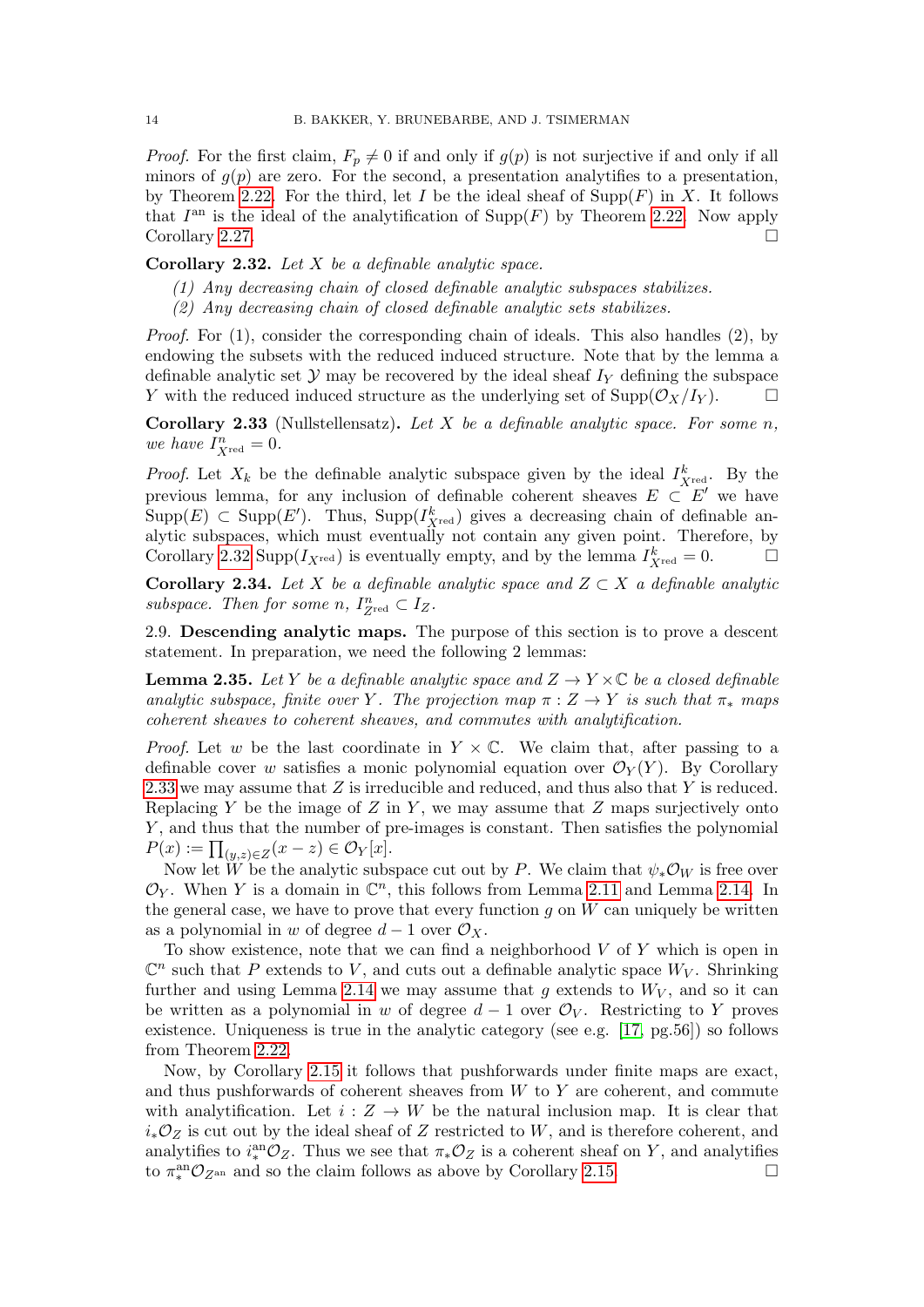<span id="page-14-0"></span>**Lemma 2.36.** Let  $\pi : X \to Y$  be a proper map of definable analytic spaces that is surjective on points and such that  $\mathcal{O}_Y \to \pi_* \mathcal{O}_X$  is injective. Let  $f \in \Gamma(Y^{\text{an}}, \mathcal{O}_Y^{\text{an}})$  be such that  $\pi^* f \in \Gamma(X, \mathcal{O}_X)$ . Then  $f \in \Gamma(Y, \mathcal{O}_Y)$ .

*Proof.* By Lemma [2.4](#page-4-1) we get a map  $X \times \mathbb{C}$  corresponding to the section  $\pi^* f$ . Thus we get a map  $\varphi: X \to Y \times \mathbb{C}$  whose projection to Y is the map  $\pi$ , such that the pullback of the C-coordinate w is  $\pi^* f$  on X. Let Z be the set theoretic image of  $\varphi$ . It is clear that  $Z \to Y \times \mathbb{C}$  is finite, and that Z is a definable holomorphic subset of  $Y \times \mathbb{C}$ , so we may give it its reduced induced structure by Lemma [2.28.](#page-11-3) Now let  $I_Z$ be the coherent ideal sheaf of Z in  $Y \times \mathbb{C}$ . The pullback  $\pi^* I_Z$  is a nilpotent coherent sheaf on X and thus some power of it is 0 by Theorem [2.33.](#page-13-1) Say  $\pi^* I_Z^k = 0$ . Set  $Z_k \subset Y \times \mathbb{C}$  to be the definable analytic space cut out by  $I_Z^k$ . Then the map  $\pi$  factors through  $Z_k$ , and thus the map  $\psi : Z_k \to Y$  is surjective on points, with the natural map  $\mathcal{O}_Y \to \psi_* \mathcal{O}_{Z_k}$  being injective. By Lemma [2.35](#page-13-2) we see that  $\psi_* \mathcal{O}_{Z,k}$  is a coherent sheaf. Now  $w \in \Gamma(Y, \psi_* \mathcal{O}_{Z_k})$  is in the image of  $f \in \Gamma(\mathcal{O}_Y^{\text{an}})$ , and so the claim follows by Lemma [2.22.](#page-10-0)

<span id="page-14-1"></span>**Corollary 2.37.** Let  $X, Y, Z$  be definable analytic spaces and suppose we have (solid) diagrams



such that h is surjective on points and  $\mathcal{O}_Y \to h_* \mathcal{O}_X$  is injective. Then i exists such that  $i^{an} = \iota$ .

*Proof.* It follows from definable choice that  $\iota$  is a map of definable spaces. Let  $U \subset$ Z be definable open and  $f \in \mathcal{O}_Z(U)$ . Then by Lemma [2.36](#page-14-0) the section  $\iota^* f \in$  $\Gamma(\iota^{-1}(U), \mathcal{O}_{Y^{\mathrm{an}}})$  is actually in  $\Gamma(\iota^{-1}(U), \mathcal{O}_Y)$ . We thus get a map  $i: Y \to Z$  and it is follows from Theorem [2.22](#page-10-0) that  $g = i \circ f$ .

2.10. Quotients by finite groups. To definabilize  $\Gamma \backslash \Omega$  when Γ is not torsion-free, we shall need to be able to talk quotients of definable analytic spaces by finite groups. To that end, we have the following proposition:

<span id="page-14-2"></span>**Proposition 2.38.** Let X be a definable analytic space, and G a finite group acting on X. Then there exists a definable analytic space Y and a map  $Q: X \rightarrow Y$  such that any map of definable analytic spaces  $X \to Z$  which is G-invariant factors uniquely through Q. Moreover, Q analytifies to the analytic quotient, so that  $\mathcal{O}_{Y,Q(x)} = \mathcal{O}_{X,x}^{I_x}$ where  $I_x$  is the stabilizer of x.

Proof. It is well known that definable spaces admit quotients by proper equivalence relations, so let Y be the definable space which is the quotient of X by the proper equivalence relation given by  $G$ -equivalence. We need to equip Y with a structure sheaf giving it the structure of a definable analytic space. For each subgroup  $H < G$ , let  $X_H$  be the subset of X with stabilizer H, and let  $Y_H$  be the image of  $X_H$  in Y. Note that  $Y_H$  is determined by H up to conjugacy, and that  $G/H$  defines an étale equivalence relation on  $X_H$ . By Lemma [2.18](#page-8-1) we may find a cover  $U_i$  of  $X_H$  in X by basic definable analytic varieties, such that the equivalence relation on  $U_i \cap X_H$  is trivial. Replacing each  $U_i$  by its intersection with its H-translates we can assume that  $U_i$  is H-invariant. By picking a definable distance function, we further replace  $U_i$  by the set of points that are closer to  $U_i \cap X_H$  then any of its translates. We may thus assume that if  $z, gz \in U_i$  then  $g \in H$ .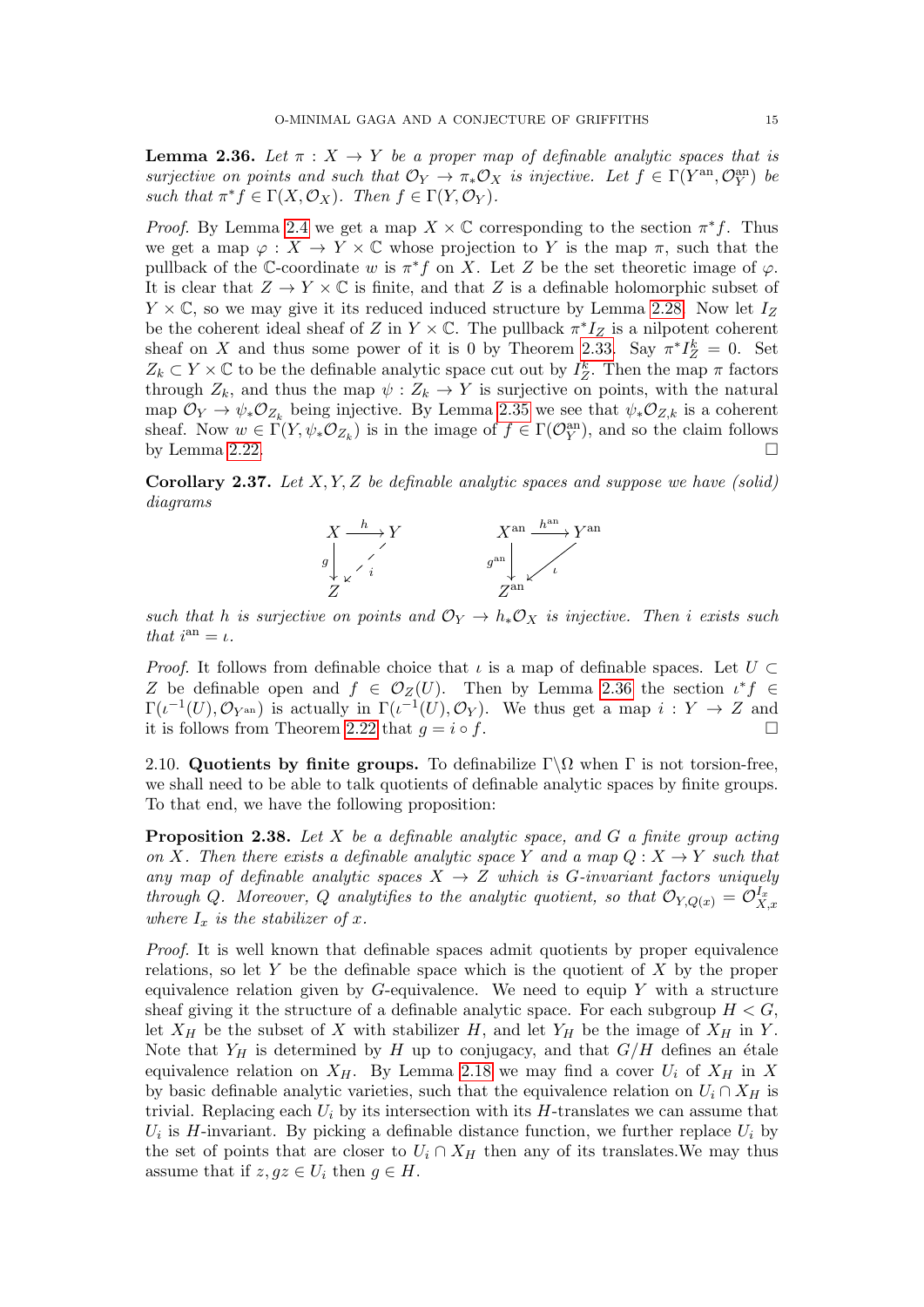Let  $V_i$  be the image of  $U_i$  in Y. Let  $s_1, \ldots, s_m$  be coordinates for  $U_i$ . Consider the free polynomial ring  $\mathbb{C}[h(s_i)]$  for  $h \in H$  and let  $P_i$  be polynomials in the  $(h(s_i))$  which generate the H-invariant subring. Then the  $P_i$  descend to analytic functions on  $V_i$ which embed it as a locally closed subset of  $\mathbb{C}^n$ , and thus give  $V_i$  the structure of a definable analytic space. We claim that  $\pi: U_i \to V_i$  is the categorical quotient of  $U_i$ by H, and thus that  $V_i$  is the categorical quotient of  $\pi^{-1}(U_i)$  by G.

To see this, suppose  $f: U_i \to Z$  is a map of definable analytic spaces which is H invariant. Then  $f<sup>an</sup>$  factors through  $\pi<sup>an</sup>$ , so the statement follows from Corollary [2.37.](#page-14-1) It follows that the  $U_i$  glue to give a definable analytic space structure on Y, and that Y is the categorical quotient of X in the category of definable analytic spaces.  $\square$ 

### 3. Definable GAGA

<span id="page-15-1"></span>In this section we prove an algebraization theorem for definable coherent sheaves on algebraic spaces. Precisely, we show:

<span id="page-15-2"></span>**Theorem 3.1.** Let X be an algebraic space and Def :  $\text{Coh}(X) \rightarrow \text{Coh}(X^{\text{def}})$  the definibilization functor. Then

- (1) Def is fully faithful and exact.
- (2) The essential image of Def is closed under subobjects and quotients.

<span id="page-15-0"></span>**Example 3.2.** Def is not essentially surjective. Let  $q$  be the standard coordinate on  $\mathbf{G}_m$ . Note that the C-local system V on  $\mathbf{G}_m^{\text{an}}$  with mondromy  $\lambda = e^{2\pi i \alpha}$  can be trivialized on a definable open cover—take for instance a finite union of overlapping sectors. It follows that  $\mathcal{F} = V \otimes_{\mathbb{C}} \mathcal{O}_{\mathbf{G}_{m}^{\text{def}}}$  is a definable coherent sheaf. On the one hand, the only algebraic line bundle on  $\mathbf{\ddot{G}}_m$  is the trivial bundle  $\mathcal{O}_{\mathbf{G}_m}$ .

On the other hand, we claim that  $\mathcal F$  can be nontrivial as a definable coherent sheaf. In the structure  $\mathbb{R}_{\text{alg}}$  this is obvious, as sections of  $\mathcal F$  have at most finite monodromy, so if  $\alpha$  is irrational F cannot be trivialized. Even in the structure  $\mathbb{R}_{\text{an}}$ , however, F will be nontrivial if  $\alpha$  is not real. A trivializing section is of the form  $v \otimes e^{-\alpha \log q + g(q)}$ for holomorphic g, but as definable functions in  $\mathbb{R}_{\text{an}}$  grow sub-exponentially g must be constant. But  $e^{-\alpha \log q}$  is clearly not definable on any sector if  $\alpha$  is not real.

Before the proof we make some preliminary observations. First, we have the analog of Theorem [2.22.](#page-10-0)

#### <span id="page-15-3"></span>Lemma 3.3. Def is faithful and exact.

*Proof.* By Lemma [2.22](#page-10-0) the map An :  $\text{Coh}(X^{\text{def}}) \to \text{Coh}(X^{\text{an}})$  is faithful and exact. By classical considerations, the usual analytification functor An ◦ Def is faithful and exact. It follows that Def is also faithful and exact.

Now, observe that given Lemma [3.3,](#page-15-3) part (2) of Theorem [3.1](#page-15-2) implies (1) since we just need to verify fullness, and a homomorphism  $F_1 \rightarrow F_2$  can be recovered from its graph as a subsheaf of  $F_1 \oplus F_2$ . Moreover, the first part of (2) clearly implies the second part by considering the kernel and using the exactness part of Lemma [3.3.](#page-15-3)

3.1. Vector bundles. We first show a special case of Theorem [3.1.](#page-15-2) Suppose  $X$  is a reduced algebraic space, and let  $F$  be a coherent locally free sheaf on  $X$ .

<span id="page-15-4"></span>**Lemma 3.4.** If  $0 \to \mathcal{E} \to F^{\text{def}} \to \mathcal{G} \to 0$  is an exact sequence in  $\text{Coh}(X^{\text{def}})$  and  $\mathcal{E}$ and G are locally free, then it is the image by Def of an exact sequence  $0 \to E \to F \to$  $G \to 0$  in  $\text{Coh}(X)$  where E and G are locally free.

*Proof.* It is sufficient to construct the quotient G and then define E as the kernel of  $F \to G \to 0$ . By working separatly on every connected component of X, one can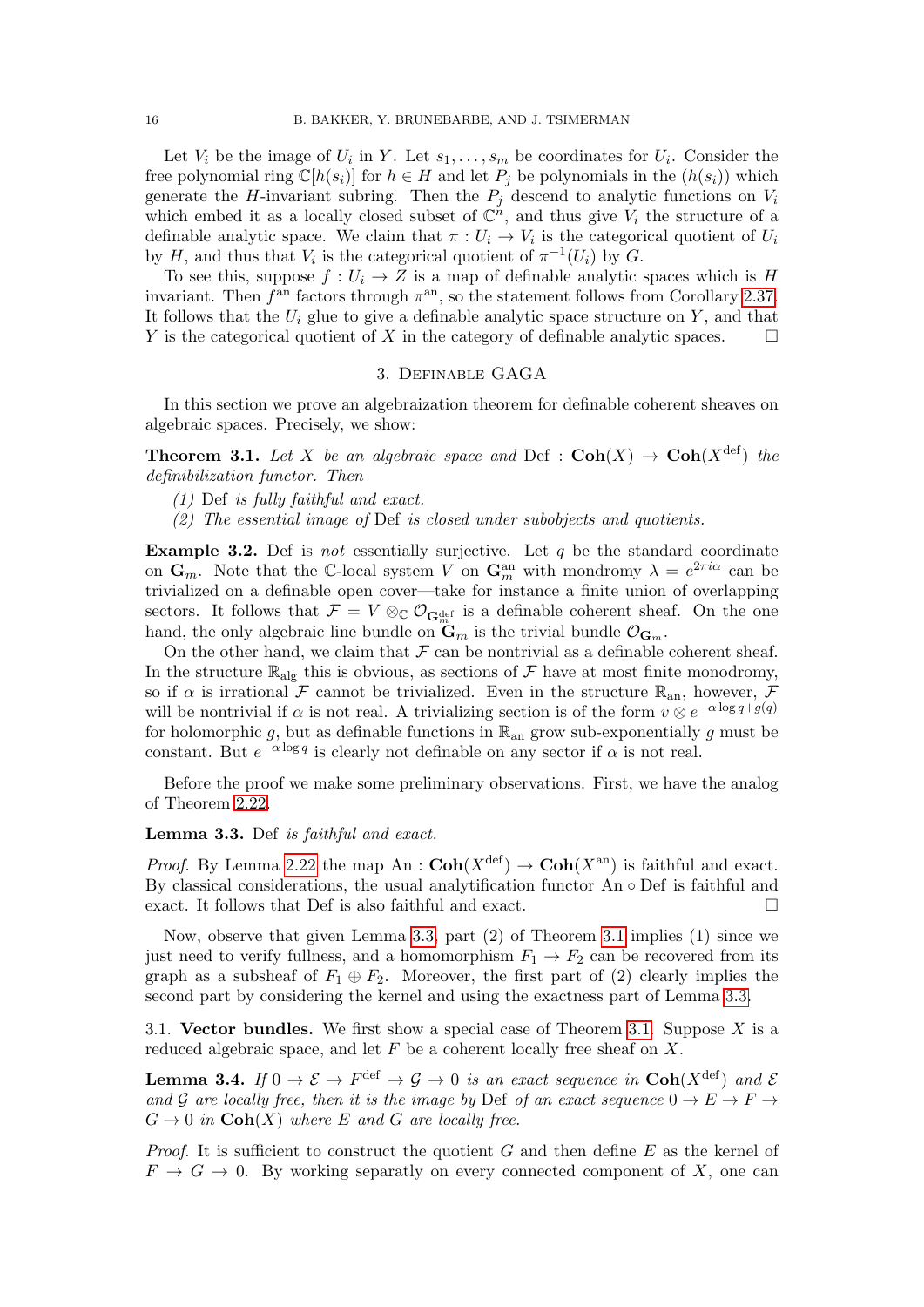assume that G have constant rank r. Let  $\mathrm{Gr}(r, F)$  be the Grassmannian of quotient modules of  $F$  that are locally free of rank  $r$ . Then  $\mathcal G$  corresponds to a definable section of  $\text{Gr}(r, F)^{\text{def}}$ , which is necessarily algebraic by [4](#page-16-0) [\[34,](#page-31-1) Corollary 4.5].

## 3.2. Proof of Theorem [3.1.](#page-15-2) As above, it is enough to prove the first part of (2).

Lemma 3.5. Assume Theorem [3.1](#page-15-2) for reduced algebraic spaces. Then it is true for nonreduced spaces.

*Proof.* Let X be a scheme with a nilpotent ideal I cutting out a subscheme  $X_0$ . We can assume  $I^2 = 0$  and inductively that Theorem [3.1](#page-15-2) holds for  $X_0$ .

Let F be a coherent sheaf on X and  $\mathcal{E} \subset F^{\text{def}}$  a definable coherent subsheaf. We have the diagram



Since Theorem [3.1](#page-15-2) holds for  $X_0$ , the left vertical arrow is algebraic. Thus  $I^{\text{def}}\mathcal{E} =$  $M^{\text{def}}$  for a coherent  $M \subset F$ . We may thus replace F by  $F/M$ , and reduce to the case  $I^{\text{def}}\mathcal{E}=0$ . Likewise,  $\mathcal E$  maps to  $(F/IF)^{\text{def}}$  and must have algebraic image  $N^{\text{def}}$ for a coherent  $N \subset F/I$ . Replacing F by the inverse image of N, we may assume that  $\mathcal E$  maps isomorphically to  $(F/IF)^{\text{def}}$ . Thus we are reduced to showing that if  $F \to (F/I)$  has a definable section then it is algebraic. Note that this section would have to land in  $P^{\text{def}}$ , where  $P \subset F$  is the subsheaf annihilated by I. Since both  $F/IF$ and P are both coherent sheaves on  $X_0$ , this follows from Theorem [3.1](#page-15-2) for  $X_0$ .

We now assume X is reduced. Let F be a coherent sheaf on X and  $\mathcal{E} \subset F^{\text{def}}$  a definable coherent subsheaf.

**Lemma 3.6.** For some dense open  $U \subset X$ ,  $\mathcal{E}_{|U}$  is algebraic.

*Proof.* On some dense open set U, F is locally free. The (reduced) locus where  $\mathcal E$  and  $F^{\text{def}}/\mathcal{E}$  have non-maximal rank is definable, analytic, and closed, hence algebraic by [\[34,](#page-31-1) Corollary 4.5]. After possibly shrinking  $U$  to a smaller dense open set, the claim then follows from Lemma [3.4.](#page-15-4)

 $\Box$ 

Let  $E_U$  be the algebraic sheaf on U for which  $(E_U)^{\text{def}} \cong \mathcal{E}_{|U}$ . Let  $\widetilde{E}$  be the "closure" of  $E_U$  in  $F$ , i.e. the pullback



where  $j: U \hookrightarrow X$  denotes the inclusion. The sheaf  $\widetilde{E}$  is evidently quasi-coherent and so it is coherent since it is a subsheaf of F. Thus,  $\widetilde{E}^{\text{def}}$  and  $\mathcal E$  are both definable coherent subsheaves of  $F^{\text{def}}$ , and therefore so is their intersection  $\mathcal{G}$ .

Let  $I_Z$  be the ideal sheaf of  $Z = X \setminus U$  with the reduced scheme structure, and  $\mathcal{I}=I_Z^{\text{def}}.$ 

 $\Box$ 

<span id="page-16-0"></span><sup>&</sup>lt;sup>4</sup>See also the version in [\[30,](#page-31-7) Theorem 2.2]. Note that the statement can easily be generalized to reduced algebraic spaces.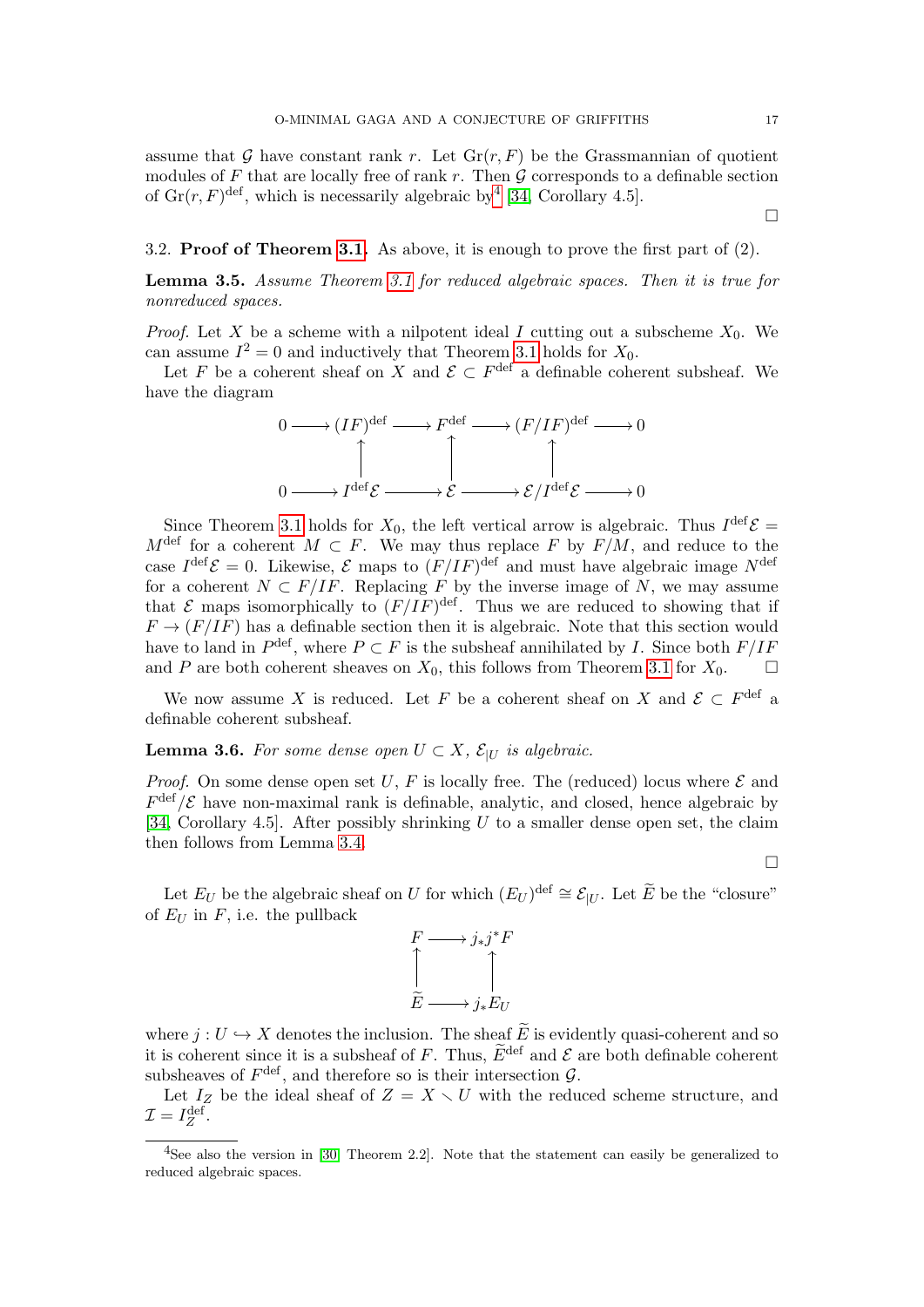**Lemma 3.7.** Suppose we have definable coherent sheaves  $\mathcal{G} \subset \mathcal{G}'$  for which  $\mathcal{G}_{|U} = \mathcal{G}'_{|U}$ . Then for some  $n, \mathcal{I}^n\mathcal{G}' \subset \mathcal{G}$ .

Proof. Take the quotient

$$
0 \to \mathcal{G}' \to \mathcal{G} \to \mathcal{Q} \to 0.
$$

By Lemma [2.33,](#page-13-1)  $\mathcal{I}^n$  kills  $\mathcal Q$  for some n, and thus  $\mathcal{I}^n\mathcal{G} \subset \mathcal{G}^{\prime}$ .

Applying the lemma to  $\mathcal{G} \subset \widetilde{E}^{\text{def}}$ , we have  $(I_Z^n \widetilde{E})^{\text{def}} \subset \mathcal{E}$ . The quotient  $\mathcal{E}'$  is then a subsheaf of  $(F')^{\text{def}}$ , where  $F' = F/I_Z^n \tilde{E}$  is supported on a subspace whose reduction is Z. By induction,  $\mathcal{E}'$  is algebraic, and  $\mathcal E$  is the preimage in F, hence algebraic, so the proof is complete.

3.3. Definable Chow. We therefore obtain a version of the definable Chow theorem of Peterzil–Starchenko [\[34,](#page-31-1) Corollary 4.5] for arbitrary algebraic spaces.

**Corollary 3.8.** Let Y be an algebraic space and  $\mathcal{X} \subset Y^{\text{def}}$  a closed definable analytic subspace. Then  $X$  is (uniquely) the definabilization of an algebraic subspace.

*Proof.* We need only algebraize the quotient  $\mathcal{O}_Y^{\text{def}} \to \mathcal{O}_X$ , which follows from Theorem  $3.1.$ 

**Corollary 3.9.** Let X, Y be algebraic spaces. Then any map  $X^{\text{def}} \to Y^{\text{def}}$  of definable analytic spaces is (uniquely) the definabilization of an algebraic map.

<span id="page-17-0"></span>*Proof.* Apply the previous corollary to the graph.  $\square$ 

## 4. Definable images

The purpose of this section is to prove an algebraization theorem for definable images of algebraic spaces. For convenience we make the following definition.

**Definition 4.1.** A map  $f : X \to Y$  of algebraic spaces is dominant if  $\mathcal{O}_Y \to f_* \mathcal{O}_X$  is injective.

Note that a proper dominant map is surjective on complex points. Our goal is to prove the following result.

<span id="page-17-1"></span>**Theorem 4.2.** Let X be an algebraic space, S a definable analytic space, and  $\varphi$ :  $X^{\text{def}} \to \mathcal{S}$  a proper definable analytic map. Then  $\varphi$  (uniquely) factors as  $\varphi = i \circ f^{\text{def}}$ for a proper dominant map  $f : X \to Y$  of algebraic spaces and a closed immersion  $i: Y^{\text{def}} \to \mathcal{S}$ . Moreover,  $i^{\text{an}}(Y^{\text{an}})$  coincides with the image  $\varphi^{\text{an}}(X^{\text{an}})$ .

Remark 4.3. We expect a constructible analogue of this theorem to hold even if the map is not proper.

The proof of Theorem [4.2](#page-17-1) will crucially use the following proposition:

<span id="page-17-2"></span>**Proposition 4.4.** Let  $f : W \to Z$  be a proper dominant map of algebraic spaces. Suppose we have an algebraic square-zero thickening  $W \to W'$ , a definable square-zero thickening  $Z^{\text{def}} \to \mathcal{Z}'$ , and a map  $\varphi' : W'^{\text{def}} \to \mathcal{Z}'$  which fits into a commutative diagram



Then there are uniquely the following: a (proper) dominant map  $f': W' \to Z''$ of algebraic spaces,  $Z \to Z''$  an algebraic square-zero thickening, and  $Z''<sup>def</sup> \to \mathcal{Z}'$  a definable square-zero thickening such that we have commutative diagrams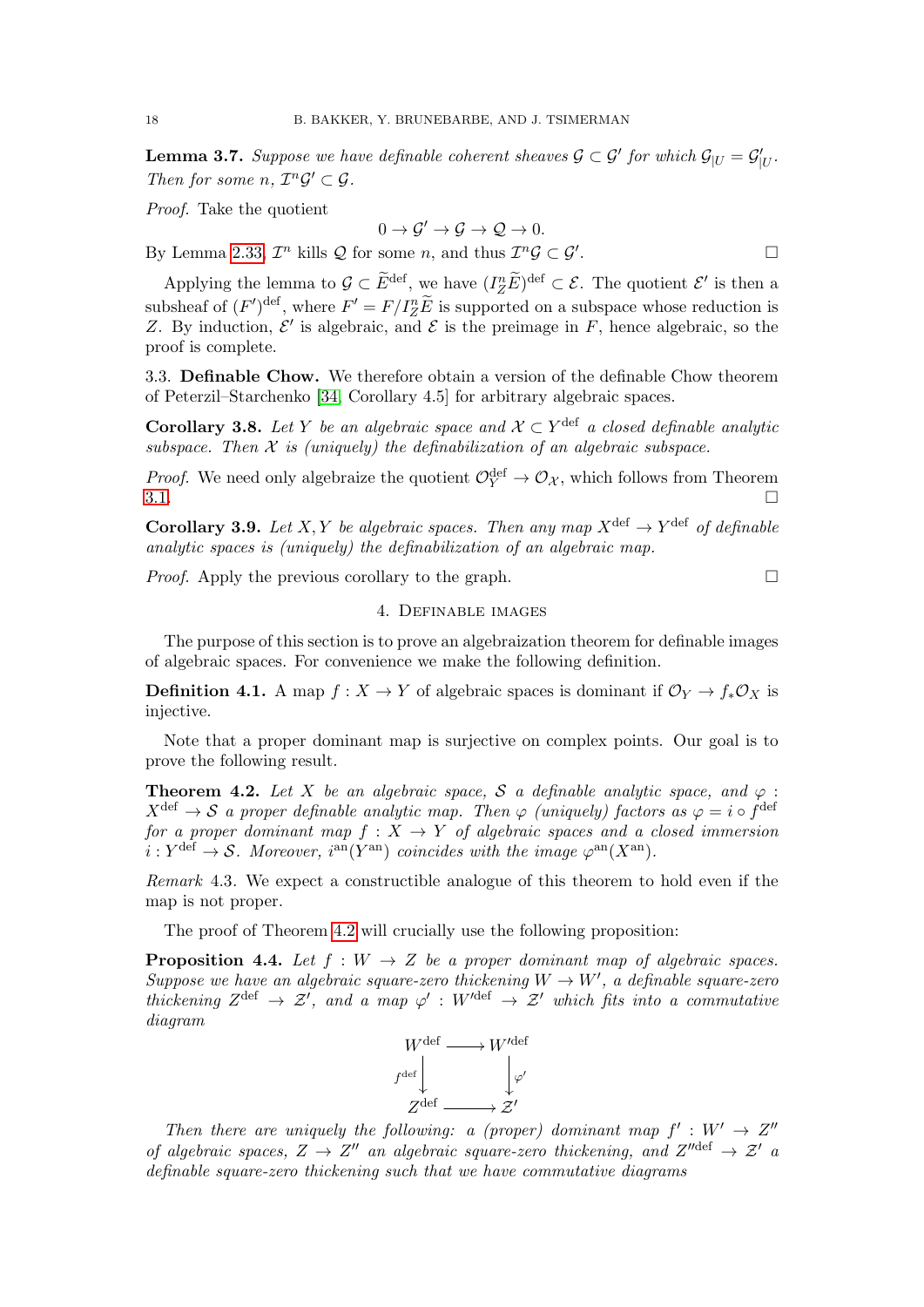

*Proof that Proposition [4.4](#page-17-2) implies Theorem [4.2.](#page-17-1)* We proceed by induction on the dimension. Assume first that  $X$  is reduced. It is enough to prove the theorem for each irreducible component  $X_i$  of X, as  $X \to Y$  is obtained as the pushout of the  $X_i \to Y_i$ guaranteed by the theorem. We therefore assume X irreducible in addition. Since  $\varphi$  is proper,  $\varphi(X)$  is definable and analytic, so we may replace S by the reduced definable analytic space  $\varphi(X)$  and thus assume that  $\varphi: X^{\text{def}} \to S$  is surjective on points.

We will first explain how to reduce to the case where  $\varphi$  is a proper modification. Let Hilb(X) be the Hilbert space<sup>[5](#page-18-0)</sup> of proper algebraic subspaces of X. Let H be the union of the components which contain the general fibers of the map  $X^{\text{def}} \to \mathcal{S}$ , and  $Z_H \subset X \times H$  the universal subscheme. Since  $\varphi$  is flat<sup>[6](#page-18-1)</sup> over a definable Zariski open subset of S, the fibers over this subset form a subset  $U \subset H$  which is constructible in the definable analytic category, and therefore also in the algebraic category [\[30,](#page-31-7) Corollary 2.3. Let  $H'$  be the closure of U in H, which is a closed reduced algebraic subspace of H. We claim that the fibers of  $Z_{H'}$  over H' map (set-theoretically) to points in S. Indeed, if  $\xi_i \in U$  is a sequence converging to  $\xi \in H$ , for any  $z \in Z_{\xi}$ we can choose  $z_i \in Z_{\xi_i}$  converging to z, but the sequence  $\varphi(Z_{\xi_i})$  has a unique limit. Thus, after taking normalizations  $\tilde{Z}_{H'}$  and  $\tilde{H}'$  of  $Z_{H'}$  and  $H'$ , respectively, we obtain a factorization



Note that we have used Corollary [2.37](#page-14-1) to ensure  $(\tilde{H}')^{\text{an}} \to \mathcal{S}^{\text{an}}$  is definable. By construction  $(\tilde{H}')^{\text{def}} \to \mathcal{S}$  is a proper modification (indeed, it is one-to-one on  $\tilde{U}'$ ), and it will be enough to algebraize  $(\tilde{H}')^{\text{def}} \to S$ , as the algebraicity of  $X^{\text{def}} \to S$  then follows from [\[34,](#page-31-1) Corollary 4.5].

We may therefore assume  $X^{\text{def}} \to S$  is a modification. Now, by induction, the exceptional locus of  $X^{\text{def}} \to \mathcal{S}$  can be algebraized, so let  $Z^{\text{def}} \subset \mathcal{S}$  be the reduced exceptional locus, and  $W = \varphi^{-1}(Z)$  equipped with its reduced induced structure. Let  $W_k$  be the k'th order thickening of W, and  $\mathcal{Z}_k$  the k'th order thickening of  $Z^{\text{def}}$  in S.

We claim that  $W_k^{\text{def}} \to \varphi(W_k^{\text{def}})$  can be algebraized. Indeed, by induction  $W_{k-1}^{\text{def}} \to$  $\varphi(W_{k-1}^{\mathrm{def}})$  can be algebraized, and so we get a commutative diagram

<span id="page-18-0"></span><sup>&</sup>lt;sup>5</sup>Alternatively, one can first pass via a proper modification  $X' \to X$  to a scheme  $X'$  and then deal with the usual Hilbert scheme.

<span id="page-18-1"></span><sup>&</sup>lt;sup>6</sup>More directly, after replacing X with a resolution,  $\varphi$  is smooth over a definable Zariski open.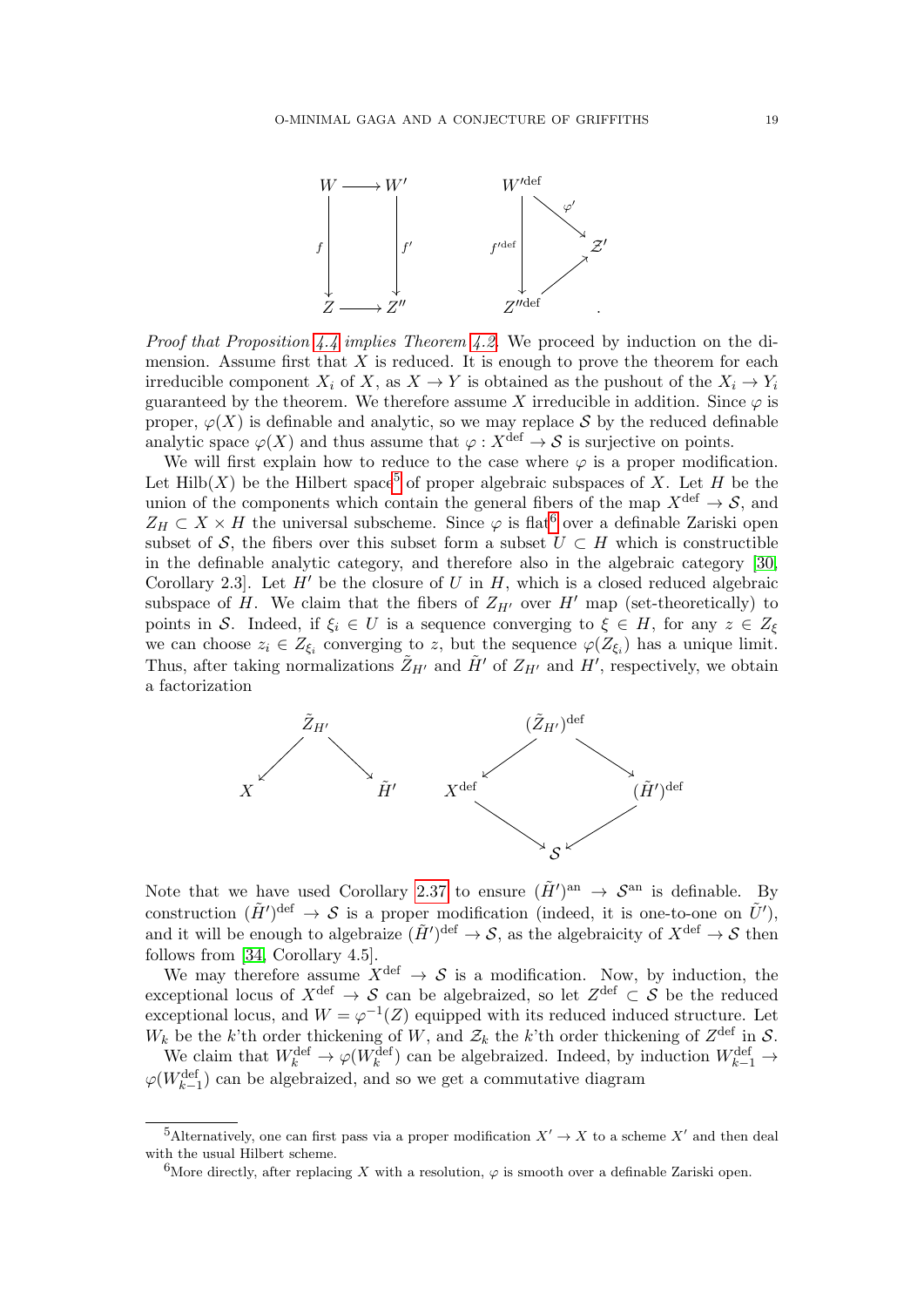

and applying Proposition [4.4](#page-17-2) algebraizes  $W_k^{\text{def}} \to \varphi(W_k^{\text{def}})$ .

We thus form a formal algebraic space  $\overline{Z}$  to which the completion  $\overline{W}$  of W inside X maps. Since  $X^{\text{def}} \to \mathcal{S}$  is a proper modification, it follows exactly as in the proof [\[2,](#page-30-13) Lemma 7.7] that the map  $\overline{W} \to \overline{Z}$  is a formal modification, and thus  $X^{\text{an}} \to S^{\text{an}}$  can be algebraized as  $X \to S$  by [\[2,](#page-30-13) Theorem 3.1]. Now it remains to show that  $S^{\text{def}} = S$ , or said differently that the algebraic functions on  $S$  are definable with respect to the definable structure on  $S$ . This follows immediately from Corollary [2.36.](#page-14-0)

Now if X is non-reduced,  $X^{\text{an}} \to \varphi^{\text{an}}(X^{\text{an}})$  can be algebraized by  $X \to Y$  exactly as above by repeatedly applying Proposition [4.4.](#page-17-2) It remains to show that the map  $Y^{\text{an}} \to \mathcal{S}^{\text{an}}$  is the analytification of a map  $Y^{\text{def}} \to \mathcal{S}$ . To see this, first note that the map on spaces is definable, since it is the unique map through which  $X^{\text{def}} \to \mathcal{S}$  factors. The claim now follows from Lemma [2.37.](#page-14-1)

We now prove Proposition [4.4.](#page-17-2) We have an exact sequence of  $\mathcal{O}_{W'}$ -coherent sheaves on  $W'$ :

<span id="page-19-1"></span>
$$
(1) \t\t 0 \to I \to \mathcal{O}_{W'} \to \mathcal{O}_W \to 0
$$

where both I and  $\mathcal{O}_W$  are coherent  $\mathcal{O}_W$ -sheaves. We can analytify on W' and get a sequence of sheaves of  $\mathcal{O}_{W^{\prime\mathrm{an}}}$ -coherent sheaves<sup>[7](#page-19-0)</sup>:

<span id="page-19-2"></span>(2) 
$$
0 \to I^{\text{an}} \to \mathcal{O}_{W^{\text{an}}} \to \mathcal{O}_{W^{\text{an}}} \to 0.
$$

Viewing [\(1\)](#page-19-1) in the category of sheaves of abelian groups we have a natural coboundary map  $f_*\mathcal{O}_W \to R^1f_*I$ , while viewing [\(2\)](#page-19-2) in the category of  $\mathcal{O}_{W^{\prime\mathrm{an}}}$ -modules we have a coboundary map  $f_*^{\text{an}} \mathcal{O}_{W^{\text{an}}} \to R^1 f_*^{\text{an}} I^{\text{an}}.$ 

**Lemma 4.5.** The coboundary map  $f_*\mathcal{O}_W \to R^1 f_* I$  analytifies to the coboundary map  $f^{\text{an}}_* \mathcal{O}_{W^{\text{an}}} \to R^1 f^{\text{an}}_* I^{\text{an}}.$ 

Proof. The boundary map factors through Cech cohomology, and the statement follows.

Let F be the kernel of  $f_*\mathcal{O}_W \to R^1f_*I$ , so that by the preceding lemma F is an  $\mathcal{O}_Z$ -module. Note that analytically, it is clear that  $\mathcal{O}_{Z^{\text{an}}}$  surjects onto  $\mathcal{O}_{Z^{\text{an}}}$ , and thus the image of  $\varphi_*^{\text{van}} \mathcal{O}_{W^{\text{van}}}$  in  $f_*^{\text{an}} \mathcal{O}_W^{\text{van}}$  contains the image of  $\mathcal{O}_{Z^{\text{an}}}$ . It follows that  $F^{\text{an}}$ contains the image of  $\mathcal{O}_{Z^{\text{an}}}$  in  $f_* \mathcal{O}_W^{\text{an}}$ , and since these are coherent sheaves it follows by Theorem [2.22](#page-10-0) that F contains the image of  $\mathcal{O}_Z$  in  $f_*\mathcal{O}_W$ . We define the sheaf of rings R on Z as the pushout  $R = \mathcal{O}_Z \oplus_{f_*\mathcal{O}_W} f_*\mathcal{O}_{W'}$ . It follows that R surjects onto  $\mathcal{O}_Z$ , with nilpotent kernel  $J = f_*I$ .

<span id="page-19-4"></span>**Lemma 4.6.** Suppose Z is an algebraic space, and J is a quasi-coherent sheaf on Z. Let R be a sheaf of rings on the étale site  $\underline{Z}$  of Z such that

$$
0 \to J \to R \to \mathcal{O}_Z \to 0
$$

is a first order thickening<sup>[8](#page-19-3)</sup>. Then  $(\underline{Z}, R)$  is an algebraic space.

<span id="page-19-0"></span><sup>&</sup>lt;sup>7</sup>Note that  $\mathcal{O}_{W^{an}}$ , when viewed on W, is not the analytification of  $\mathcal{O}_{W'}$  since that is not defined (it's not even an  $\mathcal{O}_W$ -module).

<span id="page-19-3"></span><sup>&</sup>lt;sup>8</sup>Recall this means that  $R \to \mathcal{O}_Z$  preserves the rings structure and that J with its induced ideal structure is of square zero.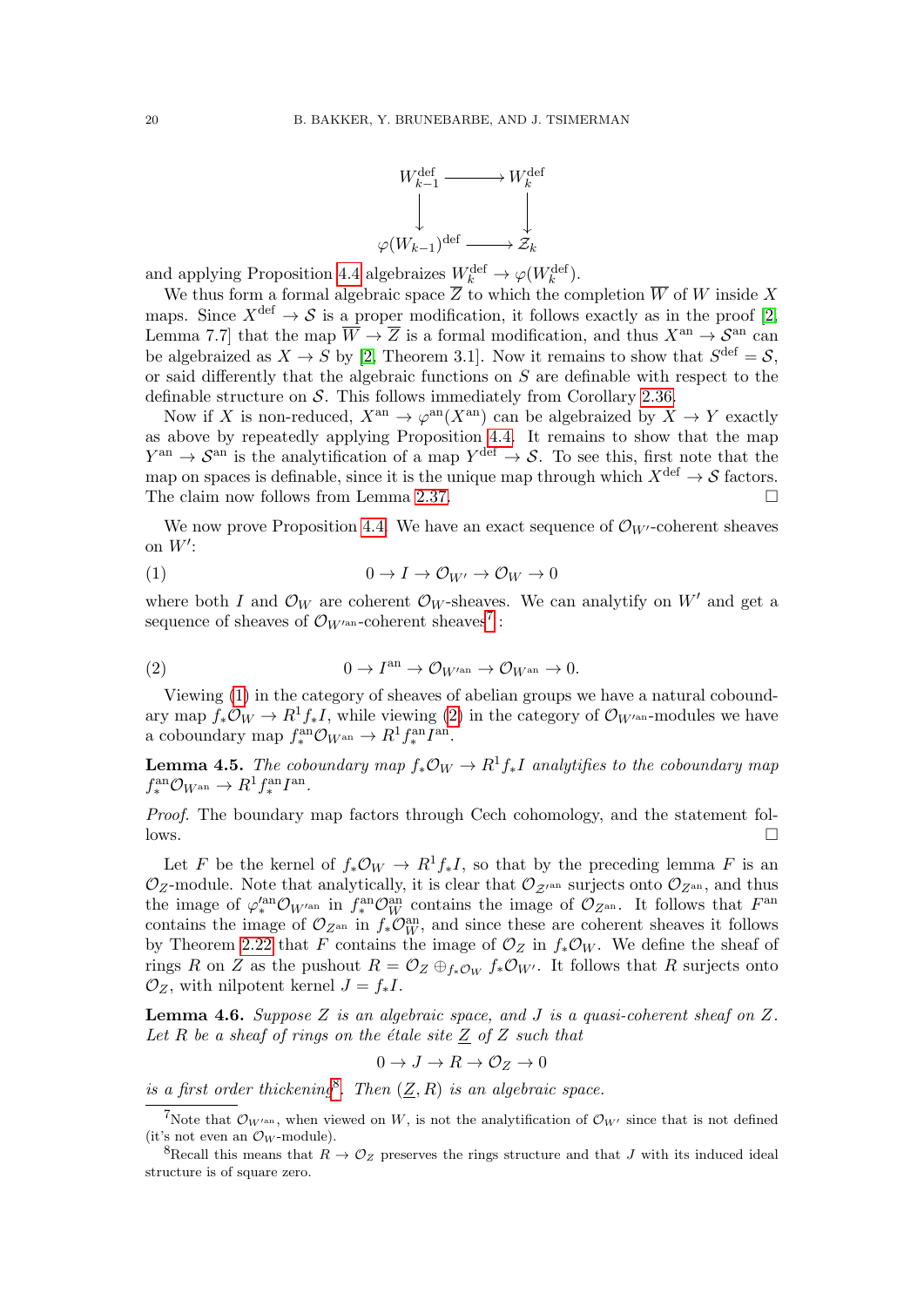*Proof.* The statement is étale local, so we may assume Z is a scheme. Let  $\psi : R \to \mathcal{O}_Z$ be the natural map. Since R is a nilpotent thickening of  $\mathcal{O}_Z$  it follows that it has the same spectrum. Thus it suffices to show that if  $U \subset Z$  is affine, and  $f \in R(U)$ , that  $\Gamma(U, R)_f$  maps isomorphically to  $\Gamma(U_f, R)$ .

We first check injectivity. Suppose  $s \in \Gamma(U, R)$ , and restricts to 0 in  $U_f$ . Then replacing s by  $f^{m}s$  for some positive integer m we may assume  $\psi(s) = 0$ . Thus  $s \in \Gamma(U, J)$ . But J is a quasi-coherent sheaf, thus  $f^r s = 0$  for some positive integer r, as desired.

Conversely, suppose  $s \in \Gamma(U_f, R)$ . Replacing s by  $f^m s$  we may assume  $\psi(s)$  extends, and thus subtracting off that  $s \in \Gamma(U_f, J)$ , and again the statement follows by quasicoherence of  $J$ .

We thus have an algebraic thickening  $Z_0 = (\underline{Z}, R)$  and a diagram



where  $W' \to Z_0$  is dominant, since f is dominant. Consider the diagram



Note that  $Z_0^{\text{def}} \to \mathcal{Z}'$  may well not be immersive. We claim that the image is algebraic. The definable analytic space structure on the image is defined by the image  $\overrightarrow{\mathcal{T}}$  of the map  $\mathcal{O}_{\mathcal{Z}'} \to R^{\text{def}}$ , and we have a diagram



Now K is a coherent  $\mathcal{O}_{Z^{\text{def}}}$ -submodule of  $J^{\text{def}}$  and therefore the definabilization of an algebraic  $K \subset J$  by Theorem [3.1.](#page-15-2) Letting  $R' = R/K$ , we have another algebraic space  $(\underline{Z}, R')$  by Lemma [4.6.](#page-19-4) Note that  $\mathcal{T}/K^{\text{def}} \cong \mathcal{O}_{Z^{\text{def}}}$  is a coherent  $R'^{\text{def}}$ -submodule of  $R'^{\text{def}}$  and therefore gives a copy of  $\mathcal{O}_Z$  inside  $R'$ , by Theorem [3.1.](#page-15-2) It is easy to check that the pushout  $T = R \oplus_{R'} O_Z$  definabilizes to  $T$ , and by Lemma [4.6,](#page-19-4)  $Z'' = (\underline{Z}, T)$  is algebraic.

Since  $(Z^{\text{def}}, \mathcal{T})$  is the image of  $\varphi'$  by construction, this concludes the proof.

### 5. Algebraicity of period maps

<span id="page-20-0"></span>In this section we prove the first part Theorem [1.1.](#page-0-1) For this section we work only over the o-minimal structure  $\mathbb{R}_{an,exp}$ .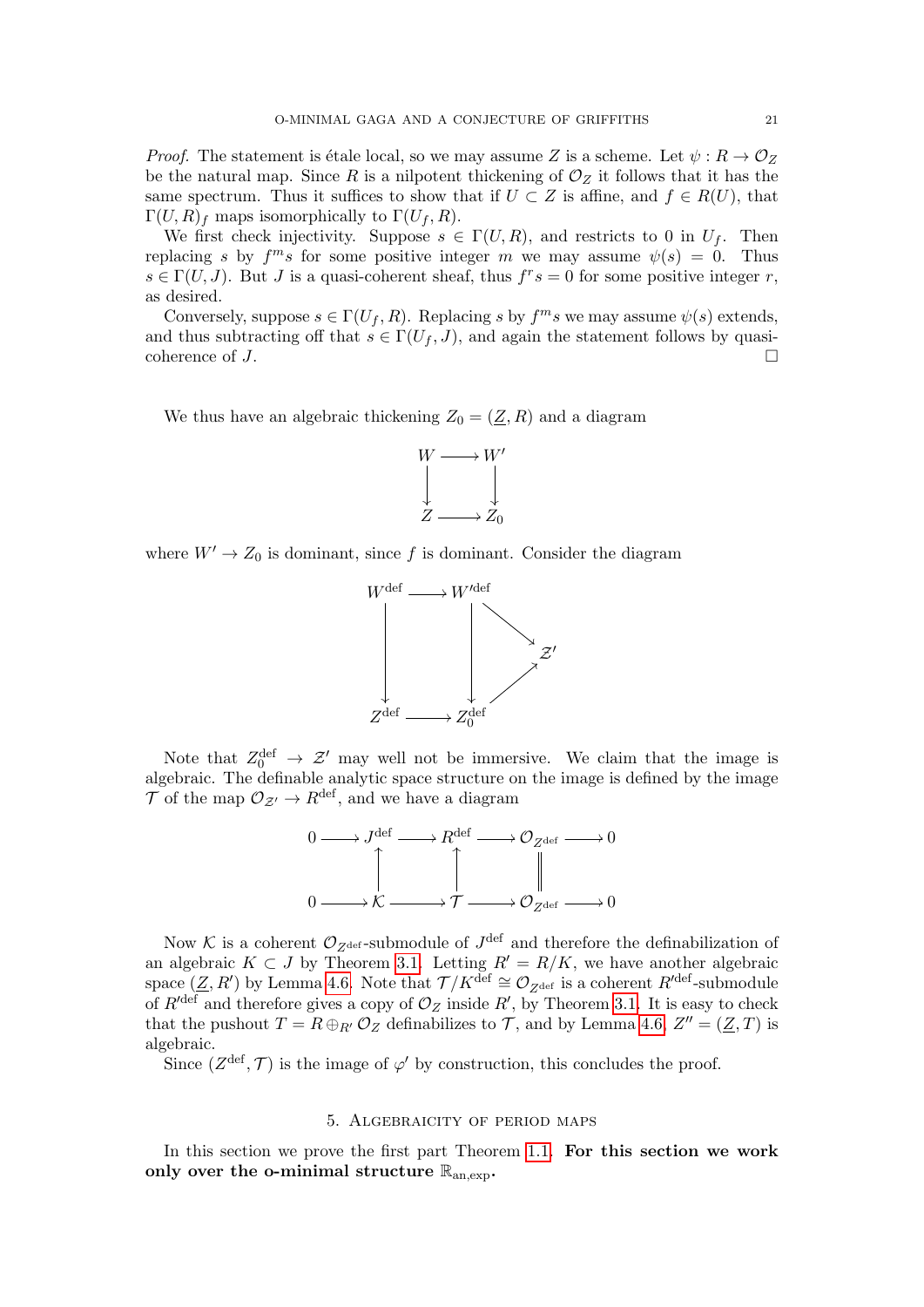5.1. **Period images.** Let  $\Omega$  be a pure polarized period domain with generic Mumford– Tate group **G** and  $\Gamma \subset \mathbf{G}(\mathbb{Q})$  an arithmetic lattice. By [\[3,](#page-30-3) Theorem 1.1], if  $\Gamma$  is neat then  $\Gamma \backslash \Omega$  has a canonical structure of a definable analytic variety (in fact, even over  $\mathbb{R}_{\text{alg}}$ ). Since every arithmetic lattice has a normal neat subgroup  $\Gamma'$ , using Proposition [2.38](#page-14-2) we can equip  $\Gamma\backslash\Omega$  with a definable analytic space structure as the categorial quotient of  $\Gamma' \backslash \Omega$  by  $G = \Gamma / \Gamma'$ .

<span id="page-21-2"></span>Corollary 5.1. Let X be a reduced algebraic space, and  $\varphi: X^{\text{an}} \to (\Gamma \backslash \Omega)^{\text{an}}$  a locally liftable map satisfying Griffiths transversality. Then  $\varphi$  (uniquely) factors as  $\varphi = \iota^{\text{an}} \circ$  $f<sup>an</sup>$  for a dominant map  $f : X \to Y$  of algebraic spaces and a closed immersion  $\iota: Y^{\text{def}} \to \Gamma \backslash \Omega$  of definable analytic varieties.

*Proof.* Taking a resolution, its enough to assume  $X$  is smooth, and by a theorem of Griffiths [\[20,](#page-30-4) Theorem 9.5] we may then assume that  $\varphi$  is proper. By [\[3,](#page-30-3) Theorem 1.3],  $\varphi: X^{\rm an} \to (\Gamma \backslash \Omega)^{\rm an}$  is the analytification of a map  $X^{\rm def} \to \Gamma \backslash \Omega$  of definable analytic varieties. Now apply Theorem [4.2.](#page-17-1)

In fact, we obtain a version of [5.1](#page-21-2) over non-reduced bases, but we must first make the following definition.

<span id="page-21-3"></span>**Definition 5.2.** Let  $X$  be an algebraic space (possibly non-reduced). A definable period map of X is a locally liftable map  $\varphi: X^{\text{def}} \to \Gamma \backslash \Omega$  of definable analytic spaces such that for any reduced irreducible component  $X_0$  of X, the associated (locally liftable definable) map  $\varphi_0: X_0^{\text{def}} \to \Gamma \backslash \Omega$  satisfies Griffiths transversality—that is, the (locally defined) map  $T_{X_0^{\text{def}}} \to \varphi_0^* T_\Omega$  on the tangent sheaf  $T_{X_0} = (\Omega_{X_0}^1)^\vee$  factors through the Griffiths transverse subbundle.

Note that we do not require  $\varphi$  to be Griffiths transverse in the nilpotent tangent directions. Moreover, note that the definition is functorial in the sense that for any definable period map  $\varphi: X^{\text{def}} \to \Gamma \backslash \Omega$  and any map  $f: Y \to X$ , we have that  $f \circ \varphi$  is a period map. Finally, for X integral, the Griffiths transversality condition is equivalent to the usual condition on the regular locus  $X^{\text{reg}} \subset X$ .

The local liftability condition is equivalent to  $\varphi$  factoring through the stack quotient  $[\Gamma\setminus\Omega]$  which is naturally a definable analytic Deligne–Mumford stack using the proof of Proposition [2.38.](#page-14-2) There are no new subtleties in the definition of a definable analytic Deligne–Mumford stack, but we do not pursue these ideas here. Note that by definable cell decomposition (as in Lemma [2.14\)](#page-7-0),  $\varphi$  is definably locally liftable if and only if it is analytically locally liftable.

The definability requirement should be viewed as an admissibility condition. The following example shows Corollary [5.1](#page-21-2) is in general false without assuming definability, while Proposition [5.9](#page-23-0) below shows that period maps associated to variations coming from algebraic families are definable.

<span id="page-21-0"></span>**Example 5.3.** Let  $S^{an} = \Gamma \backslash \Omega$  be a modular curve with level structure so that it is a smooth scheme, and let  $Y = S \times_{Spec \mathbb{C}} Spec \mathbb{C}[\epsilon]/(\epsilon^2)$  be the trivial thickening of it. Given a global holomorphic function  $f$  on  $S<sup>an</sup>$  and a global derivation D on S we can define a map  $\varphi: Y^{\text{an}} \to S^{\text{an}}$  extending the identity map via  $\varphi^{\sharp}(s) = s + \epsilon f D s$ . Since S is affine we can pick f to be non-algebraic, and then the map  $\varphi$  will be non-algebraizable.

With these preliminaries, we now state a more general version of Corollary [5.1,](#page-21-2) to be proven in the next subsection.

<span id="page-21-1"></span>**Theorem 5.4.** Let X be an algebraic space and  $\varphi : X^{\text{def}} \to \Gamma \backslash \Omega$  a definable period map. Then  $\varphi$  (uniquely) factors as  $\varphi = \iota \circ f^{\text{def}}$  for a dominant map  $f : X \to Y$  of algebraic spaces and a closed immersion  $\iota : Y^{\text{def}} \to \Gamma \backslash \Omega$  of definable analytic spaces.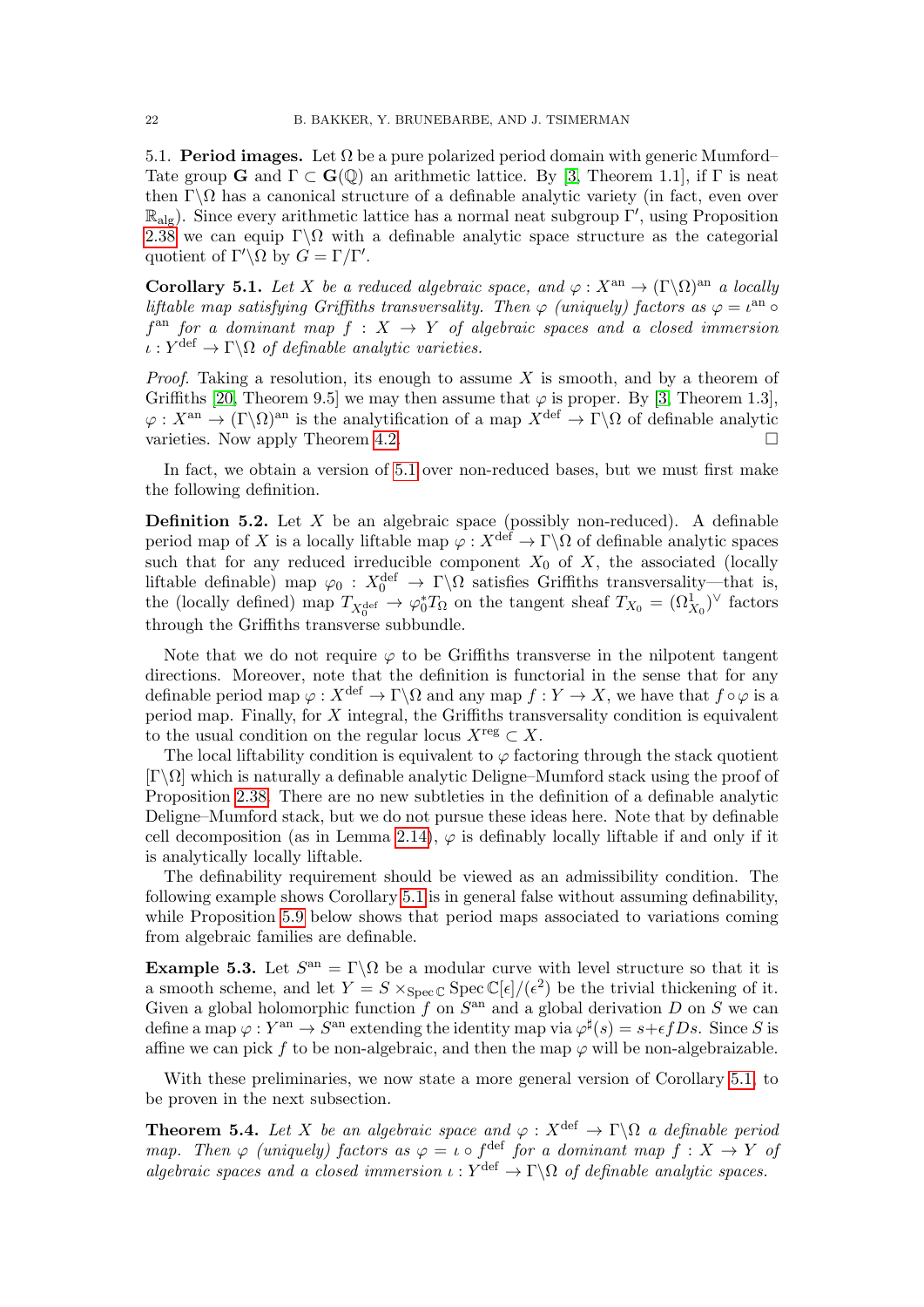**Definition 5.5.** We refer to an algebraic space Y with a closed immersion  $\iota: Y^{\text{def}} \to$  $Γ\Omega$  of definable analytic spaces arising from the theorem as a *definable period image*.

Note that for a *proper* definable period map  $X^{\text{def}} \to \Gamma \backslash \Omega$  Theorem [5.4](#page-21-1) holds over an arbitrary o-minimal structure.

5.2. Algebraicity of the Hodge filtration. We make the following definition along the same lines as in the previous subsection:

**Definition 5.6.** Let  $Y$  be an algebraic space (possibly non-reduced). A definable variation on Y is a triple  $(V_{\mathbb{Z}}, \mathcal{F}^{\bullet}, Q)$  where  $V_{\mathbb{Z}}$  is a local system  $V_{\mathbb{Z}}$  on  $Y^{\text{def}}, \mathcal{F}^{\bullet}$  is a definable coherent locally split filtration of  $V_{\mathbb{Z}} \otimes_{\mathbb{Z}} \mathcal{O}_{Y^{\text{def}}}$  satisfying Griffiths transver-sality (in the same sense as Definition [5.2\)](#page-21-3), and  $Q$  is a quadratic form on  $V_{\mathbb{Z}}$ , such that  $(V_{\mathbb{Z}}, \mathcal{F}^{\bullet}, Q)$  is a pure polarized integral Hodge structure fiberwise.

As above, every local system on  $Y^{\text{an}}$  is definable by o-minimal cell decomposition. If  $\Gamma$  is torsion-free the triple  $(V_{\mathbb{Z}}, \mathcal{F}^{\bullet}, Q)$  exists universally on  $\Gamma \backslash \Omega$  (although of course it is not in general a variation as it does not satisfy Griffiths transversality).

When Y carries a definable variation that's clear from context, we denote by  $F_{Y^{\text{det}}}^{\bullet}$ the filtered Hodge bundle. If  $Y$  is smooth (in particular reduced) with a log smooth compactification  $\overline{Y}$  and the variation has unipotent monodromy at infinity, we know that  $F_{Y^{\text{def}}}^{\bullet}$  is in fact the definabilization of an algebraic filtered bundle  $F_{Y}^{\bullet}$ . In fact, it has a canonical extension (the Deligne canonical extension) as an algebraic filtered bundle  $F_{\overline{V}}^{\bullet}$  $\sum_{i=1}^{\infty}$ , uniquely determined by condition that the connection have log poles with nilpotent residues.

We now show the following generalization of the second part of Theorem [1.1:](#page-0-1)

<span id="page-22-0"></span>**Theorem 5.7.** For Y an algebraic space with a definable variation,  $F_{Y^{\text{def}}}^{\bullet}$  is the definabilization of a (unique) algebraic filtered bundle  $F_Y^{\bullet}$ .

*Proof.* First, observe that taking a suitable level cover, we get an étale cover  $f : Y' \to Y'$ Y such that the variation on  $Y'^{\text{def}}$  has unipotent monodromy at infinity. As  $F_{Y^{\text{def}}}^{\bullet}$ embeds in  $f_*^{\text{def}} F_{Y'^{\text{def}}}^{\bullet}$ , by Theorem [3.1](#page-15-2) we may assume that the monodromy at infinity is unipotent.

Let  $Y_0$  be the reduced space of Y.  $Y_0$  can be resolved by successive blow-ups, and performing the same blow-ups on Y we obtain  $X \to Y$  whose reduced space  $X_0$  is smooth. By taking some compactification and again blowing up to resolve the reduced boundary, we obtain a compactification  $\overline{X}$  of X whose reduced space is log smooth. The following lemma then implies  $F_{X^{\text{def}}}^{\bullet}$  is the definabilization of an algebraic filtered bundle  $F_X^{\bullet}$  by ordinary GAGA.

**Lemma 5.8.** Let  $\overline{X}$  be a proper algebraic space, and D a closed subspace such that the reduced spaces  $(\overline{X}_0, D_0)$  are a log smooth pair, and such that  $X = \overline{X} \setminus D$  has a definable variation with unipotent monodromy at infinity. There is a unique map  $f: \widetilde{X} \to \overline{X}$  which is an isomorphism on reductions and over X, and minimal with respect to the following property:  $F_{X^{\text{def}}}^{\bullet}$  extends as a filtered vector bundle to  $\widetilde{X}^{\text{def}}$  and restricts to the Deligne canonical extension on the reduced space  $(\overline{X}_0)^{\text{def}}$ .

*Proof.*  $\overline{X}_0^{\text{def}}$  admits a definable cover by polydisks  $P = \Delta^n$  such that  $X_0^{\text{def}}$  is locally  $P^* = (\Delta^*)^m \times \Delta^{n-m}$ . Let R be the restriction of the definable structure sheaf of  $\overline{X}^{\text{def}}$ to P. Since an analytic space is Stein iff its reduction is Stein,  $(P, \mathcal{R})$  is a Stein space, and so we may and do choose lifts  $t_k$  of the coordinate functions  $z_k$  on the reduction (by possibly shrinking further, these lifts are also definable). Note that a surjective exponential map  $\mathcal{R} \to \mathcal{R}^{\times}$  is still well defined with kernel  $\mathbb{Z}^n$ .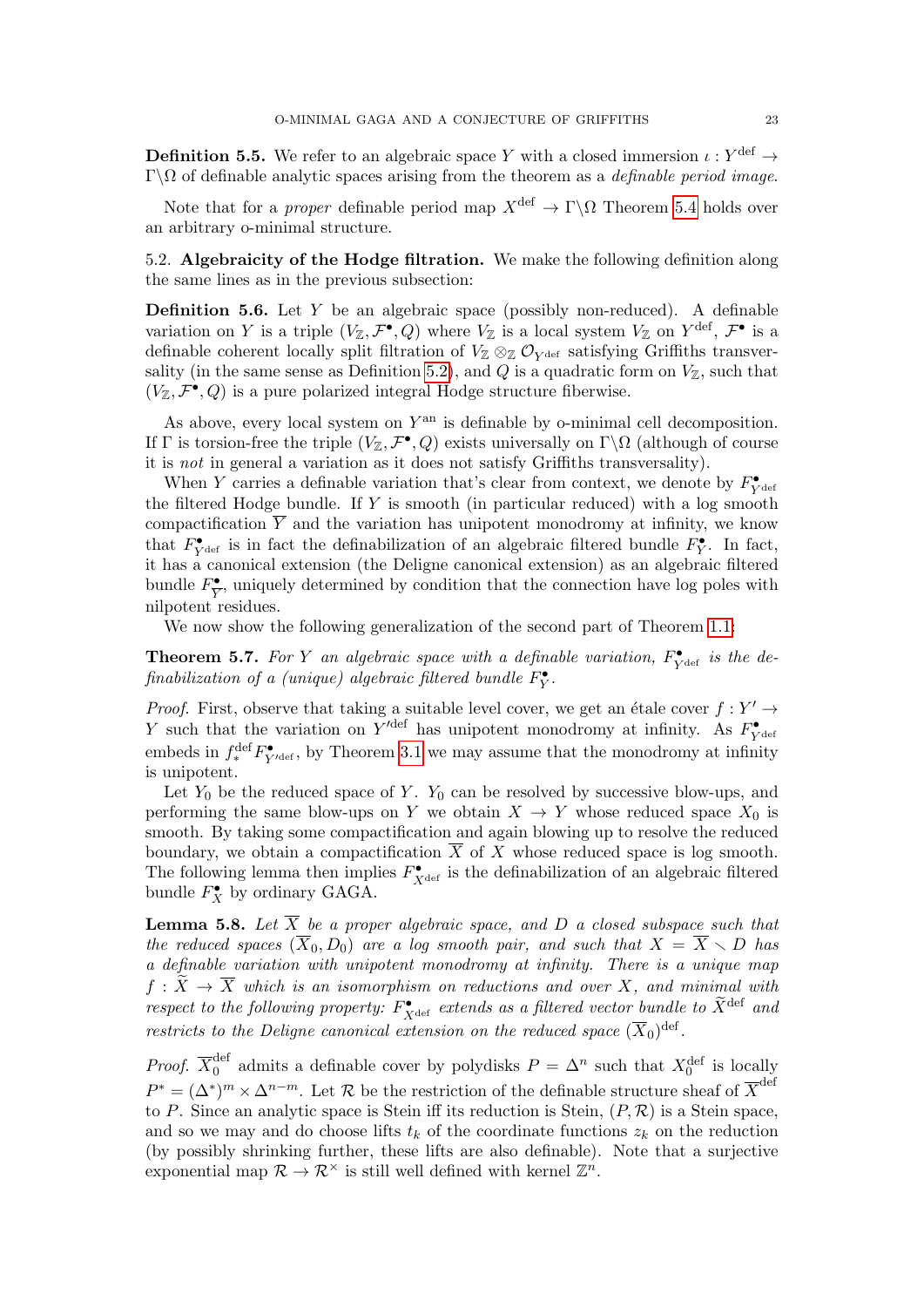Now let  $q_k$  be a choice of logarithm of  $t_k$  for each k, definable on vertical strips, and  $N_1, \ldots, N_m$  the nilpotent monodromy logarithms. We have a definable map  $\varphi$ :  $(\Delta^*)^m \times \Delta^{n-m} \to \Gamma \backslash \Omega$ , and so  $\psi = \exp(-\sum q_k N_k) \varphi$  lifts definably to  $\check{\Omega}$ . By standard theory, the map on the reduction extends to P.

Let  $i: X \to \overline{X}$  and  $j: P^* \to P$  be the inclusions, and consider the sheaf  $j_*j^*R$ as a sheaf of rings on P. We have a pullback  $\psi^* \mathcal{O}_{\check{\Omega}} \to j_* j^* \mathcal{R}$ , and we take  $\mathcal{T}$  to be the subsheaf of  $j_*j^*\mathcal{R}$  generated by this image and  $\mathcal{R}$ . We first claim that  $\mathcal T$  is definable coherent. Indeed, while  $j_*j^*\mathcal{R}$  is not coherent, it is  $j_*(\mathcal{O}_X^{\text{def}}|_P)$  and therefore naturally filtered by the definable coherent sheaves  $E^{\text{def}}|_P$  for  $E \subset i_* \mathcal{O}_X$  coherent. Thus, there is some such E so that the image of  $\psi^* \mathcal{O}_{\Omega}$  and R are both contained in  $E^{\text{def}}|_P$ , and therefore  $\mathcal T$  is definable coherent.  $\mathcal T$  is uniquely determined as the "minimal thickening" of X such that  $\psi$  extends, so we obtain a well-defined definable analytic space  $\widetilde{\mathcal{X}} = (\overline{X}_0, \mathcal{T})$ . By construction,  $\mathcal{O}_{\mathcal{X}'}$  is a subsheaf of  $F^{\text{def}}$  for some coherent  $E \subset i_* \mathcal{O}_X$ , and is therefore algebraic by Theorem [3.1.](#page-15-2) Set  $\widetilde{\mathcal{X}} = \widetilde{X}^{\text{def}}$ .

Now, we can pull back the Hodge filtration on  $\check{\Omega}$  to get a definable filtered vector bundle  $F_{\tilde{X}}^{\bullet}$  on  $\tilde{X}$  extending  $F_{X}^{\bullet}$ . The gluing follows because the filtration on  $\tilde{\Omega}$  is  $\liminf_{X \to \infty} X^{X+1}$  is graing tensor secality the intraction on  $\Omega$  is  $\Box$ 

Note that  $X \to Y$  may not be dominant, but its image Y'' is isomorphic to Y on a dense open set  $U$ . Let  $Z$  be a sufficiently thick nilpotent neighborhood of the complement of U and  $A = Y'' \times_Y Z$ . Then Y is naturally the pushout



Now as  $f: X \to Y''$  is proper dominant,  $F_{Y''\text{def}}^{\bullet}$  embeds in  $f_*(F_X^{\bullet})^{\text{def}}$ , so it is the definabilization of some algebraic  $F_{Y''}^{\bullet}$  by Theorem [3.1.](#page-15-2) Z has smaller dimension then Y, so by induction  $F_{Z^{\text{def}}}^{\bullet} = (F_Z^{\bullet})^{\text{def}}$  is algebraic, and  $F_{Y^{\text{def}}}^{\bullet}$  is the definabilization of the pushout of  $F_{Y''}^{\bullet}$  and  $F_Z^{\bullet}$ . The contract of  $\mathcal{L}$  is the contract of  $\mathcal{L}$ 

*Proof of Theorem [5.4.](#page-21-1)* Let X be an algebraic space and  $\varphi : X^{\text{def}} \to \Gamma \backslash \Omega$  a definable period map. The proof of the previous theorem implies we can produce a proper  $X' \to X$  such that the definable period map of X' has unipotent monodromy at infinity and  $X' \to X$  is dominant on some dense open set U of X. Moreover, we get a partial compactification  $\overline{X}'$  which admits a definable proper period map  $\overline{\varphi} : \overline{X}'^{def} \to \Gamma \backslash \Omega$ restricting to that of X'. Applying Theorem [4.2](#page-17-1) to  $\overline{X}'$ , we obtain  $\overline{X}' \to Y'$  (proper) dominant and  $Y'^{\text{def}} \to \Gamma \backslash \Omega$  a closed immersion.

Let  $X''$  be the image of  $X'$  in X, and let W be a sufficiently thick nilpotent neighborhood of the complement of U such that X is the pushout of W and  $X''$ . By induction we may apply Theorem [4.2](#page-17-1) to W to obtain a dominant  $W \to Z$  and a closed immersion  $Z^{\text{def}} \to \Gamma \backslash \Omega$ . The sought for Y is then the pushout of Z and Y' .

Every definable period map yields a definable variation by pulling back<sup>[9](#page-23-1)</sup>, and we conclude this subsection with a converse.

<span id="page-23-0"></span>**Proposition 5.9.** Let Y be an algebraic space. An analytic period map  $\varphi: Y^{an} \to$  $(\Gamma \backslash \Omega)$ <sup>an</sup> associated to a definable variation is definable.

*Proof.* Again we may produce a proper  $X \to Y$  such that the pull back of the variation to X has unipotent monodromy at infinity, has smooth reduced space, and for which

<span id="page-23-1"></span><sup>9</sup>Pulling back from the stack that is.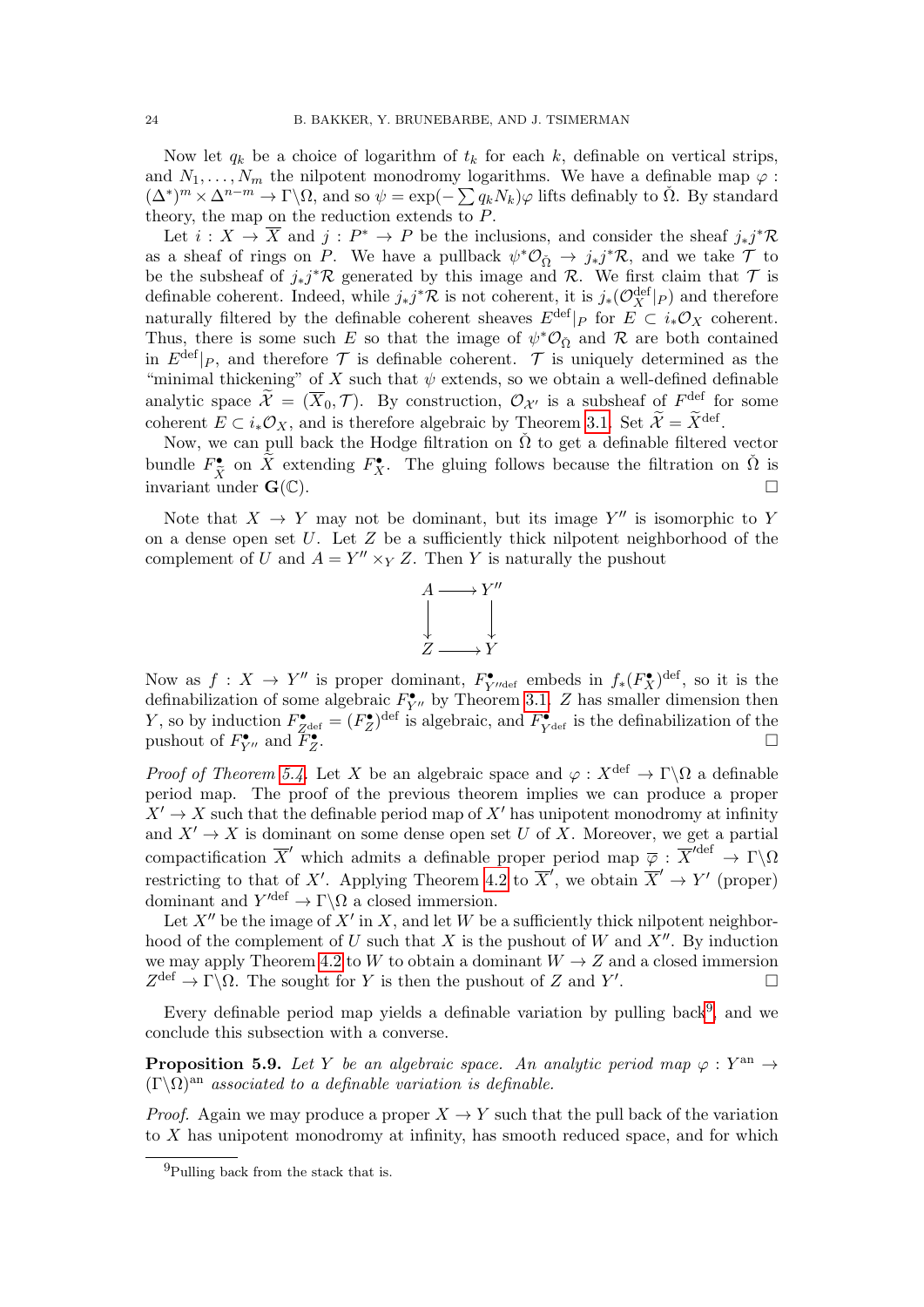$X \to Y$  is dominant on a dense open set U of Y. Let Z be a sufficiently thick nilpotent thickening of the complement of U, and let  $X'$  be the image of X in Y. By induction we may assume the claim for  $Z$ . It will be enough to show the claim for  $X$ , for then by Corollary [2.37](#page-14-1) we have it for  $X'$ , and then the period map of Y is the pushout of those of  $X'$  and  $Z$ .

Therefore, replacing Y with X, we may assume Y has smooth reduced space  $Y^{\text{red}}$ . From [\[3\]](#page-30-3), there is a definable fundamental set  $\Xi$  for  $\Gamma$  such that the quotient map  $\Xi \to \Gamma \backslash \Omega$  realizes  $\Gamma \backslash \Omega$  as a definable analytic space as the quotient of  $\Xi$  by a closed definable equivalence relation. As above, the reduced period map  $\varphi^{\text{red}} : (Y^{\text{red}})^{\text{an}} \to$  $(\Gamma \backslash \Omega)$ <sup>an</sup> is definable, so there is a definable open cover  $\mathcal{Y}_i$  of  $Y^{\text{def}}$  such that we can choose lifts  $\mathcal{Y}_i \to \Xi$  which are definable on reduced spaces. But  $\check{\Omega}$  is a flag variety and maps  $\mathcal{Y}_i \to \check{\Omega}$  are clearly definable if and only if  $\mathcal{F}^{\bullet}|_{\mathcal{Y}_i}$  is definable, and this implies  $\mathcal{Y}_i \to \Xi$  is definable.

Thus a definable variation on Y is equivalent to a definable period map.

<span id="page-24-2"></span>Corollary 5.10. Let Y be an algebraic space. A period map associated to an algebraic subquotient of a variation  $R^k f_*\mathbb{Z}$  for a smooth projective family  $f: X \to Y$  is definable.

*Proof.* In this case the filtered Hodge bundle is algebraic.  $\Box$ 

5.3. The Griffiths bundle. For any algebraic space Y with a definable map  $Y^{\text{def}} \to$  $\Gamma\backslash\Omega$  we denote by  $L_{Y^{\text{def}}}$  the pullback of the Griffiths Q-bundle.

**Lemma 5.11.** Let Y be a definable period image. Then  $L_{\text{Ydef}}$  is the definabilization of a (unique) algebraic  $\mathbb{Q}$ -bundle  $L_Y$ .

*Proof.* By definition there is an algebraic space  $X$  with a definable period map factoring through  $Y^{\text{def}}$  such that  $f: X \to Y$  is dominant. By a similar argument as in the proof of Theorem [5.7,](#page-22-0) by possibly thickening Y we may assume  $f$  is proper. By Theorem [5.7](#page-22-0) the Griffiths bundle on X is the definabilization of an algebraic  $\mathbb Q$ -bundle  $L_X$ . As  $L_{Y^{\text{def}}}$  embeds in  $f_*(L_X)^{\text{def}}$ , we are done by Theorem [3.1.](#page-15-2)

### 6. Quasi-projectivity of period images

<span id="page-24-0"></span>Let Y be a definable period image in  $\Gamma \backslash \Omega$ . From the last subsection, we know that the Griffiths Q-bundle  $L<sub>Y</sub>$  is algebraic. Before proving the second part of Theorem [1.1,](#page-0-1) we will need the following notion.

**Definition 6.1.** Assume Y is a definable period image. For Y reduced, we say a section s of  $L_Y^m$  vanishes at the boundary if the following condition holds: for some (hence any) period map  $X^{\text{def}} \to \Gamma \backslash \Omega$  factoring through Y such that X is smooth and the variation on X unipotent monodromy at infinity, s pulls backs to a section of  $L^m_{\overline{Y}}$  $\frac{m}{X}(-D)$ . Note that s vanishes at the boundary if and only if  $s^{\text{red}}$  does. We let  $\Gamma_{van}(Y, L_Y^m) \subset \Gamma(Y, L_Y^m)$ denote the linear subspace of sections vanishing at the boundary.

Note that  $\Gamma_{van}(Y, L_Y^m)$  is finite-dimensional for each m. We are now in a position to state the main result of this section:

<span id="page-24-1"></span>**Theorem 6.2.** Let Y be a definable period image. Then  $L<sub>Y</sub>$  is ample on Y. Moreover, sections of some power  $L_Y^n$  which vanish at the boundary realize Y as a quasi-projective scheme.

For the proof we will need the following: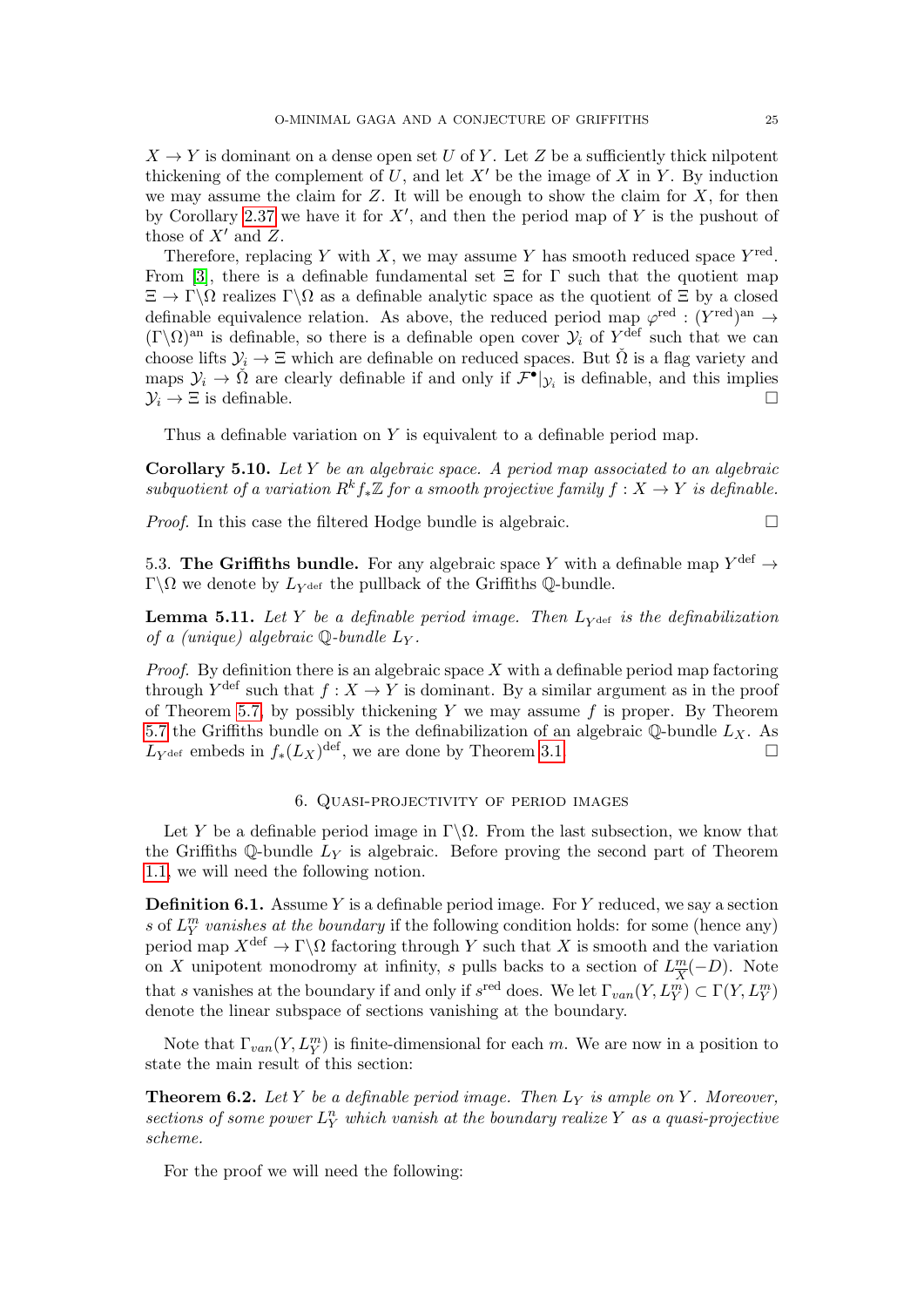<span id="page-25-0"></span>**Lemma 6.3.** Let X, Y be algebraic spaces and  $f : X \to Y$  a proper dominant map. There is an algebraic subspace  $S \subset Y$  supported on the locus where f is not an isomorphism, such that for any line bundle L on Y, a section  $s \in \Gamma(X, f^*L)$  is in the image of  $\Gamma(Y, L)$  iff its restriction  $s|_T \in \Gamma(T, f^*L|_T)$  is in the image of  $\Gamma(S, L|_S)$ , where  $T = f^{-1}S.$ 

*Proof.* Let Q be to cokernel of the map  $\mathcal{O}_Y \to f_* \mathcal{O}_X$  and S its scheme-theoretic support. Then we have a diagram

$$
0 \longrightarrow \mathcal{O}_Y \longrightarrow f_*\mathcal{O}_X \longrightarrow Q \longrightarrow 0
$$
  

$$
\downarrow \qquad \qquad \downarrow \qquad \qquad \parallel
$$
  

$$
\mathcal{O}_S \longrightarrow f_*\mathcal{O}_T \longrightarrow Q \longrightarrow 0
$$

Tensoring by  $L$  and taking cohomology, the result follows.  $\Box$ 

In the proof of the theorem, the positivity of the Griffiths bundle will be deduced from the special case of variations over smooth bases, where we have the following:

<span id="page-25-1"></span>**Lemma 6.4.** Let  $X$  be the complement of a normal crossing divisor  $D$  in a compact Kähler manifold  $\overline{X}$ . Consider a polarized real variation of Hodge structure over X with unipotent monodromies around D and let  $L_{\overline{X}}$  be Deligne canonical extension of the associated Griffiths line bundle. Then  $L_{\overline{X}}$  is a nef line bundle. Moreover,  $L_{\overline{X}}$  is big if and only if the associated period map is generically immersive.

Proof. Since every piece of the Hodge filtration comes equipped with a metric, the restriction to  $X$  of the Griffiths line bundle is naturally equipped with a metric  $h$ , which by Schmid norm estimates extends as a singular metric on  $\overline{X}$  with zero Lelong numbers (see [\[9\]](#page-30-14) for more details). It follows that  $L_{\overline{X}}$  is a nef line bundle. In particular,  $L_{\overline{X}}$  is big if and only if  $c_1(L_{\overline{X}})^{\dim X} > 0$ , cf. [\[8,](#page-30-15) Theorem 1.2]. By [\[27,](#page-30-16) Theorem 5.1] this number is computed by the Chern form of the hermitian line bundle  $(L_{\overline{X}}, h)$ :

$$
c_1(L_{\overline{X}})^{\dim X} = \int_X \left( C_1(L_{\overline{X}}, h) \right)^{\dim X}.
$$

We conclude using that the real  $(1,1)$ -form  $C_1(L_{\overline{X}}, h)$  is strictly positive at a point  $x \in X$  if and only if the period map is immersive at x, cf. [\[20,](#page-30-4) Proposition 7.15].  $\Box$ 

*Proof of Theorem [6.2.](#page-24-1)* We first show it suffices to assume  $\Gamma$  is neat. Recall that by Zariski's main theorem, to show a line bundle is ample it is sufficient to show that it separates points. Take  $\Gamma' \subset \Gamma$  be a normal, neat subgroup of finite index  $\ell$ , with quotient G. Let Y be the period image of  $X$ , and Y' the period image of the level cover of X' in  $\Gamma'\backslash\Omega$ . Then we have a surjective, dominant, finite map  $\pi: Y' \to Y$ , and a group action G on Y' such that  $\pi$  is G-invariant. Let s be a local section of Y', we claim that  $Nm(s) := \prod_{g \in G} g(s)$  descends to Y. It is enough to work on stalks. Let  $y \in Y$ ,  $R = \mathcal{O}_{Y,y}^{\text{an}}$  and  $S = \mathcal{O}_{Y',\pi^{-1}(y)}^{\text{an}}$ . Let  $s \in S$ , then s lifts to a section  $s_U$  on some (G-invariant) open neighborhood U of  $\pi^{-1}(y)$ . Now  $Nm(s_U)$  is in  $\mathcal{O}_{(\Gamma/\Omega)^{a_n}}^G = \mathcal{O}_{(\Gamma \backslash \Omega)^{an}}$ and thus has an image  $r \in R$ , whose image in S is therefore Nm(s). We therefore have norm maps

$$
\mathrm{Nm}:\Gamma(Y',L_{Y'}^k)\to \Gamma(Y,L_Y^{k\ell})
$$

for each k.

It follows from the assumption that  $L_{Y'}$  is ample on Y' that  $L_Y$  separates points on Y. Thus,  $L_Y$  is ample.

Let  $P \subset Y$  be a closed, zero-dimensional subscheme. We will show:

*Claim.* The restriction  $\Gamma_{van}(Y, L_Y^n) \to \Gamma(P, L_P^n)$  is surjective for some *n*.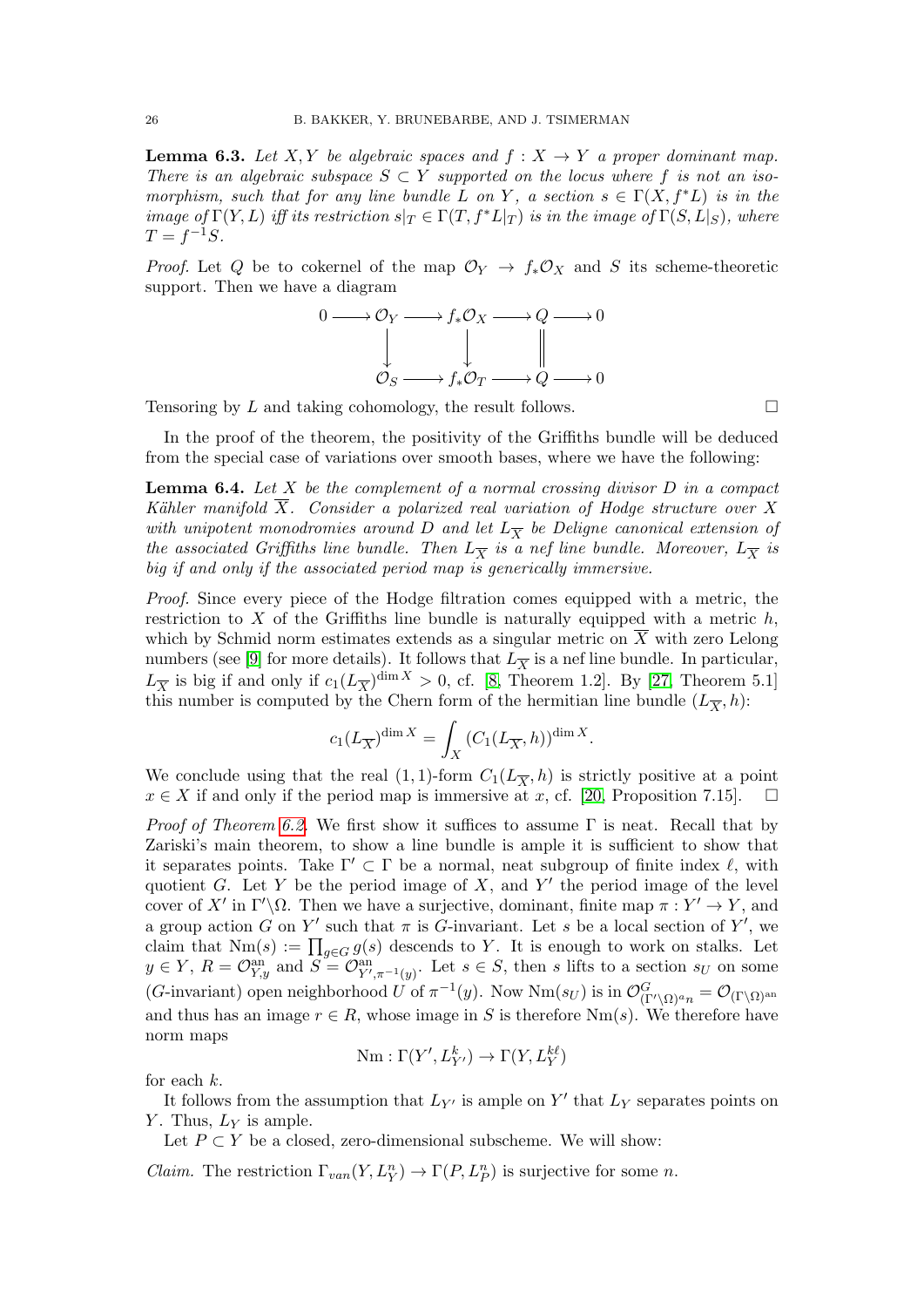We now prove the claim by induction on  $d = \dim Y$ , the case of  $d = 0$  being trivial.

Step 1. We first show we may assume Y is reduced. If Y is non-reduced, then we can write Y as a thickening of a subspace  $Y_0$  by a square-zero sheaf of ideals I. Note that I is an  $\mathcal{O}_{Y_0}$ -module. We have an exact sequence

<span id="page-26-0"></span>(3) 
$$
0 \to IL_Y^n \to L_Y^n \to L_{Y_0}^n \to 0.
$$

By the induction statement, on  $Y_0$  we can pick an embedding  $Y_0 \to \mathbb{P}^m$  corresponding only to sections that vanish at the boundary. Thus, we can find a section  $g \in \Gamma_{van}(Y_0, L_{Y_0}^n)$  such that  $Y_{0g}$  is affine and contains the base change  $P_0$  of P. Now since  $Y_{0g}$  is affine, we may pick vanishing sections  $s_1, \ldots, s_k$  of  $L_{Y_0}^m$  whose image spans  $\Gamma(P_0, L_{P_0}^n)$ . By the Cech Cohomology argument in [\[22,](#page-30-17) II.4.5.14], it follows that for a sufficiently large integer r we have that  $s_1g^r, \ldots, s_kg^r$  all lift to sections of  $L_Y^{nr+m}$  $Y^{n+m}$  on Y. Since g does not vanish on P, it follows that  $\Gamma_{van}(Y, L_Y^n)$  surjects onto  $\Gamma(P_0, L_{P_0}^n)$  for  $n \gg 1$ . Now from [\(3\)](#page-26-0) it is enough to show that  $\Gamma(Y_0, IL_Y^n)$  surjects onto  $\Gamma(P_0, IL_P^n)$ , which is an immediate consequence of  $L_{Y_0}$  being ample.

Step 2. By Step 1, we assume Y is reduced. Take a resolution  $f: X \to Y$  which is an isomorphism outside of a dimension  $d-1$  set and which has a log-smooth projective compactification  $\overline{X}$ . Let  $S \subset Y$  and  $T \subset X$  be the subspaces guaranteed by Lemma [6.3](#page-25-0) for  $L = L_{\overline{X}}$ . Let Z be the pushout of T and  $f^{-1}P$ .

Step 3.

**Lemma 6.5.** There is a (nonzero) effective divisor  $\overline{E}$  in  $\overline{X}$  containing Z such that for  $m \gg 0$ , any section of  $\Gamma(\overline{E}, L_{\overline{X}}^m(-D)|_{\overline{E}})$  whose restriction to Z is a pullback, is the restriction of the pullback of a vanishing section of  $L_Y^m$ .

*Proof.* Let A be an ample divisor on  $\overline{X}$ .  $L_{\overline{X}}$  is big on every component, so for some n there is a section  $\alpha$  of  $L^{\underline{n}}_{\overline{s}}$  $\frac{n}{X}(-A)$  whose zero locus  $E_0$  contains Z. For any  $r > 0$ , setting  $\overline{E} = r\overline{E}_0$  we thus have an exact sequence

$$
H^0(\overline{X}, L_{\overline{X}}^m(-D)) \to H^0(\overline{E}, L_{\overline{X}}^m(-D)|_{\overline{E}}) \to H^1(\overline{X}, L_{\overline{X}}^{m-nr}(-D + rA)).
$$

 $L_{\overline{X}}$  is nef, so by Fujita vanishing the rightmost group is zero—and thus the first map is surjective—for some r and any  $m \geq nr$ . Now apply the previous step and Lemma [6.3.](#page-25-0)

## Step 4.

**Lemma 6.6.** There is a (nonzero) effective divisor  $E'$  of X containing Z such that for some integer k and all  $m \gg 0$ , every section of  $L^{\frac{m}{\sqrt{\epsilon}}}$  $\frac{m}{X}(-kD)|_{\overline{E}'}$  whose restriction to Z is a pullback, is the restriction of the pullback of a vanishing section of  $L_Y^m$ , where  $\overline{E}'$  is the closure of  $E'$  in  $\overline{X}$ .

*Proof.* Write  $\overline{E} = \overline{E}' + D'$  where D' is supported on the boundary and every component of  $\overline{E}^{\prime}$  meets X. Set  $E^{\prime} = \overline{E}^{\prime} \cap X$ . Note that we have a sequence

$$
0 \to \mathcal{O}_{\overline{E}}(-D') \to \mathcal{O}_{\overline{E}} \to \mathcal{O}_{D'} \to 0
$$

and so  $\Gamma(\overline{E}', L_{\overline{X}}^m(-kD)|_{\overline{E}'})$  injects in  $\Gamma(\overline{E}, L_{\overline{X}}^m(-D)|_{\overline{E}})$  for some fixed k and all  $m \geq 0$ . Now apply the previous step.  $\Box$ 

Step 5. Let  $F \subset Y$  be the period image of E'. Applying the induction step to F, it follows that for some *n* that the map  $\Gamma_{van}(F, L_F^n) \to \Gamma(P, L_P^n)$  is surjective. Pulling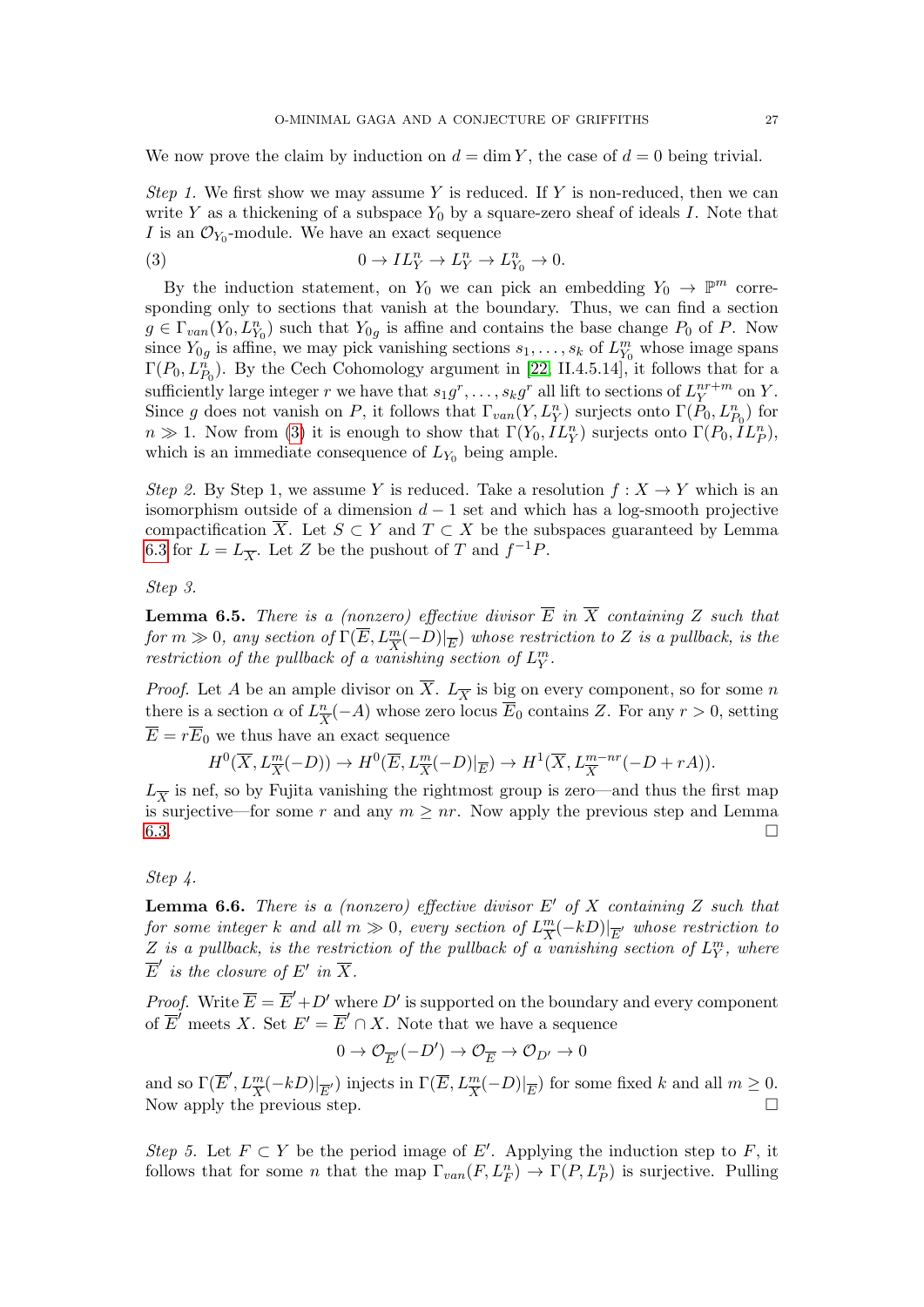an appropriate symmetric power of these sections back to  $\overline{E}'$  and applying Step 4, we see that these sections extend to vanishing sections of  $Y$ , as desired.

To finish the proof, the claim implies  $L_Y$  is ample, even for Y non-proper. Indeed, the vanishing sections yield a quasi-finite map  $f: Y \to \mathbb{P}^n$ , and by Zariski's main theorem this factors as  $g \circ i$  for  $g: Y' \to \mathbb{P}^n$  finite and  $i: Y \to Y'$  an open immersion. As  $g^*O(1)$  is ample,  $L_Y$  is too. Now the ring  $\bigoplus_n \Gamma_{van}(Y, L_Y^n)$  is integrally closed in  $\bigoplus_{n} \Gamma(Y, L_Y^n)$ , since a meromorphic section s which satisfies a monic polynomial relation with coefficients that vanish at the boundary must also vanish at the boundary. Thus,  $Y'$  can be projectively embedded with sections vanishing at the boundary.

## 7. Applications

<span id="page-27-2"></span>We start by making some remarks related to the first two applications below. We may more generally speak of pure polarized integral variations of Hodge structures over a separated Deligne–Mumford stack  $\mathcal M$  of finite type over  $\mathbb C$  in the obvious way. For example, for a smooth projective family  $\pi : \mathcal{X} \to \mathcal{M}$ , the local system  $R^k \pi_* \mathbb{Z}$ will underly such a variation. We say that the period map is either quasi-finite or  $\mathbb{R}_{\text{an,exp}}$ -definable if this is so for the variation pulled back to a finite-type étale atlas.

Recall that the definability condition is again automatic if  $M$  is reduced [\[3,](#page-30-3) Theorem 1.3], and is satisfied for all period maps arising from geometry, by Corollary [5.10.](#page-24-2)

<span id="page-27-0"></span>7.1. Borel algebraicity. The following is an analog of a theorem proven by Borel [\[7,](#page-30-18) Theorem 3.1] (see also [\[11,](#page-30-19) Theorem 5.1]) for locally symmetric varieties:

<span id="page-27-4"></span>**Corollary 7.1.** Let M be a separated Deligne–Mumford stack of finite type over  $\mathbb C$ admitting a quasi-finite  $\mathbb{R}_{an,exp}$ -definable period map, and let Z be a reduced algebraic space. Then any analytic map  $Z^{\text{an}} \to \mathcal{M}^{\text{an}}$  is algebraic.

*Proof.* Let  $U \rightarrow M$  be a finite-type étale atlas. It is enough to algebraize the basechange of the map  $Z^{\text{an}} \to \mathcal{M}^{\text{an}}$  to U along with the descent data, so we may assume  $\mathcal{M} = U$ . Let Y be the period image of the period map  $U \to \Gamma \backslash \Omega$ . The composition  $Z^{\text{an}} \to U^{\text{an}} \to (\Gamma \backslash \Omega)^{\text{an}}$  is a period map and thus by Corollary [5.1](#page-21-2) it follows that  $Z^{\text{an}} \to Y^{\text{an}}$  is  $\mathbb{R}_{\text{an,exp}}$ -definable. As  $U \to Y$  is quasi-finite,  $Z^{\text{an}} \to U^{\text{an}}$  is also  $\mathbb{R}_{\text{an,exp}}$ -definable, and therefore by [\[34,](#page-31-1) Corollary 4.5] algebraic.  $\Box$ 

Applied to a separated Deligne–Mumford moduli stack of smooth polarized varieties with an infinitesimal Torelli theorem, for example, Corollary [7.1](#page-27-4) implies that any analytic family of such varieties over (the analytification) of a reduced algebraic base Z is in fact algebraic.

Corollary 7.2. For M as above, if M is in addition reduced, then  $M<sup>an</sup>$  admits a unique algebraic structure.

<span id="page-27-1"></span>7.2. Quasi-projectivity of moduli spaces. Recall by a well-known result of Keel– Mori [\[26\]](#page-30-20) that a separated Deligne–Mumford stack  $M$  of finite type over  $\mathbb C$  admits a coarse moduli space  $M$  which is a separated algebraic space of finite type over  $\mathbb{C}$ .

<span id="page-27-3"></span>**Corollary 7.3.** Let M be a separated Deligne–Mumford stack of finite type over  $\mathbb C$ admitting a quasi-finite  $\mathbb{R}_{an,exp}$ -definable period map. Then the coarse moduli space of M is quasi-projective.

*Proof.* The Griffiths bundle exists on the coarse moduli space M as a  $\mathbb{Q}$ -bundle by general results [\[28,](#page-31-8) Lemma 2]. Let  $U \rightarrow M$  be a finite-type étale atlas by an algebraic space, so that we have a period map  $\varphi: U \to \Gamma \backslash \Omega$ . Let Y be the period image. We claim that the map  $U \to Y$  factorizes through the coarse moduli space M of M. Let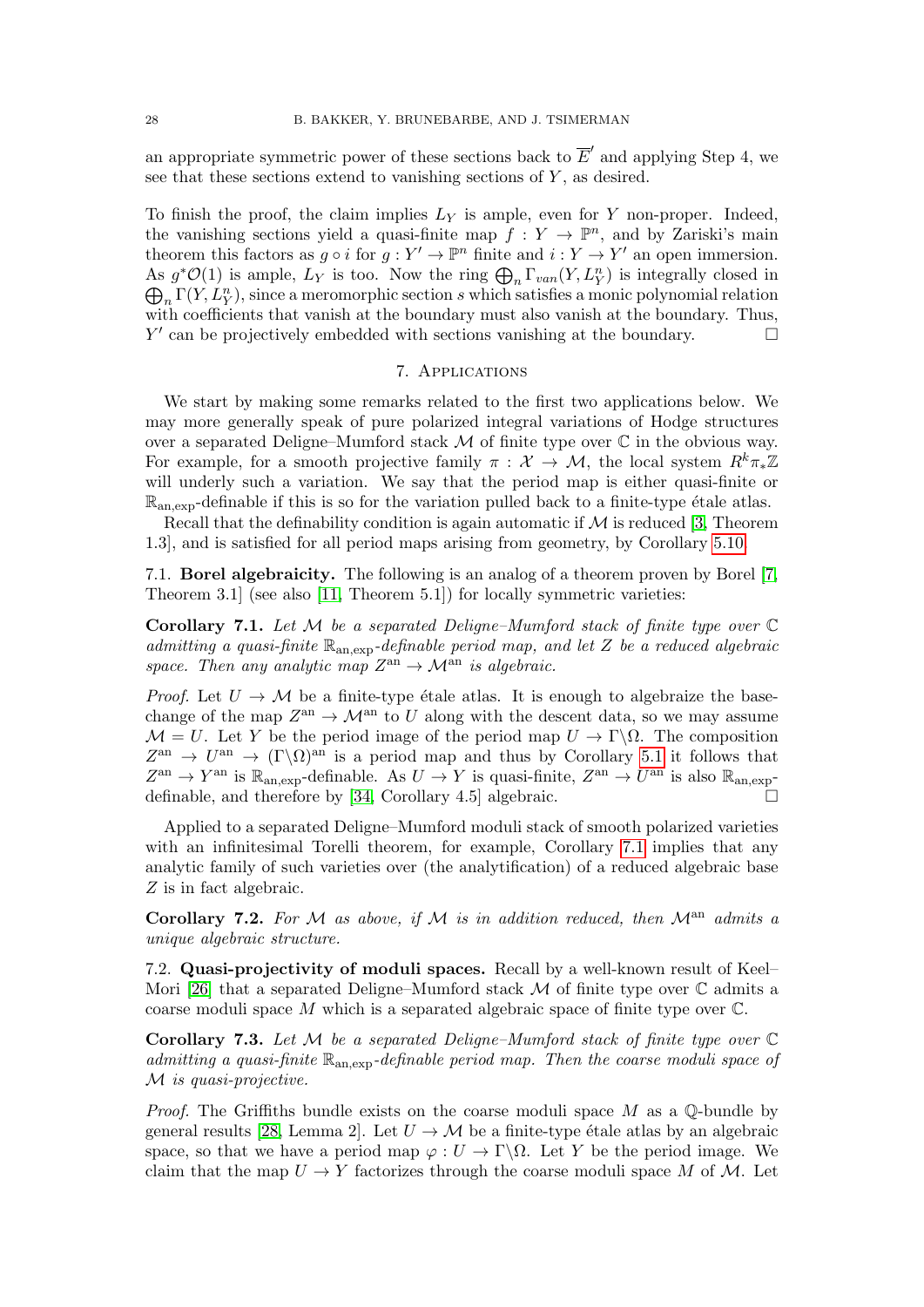$\mathcal{M}' \to \mathcal{M}$  and  $U' \to U$  be the étale covers corresponding to a normal finite index neat  $\Gamma' \subset \Gamma$  with quotient G. Let Y' be the period image of U' in  $\Gamma' \backslash \Omega$ . Then as the variation on U' is pulled back from Y', the map  $U' \to Y'$  factorizes through M'. As  $U = [G\setminus U']$  and  $\mathcal{M} = [G\setminus \mathcal{M}']$ , it follows that  $U \to [G\setminus Y']$  factorizes through  $\mathcal{M}$ . Therefore, the map  $U \to |G \backslash Y'| \to Y$  factorizes through M.

Thus we get a quasi-finite map  $M \to Y$ . By Theorem [6.2,](#page-24-1)  $L_Y$  is ample, so we have an immersion  $Y \to \mathbb{P}^n$ . We then have a quasi-finite map  $M \to \mathbb{P}^n$ , which by Zariski's main theorem factors as an open immersion and a finite map. It follows that  $L_M$  is ample.

Remark 7.4.  $[G\Y]$  as constructed in the proof deserves to be called the period image of M in  $[\Gamma \backslash \Omega]$ , although we have not formally defined these notions.

Corollary [7.3](#page-27-3) applies to any (separated finite-type) smooth Deligne–Mumford stack that is the moduli stack of smooth polarized varieties  $X$  with an infinitesimal Torelli theorem, for example Calabi–Yau varieties. By work of Viehweg [\[38\]](#page-31-0), such results are known for varieties  $X$  with  $K_X$  semi-ample, and so the case of Fano varieties is of particular interest. For concreteness, we deduce some new results about moduli spaces of complete intersections, on which previous work has been done for hypersurfaces by Mumford [\[31\]](#page-31-9) and more generally by Benoist [\[4,](#page-30-21) [5\]](#page-30-22).

We fix a collection of integers  $T = (d_1, \dots, d_c; n)$  with  $n \geq 1$ ,  $c \geq 1$  and  $2 \leq$  $d_1 \leq \cdots \leq d_c$ . Recall that a complete intersection of type T is a closed subscheme of codimension c in  $\mathbb{P}_{\mathbb{C}}^{n+c}$  which is the zero locus of c homogeneous polynomials of degrees  $d_1, \dots, d_c$  respectively. Let H be the Zariski-open subset of the Hilbert scheme of  $\mathbb{P}^{n+c}_{\mathbb{C}}$  that parametrizes the smooth complete intersections of type T. Let  $\mathcal{M}_T$  be the moduli stack of smooth complete intersections polarized by  $\mathcal{O}(1)$ , i.e. the quotient stack  $[PGL^{n+c+1}(\mathbb{C})\backslash H].$ 

When  $T \neq (2; n)$  Benoist proved that  $\mathcal{M}_T$  is a separated smooth Deligne-Mumford stack of finite type [\[4,](#page-30-21) Theorem 1.6 and 1.7], and therefore has a coarse moduli space  $M_T$ . If in addition  $d_1 = \cdots = d_c$  then  $M_T$  is an affine scheme, [\[5,](#page-30-22) Theorem 1.1.i)], while if  $c > 1$  and  $d_2 = \cdots = d_c$ ,  $M_T$  is quasi-projective by [\[5,](#page-30-22) Corollary 1.2]. Finally, for  $T = (3, 2)$ ,  $M_T$  is quasi-projective by [\[1\]](#page-30-23).

**Corollary 7.5.** For all  $T \neq (2; n)$ , the coarse moduli space  $M_T$  is quasi-projective.

Proof. This follows from Corollary [7.3](#page-27-3) and Flenner's infinitesimal Torelli theorem [\[16,](#page-30-24) Theorem 3.1, which applies for  $T \neq (3, 2)$  and  $T \neq (2, 2; n)$  for n even—in particular, to all remaining cases.

#### <span id="page-28-0"></span>7.3. A factorization result.

**Theorem 7.6.** Let X be a dense Zariski open subset of a compact Kähler manifold  $\overline{X}$ , and let  $(V_{\mathbb{Z}},\mathcal{F}^{\bullet},Q)$  be a pure polarized integral variation of Hodge structure on X. Assume that the monodromy of  $V_{\mathbb{Z}}$  is torsion-free (this is always achieved by going to a finite étale cover of X) and that X is the biggest open subset of  $\overline{X}$  on which  $V_{\mathbb{Z}}$ extends.

Then there exist a proper surjective holomorphic map with connected fibres  $\pi : X \rightarrow$ Y for a normal quasi-projective variety Y such that  $(V_{\mathbb{Z}}, \mathcal{F}^{\bullet}, Q)$  is the pull-back by  $\pi$ of a polarized integral variation of Hodge structure on Y .

*Proof.* By hypothesis, the monodromy  $\Gamma$  of  $(V_{\mathbb{Z}}, \mathcal{F}^{\bullet}, Q)$  is torsion-free and the associated period map  $\varphi: X \to \Gamma \backslash \Omega$  is proper. We denote by  $X \stackrel{\pi}{\to} Y \to \Gamma \backslash \Omega$  its Stein factorization, so that Y is a normal analytic space and  $\pi : X \to Y$  is surjective with connected fibres. Since  $\Gamma$  is torsion-free,  $(V_{\mathbb{Z}}, \mathcal{F}^{\bullet}, Q)$  descends to Y. To finish the proof, it remains to prove that  $Y$ , a priori only an analytic space, is in fact a quasi-projective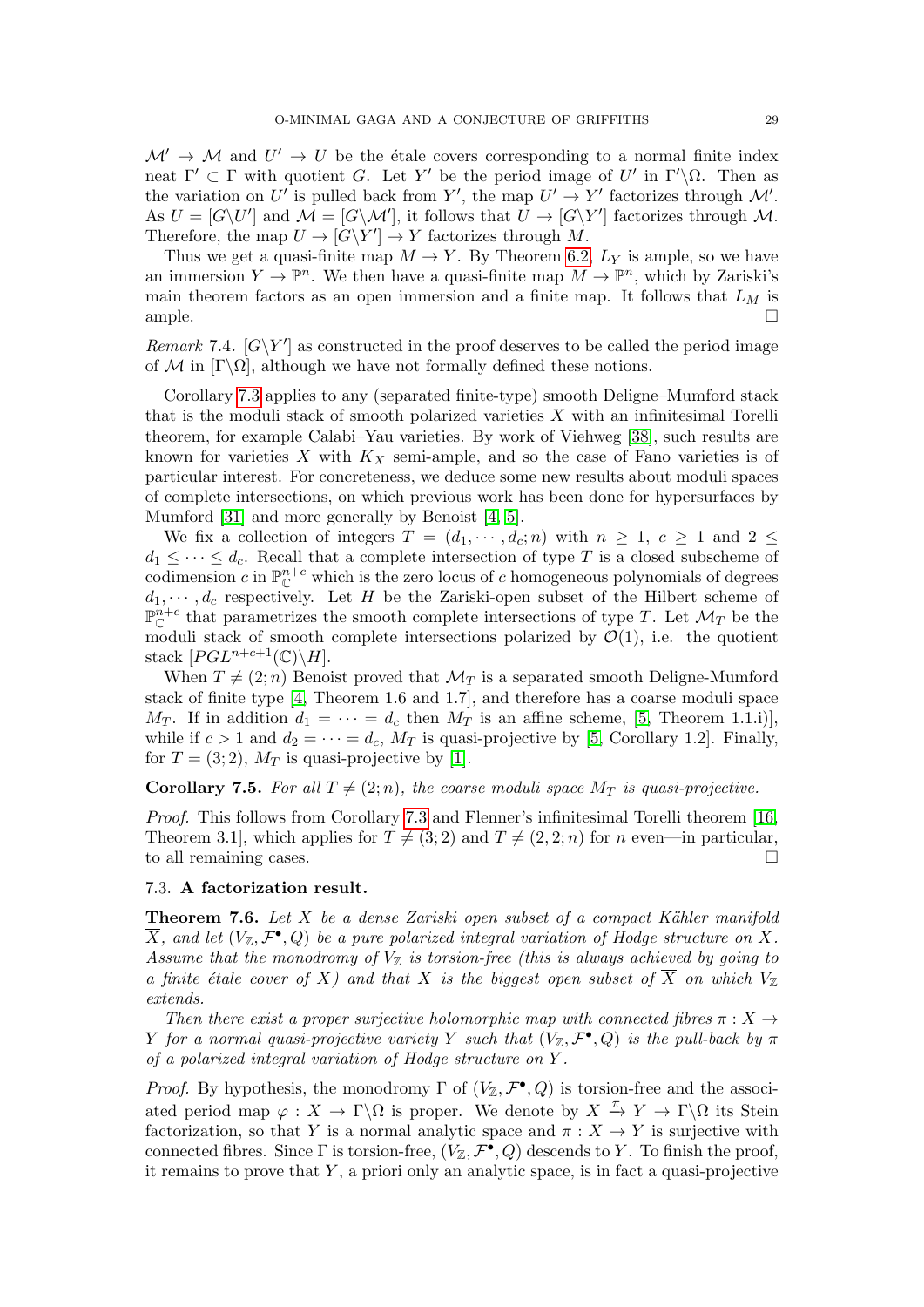variety. We cannot apply directly Theorem [1.1](#page-0-1) since  $X$  is not assumed to be algebraic. However one can proceed as follows. First observe that thanks to the following result of Sommese Y admits a proper modification  $Y' \to Y$  such that Y' is a dense Zariski open subset of compact Kähler manifold  $\overline{Y'}$ .

**Theorem 7.7** (Sommese [\[37,](#page-31-4) Proposition III and Remark III-C]). Let X be a dense Zariski open subset in a compact Kähler manifold  $\overline{X}$ , Y be a complex analytic space and  $\pi : X \to Y$  be a surjective proper holomorphic map with connected fibres. Then there exists  $X'$  (resp.  $Y'$ ) a dense Zariski open subset in a compact Kähler manifold  $\overline{X}'$  (resp.  $\overline{Y}'$ ) and a commutative diagram



where  $\alpha : X' \to X$  (resp.  $\beta : Y' \to Y$ ) are proper modifications and  $\pi'$ ,  $\pi'_{|X'}$  are surjective proper maps with connected fibres.

The composition  $Y' \to Y \to \Gamma \backslash \Omega$  endows Y' with a polarized integral variation of Hodge structure. Take  $\Gamma' \subset \Gamma$  neat of finite index and let  $Y'' \to Y'$  be the base-change along  $\Gamma'\backslash\Omega \to \Gamma\backslash\Omega$ . If  $\overline{Y''}$  denotes a compactification of  $Y''$  whose boundary is a normal crossing divisor, the polarized integral variation of Hodge structure induced on  $Y''$  has unipotent monodromy at infinity. Thanks to Lemma [6.4](#page-25-1) the associated Griffiths line bundle  $L_{\overline{Y''}}$  is big, hence  $\overline{Y''}$  is Moishezon. It follows that the compact Kähler manifold  $\overline{Y'}$  is Moishezon, hence it is in fact projective algebraic. Since  $Y' \to Y$  is the Stein factorization of the composition  $Y' \to Y \to \Gamma \backslash \Omega$ , it follows now from Theorem [1.1](#page-0-1) and Riemann existence theorem that Y is quasi-projective.  $\Box$ 

### <span id="page-29-0"></span>7.4. An ampleness criterion for the Hodge bundle.

<span id="page-29-1"></span>**Theorem 7.8.** Let  $(V_{\mathbb{Z}}, F^{\bullet}, Q)$  be a pure polarized integral variation of Hodge structure on a (reduced) separated algebraic space  $X$ . Assume that the lowest piece of the Hodge filtration  $F^n$  is a line bundle. Assume moreover that for any germ of curve  $\varphi : \Delta \to X$ , the  $\mathcal{O}_{\Delta}$ -linear map of  $\mathcal{O}_{\Delta}$ -modules  $T_{\Delta} \to \text{Hom}(\varphi^*(F^n), \varphi^*(F^{n-1}/F^n))$  is injective. Then the line bundle  $F^n$  is ample on X.

Observe that for X smooth the last condition is equivalent to asking that the  $\mathcal{O}_X$ linear map of  $\mathcal{O}_X$ -modules  $T_X \to \text{Hom}(F^n, F^{n-1}/F^n)$  is injective. Applying the same argument as in section [7.2,](#page-27-1) we can for example recover a result of Viehweg [\[38\]](#page-31-0) that the Hodge bundle is ample on the coarse moduli space of a moduli stack of polarized Calabi–Yau varieties.

The proof of Theorem [7.8](#page-29-1) is parallel to the proof of Theorem [6.2](#page-24-1) (replace Lemma [6.4](#page-25-1) by the lemma below whose proof is similar). Note that in fact the latter is a particular case of the former since one easily check that Griffiths line bundle is the lowest piece of the Hodge filtration of the auxiliary variation  $\otimes_{p\in\mathbb{Z}} \wedge^{r_p} \mathbb{V}$  where  $r_p = \text{rk } F^p$ .

**Lemma 7.9.** Let X be a smooth algebraic variety,  $X \subset \overline{X}$  a smooth compactification such that  $\overline{X} - X = D$  is a normal crossing divisor. Let  $(V_{\mathbb{R}}, F^{\bullet}, Q)$  be a polarized real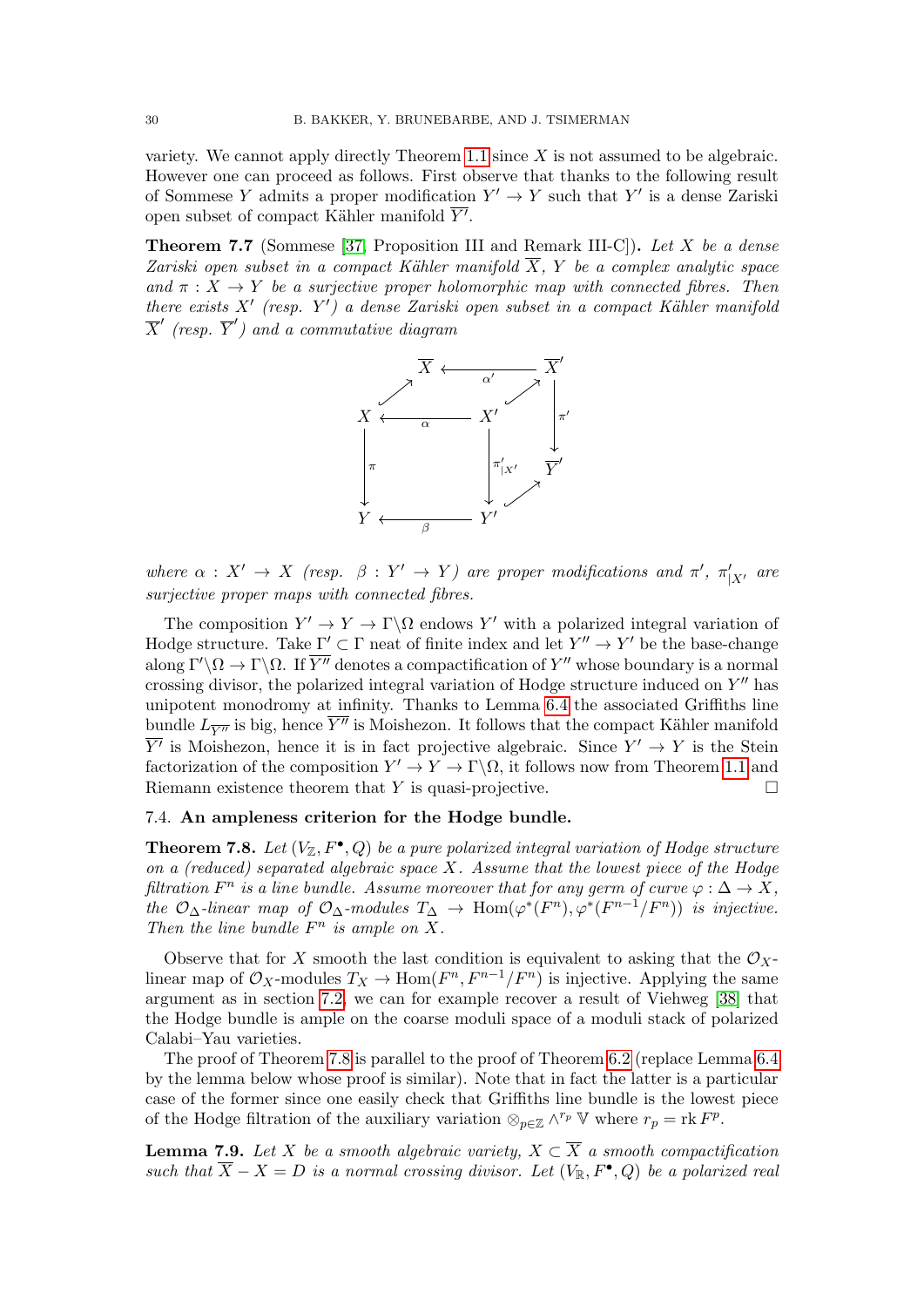variation of Hodge structure over  $X$  with unipotent monodromies around  $D$  and let  $F<sup>n</sup>$  be Deligne canonical extension of the lowest piece of the Hodge filtration. Assume that  $F^n$  is a line bundle. Then  $F^n$  is a nef, and moreover it is big if and only if the  $\mathcal{O}_X$ -linear map of  $\mathcal{O}_X$ -modules  $T_X \to \text{Hom}(F^n, F^{n-1}/F^n)$  is injective.

Note that the last condition implies that the period map is generically immersive, but the converse is not true.

#### **REFERENCES**

- <span id="page-30-23"></span>[1] D. Allcock, J. Carlson, and D. Toledo, The complex hyperbolic geometry of the moduli space of cubic surfaces. J. Algebraic Geom. 11 (2002), no. 4, 659-724.
- <span id="page-30-13"></span>[2] M. Artin, Algebraization of Formal Moduli ii: Existence of Modifications, Annals of Mathematics, Second Series, Vol 91 (1970) 88-135.
- <span id="page-30-3"></span>[3] B. Bakker, B. Klingler, and J. Tsimerman, Tame topology of arithmetic quotients and algebraicity of Hodge loci, arXiv: <https://arxiv.org/abs/1810.04801>
- <span id="page-30-21"></span>[4] O. Benoist, Séparation et propriété de Deligne-Mumford des champs de modules d'intersections complètes lisses. *J. Lond. Math. Soc.* (2) 87 (2013), no. 1, 138-156.
- <span id="page-30-22"></span>[5] O. Benoist, Quelques espaces de modules d'intersections complètes lisses qui sont quasi-projectifs, J. Eur. Math. Soc. (JEMS) 16 (2014), no. 8, 1749-1774.
- <span id="page-30-11"></span>[6] E. Bierstone and P. Milman, Semianalytic and subanalytic sets, Inst. Hautes Etudes Sci. Publ. ´ Math. 67 (1988), 5-42.
- <span id="page-30-18"></span>[7] A. Borel, Some metric properties of arithmetic quotients of symmetric spaces and an extension theorem, J. Differential Geometry 6 (1972), 543-560.
- <span id="page-30-15"></span>[8] S. Boucksom, On the volume of a line bundle, *Internat. J. Math.*, Vol 13(10)(2002) 1043-1063.
- <span id="page-30-14"></span>[9] Y. Brunebarbe, Semi-positivity from Higgs bundles, arXiv: <https://arxiv.org/abs/1707.08495>
- <span id="page-30-1"></span>[10] J. Carlson and D. Toledo, Compact quotients of non-classical domains are not Kähler, Hodge theory, complex geometry, and representation theory, Amer.Math.Soc., (2014) 51-57.
- <span id="page-30-19"></span>[11] P. Deligne, La conjecture de Weil pour les surfaces K3, Invent. Math. 15 (1972), 206-226.
- <span id="page-30-9"></span>[12] L. van den Dries, Tame topology and o-minimal structures, London Mathematical Society Lecture Note Series, 48, Cambridge University Press, Cambridge, 1998.
- <span id="page-30-10"></span>[13] L. van den Dries and C. Miller, Geometric categories and o-minimal structures, Duke Math Journal 84, 1996, no. 2, 497-540.
- <span id="page-30-6"></span>[14] M. Edmundo, G. Jones, and N. Peatfield, Sheaf cohomology in o-minimal structures, J. Math. Log. 6 2006, no. 2, 163179.
- [15] A. Fischer, Smooth functions in o-minimal structures, Advances in Mathematics 218 (2008) 496- 516.
- <span id="page-30-24"></span>[16] H. Flenner, The infinitesimal Torelli problem for zero sets of sections of vector bundles, Math. Z. 193 (1986), no. 2, 307-322.
- <span id="page-30-12"></span>[17] H. Grauert and R. Remmert, Coherent analytic sheaves. Grundlehren der Mathematischen Wissenschaften, 265. Springer-Verlag, Berlin, 1984.
- <span id="page-30-5"></span>[18] M. Green, P. Griffiths, R. Laza, and C. Robles, Completion of period mappings and ampleness of the hodge bundle, arXiv: <https://arxiv.org/pdf/1708.09523v1>.
- <span id="page-30-0"></span>[19] P. Griffiths, Periods of Integrals on Algebraic Manifolds: Summary of main results and discussion of open problems Bull. Amer. Math. Soc., 75 (1970) 228-296.
- <span id="page-30-4"></span>[20] P. Griffiths, Periods of Integrals on Algebraic Manifolds III, Inst. Hautes tudes Sci. Publ. Math., 38 (1970) 125-180.
- <span id="page-30-2"></span>[21] P. Griffiths, C. Robles, and D. Toledo, Quotients of non-classical flag domains are not algebraic Alg.Geo. 1, no. 1 (2014) 1-13.
- <span id="page-30-17"></span>[22] A. Grothendieck, Éléments de géométrie algébrique. II. Étude globale élémentaire de quelques classes de morphisme, *I. Inst. Hautes Études Sci. Publ. Math.* No. 8 1961.
- [23] A. Grothendieck, Eléments de géométrie algébrique. III. Étude cohomologique des faisceaux cohérents, I. Inst. Hautes Études Sci. Publ. Math. No. 11 1961.
- <span id="page-30-7"></span>[24] T. Kaiser, Piecewise Weierstrass preparation and division for o-minimal holomorphic functions, Proc. Amer. Math. Soc. 145, 2017, no. 9, 38873897.
- <span id="page-30-8"></span>[25] M. Kashiwara and P. Schapira, Ind-sheaves, Astérisque No. 271 (2001).
- <span id="page-30-20"></span>[26] S. Keel and S. Mori, Quotients by groupoids, Ann. of Math. (2) 145 (1997), no. 1, 193-213.
- <span id="page-30-16"></span>[27] J. Kollár, Subadditivity of the Kodaira dimension: fibers of general type, Algebraic geometry, Sendai, 1985, 361-398, Adv. Stud. Pure Math., 10, North-Holland, Amsterdam, 1987.